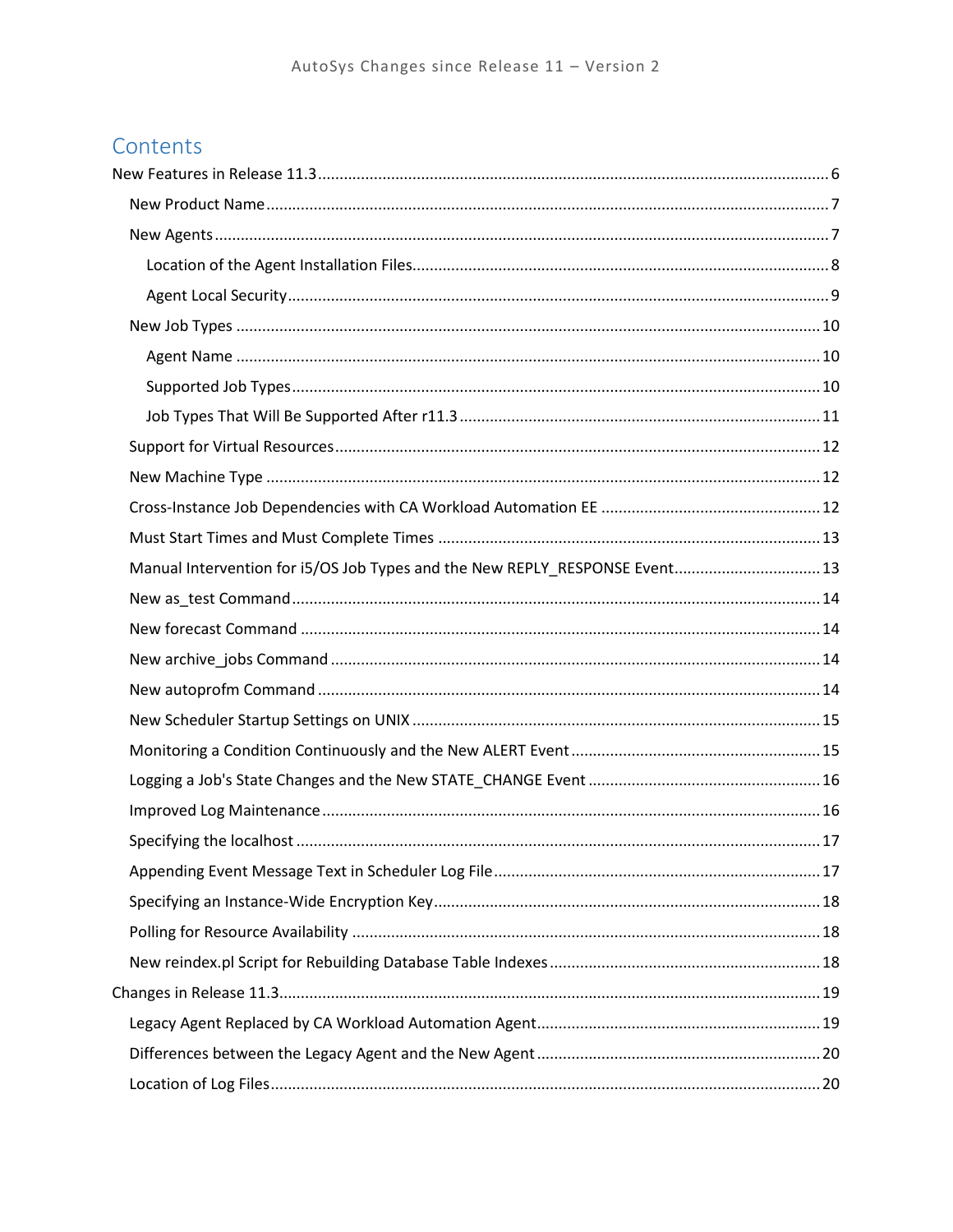| Job Profiles Manager and autosysreport.exe Integrated with the Administrator Utility 28 |  |
|-----------------------------------------------------------------------------------------|--|
|                                                                                         |  |
|                                                                                         |  |
|                                                                                         |  |
|                                                                                         |  |
|                                                                                         |  |
|                                                                                         |  |
|                                                                                         |  |
|                                                                                         |  |
|                                                                                         |  |
|                                                                                         |  |
|                                                                                         |  |
|                                                                                         |  |
|                                                                                         |  |
|                                                                                         |  |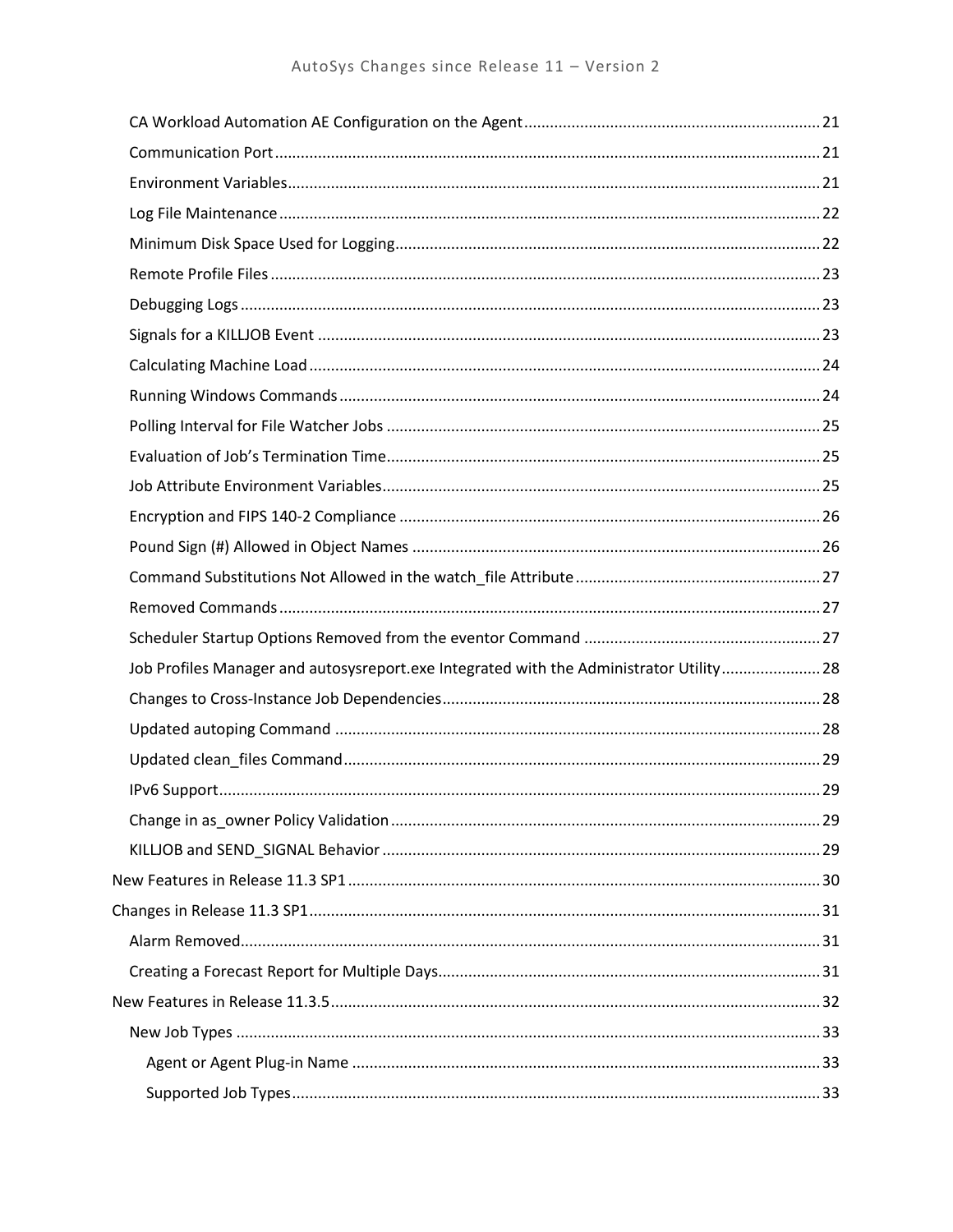| Support for CA Workload Automation Agent for Oracle E-Business Suite r11.3.136 |  |
|--------------------------------------------------------------------------------|--|
|                                                                                |  |
|                                                                                |  |
|                                                                                |  |
|                                                                                |  |
|                                                                                |  |
|                                                                                |  |
|                                                                                |  |
|                                                                                |  |
|                                                                                |  |
|                                                                                |  |
|                                                                                |  |
|                                                                                |  |
|                                                                                |  |
|                                                                                |  |
|                                                                                |  |
|                                                                                |  |
|                                                                                |  |
|                                                                                |  |
|                                                                                |  |
|                                                                                |  |
|                                                                                |  |
|                                                                                |  |
|                                                                                |  |
|                                                                                |  |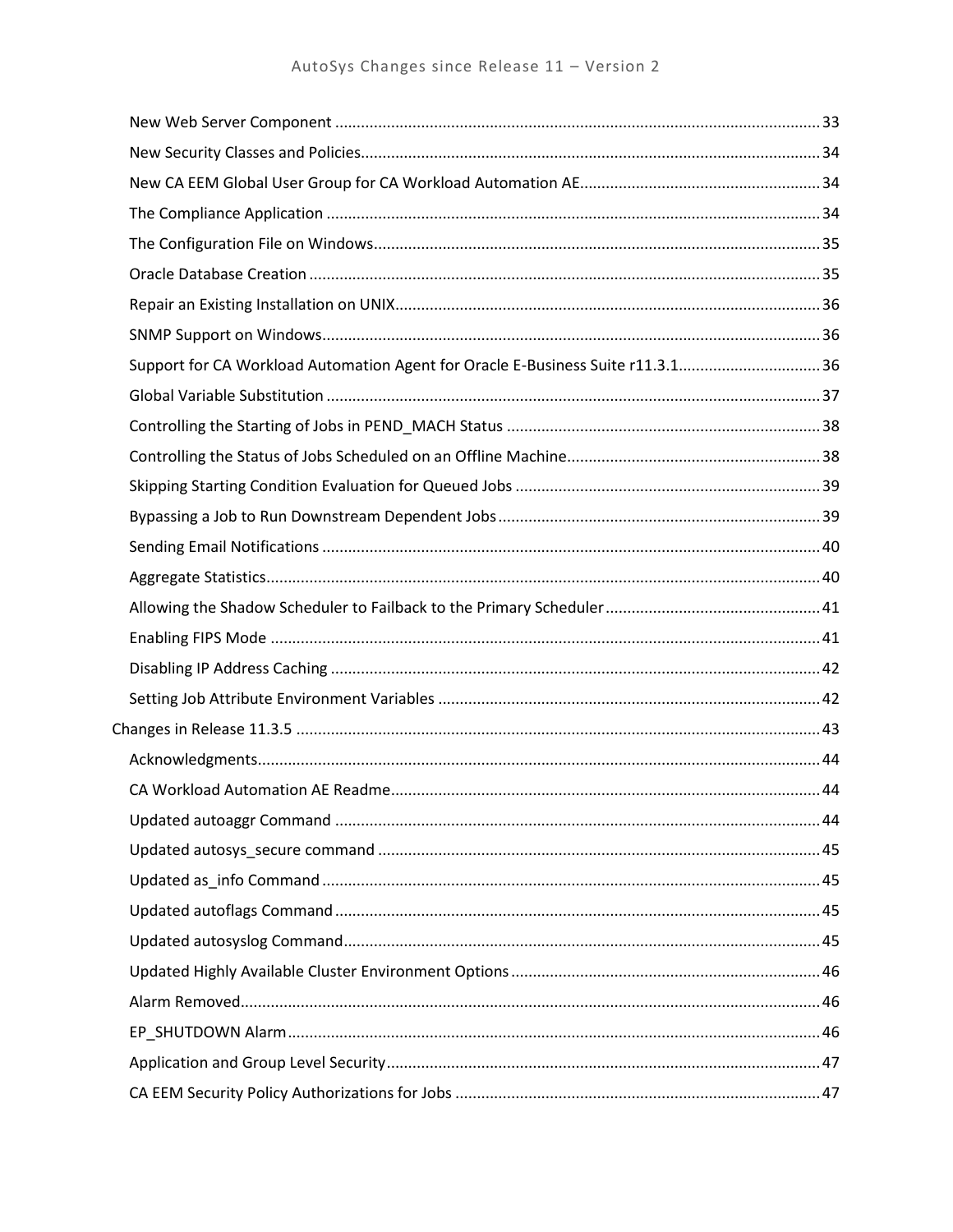| Enabling SSL Communication between CA Workload Automation AE and CA Service Desk  58 |  |
|--------------------------------------------------------------------------------------|--|
|                                                                                      |  |
|                                                                                      |  |
|                                                                                      |  |
|                                                                                      |  |
|                                                                                      |  |
|                                                                                      |  |
|                                                                                      |  |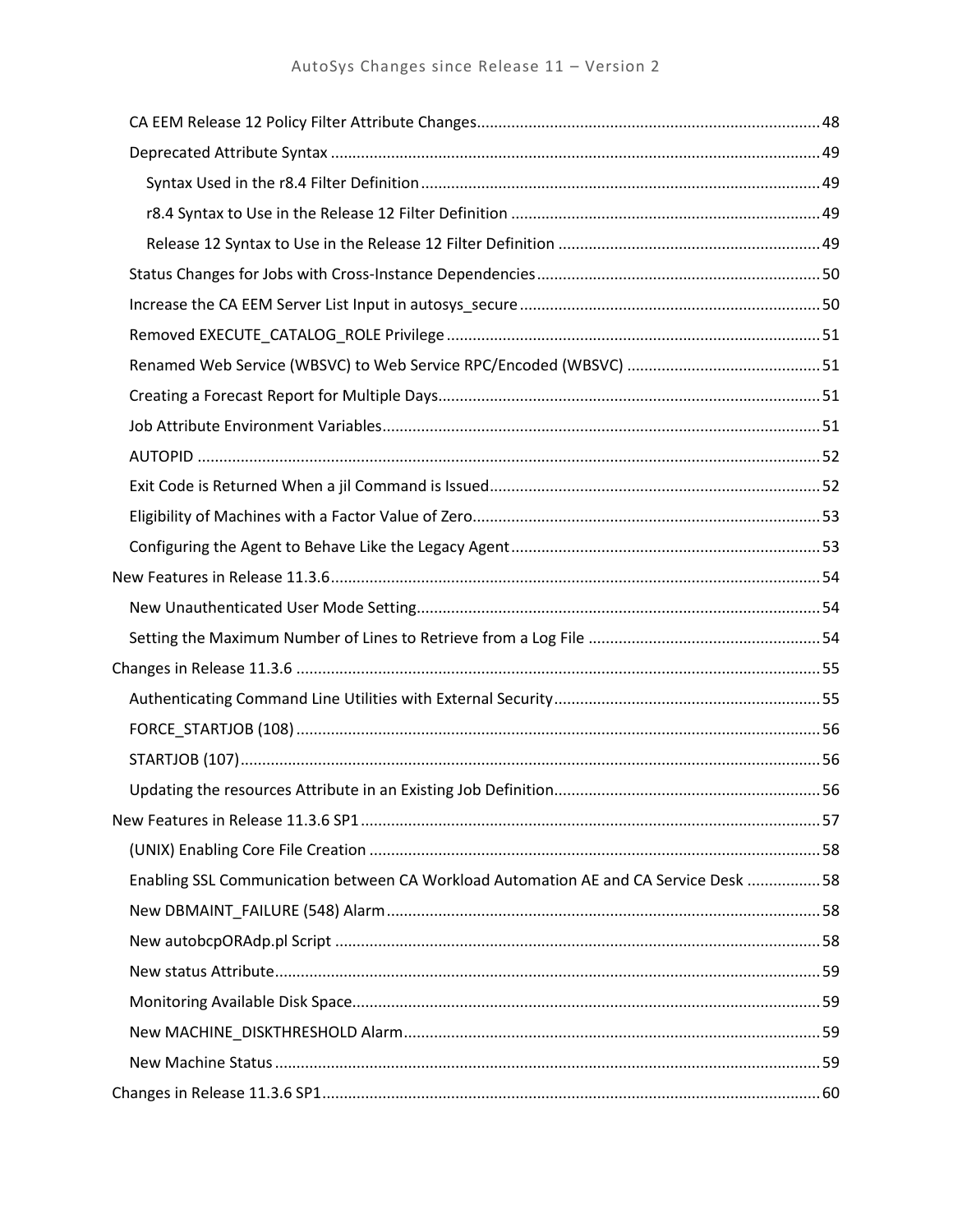| (Oracle only) Support Single Sign-On Wallets with Certificates for Database Access 72 |  |
|---------------------------------------------------------------------------------------|--|
|                                                                                       |  |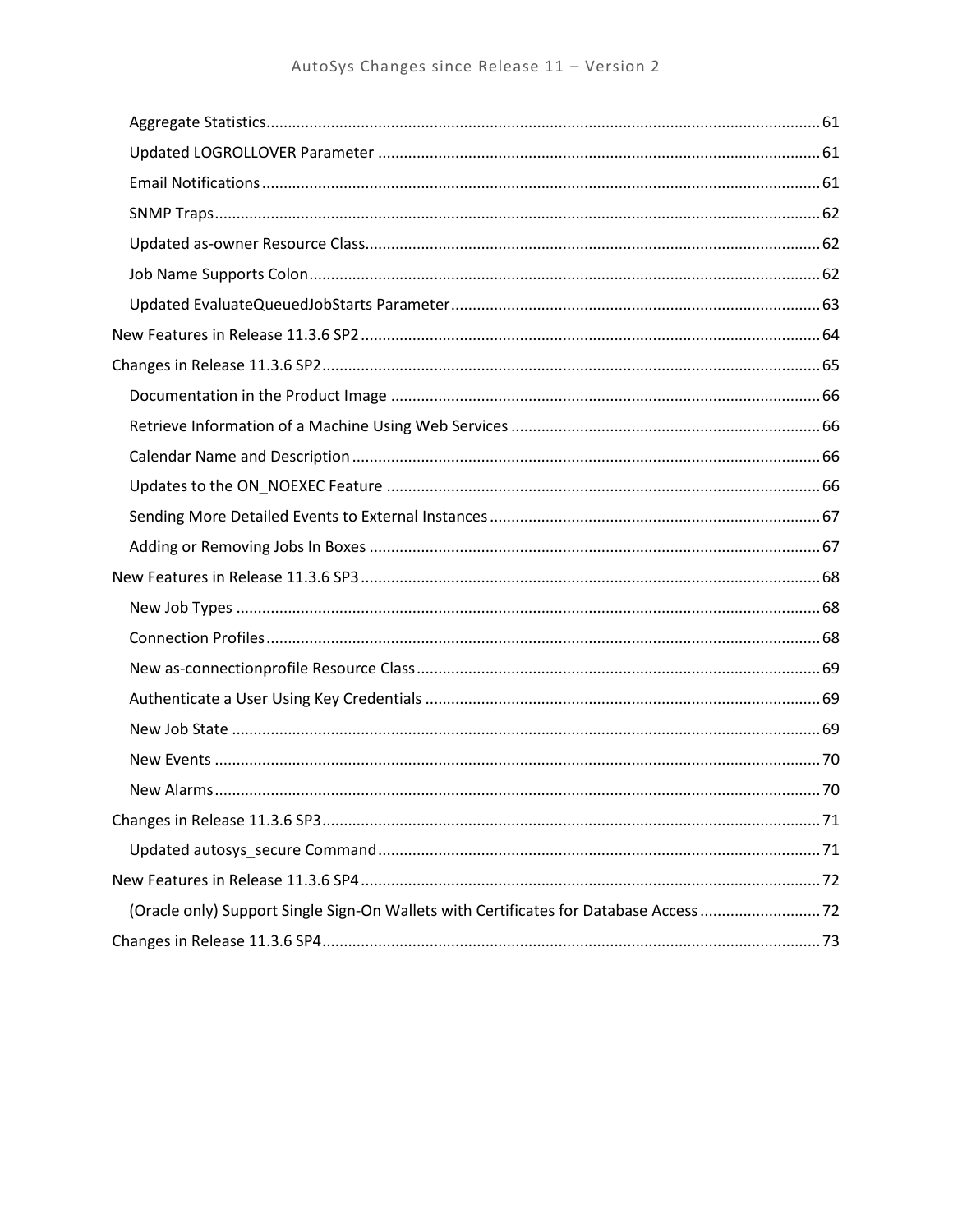# <span id="page-5-0"></span>New Features in Release 11.3

This section contains the following topics:

[New Product Name](#page-5-1)

[New Agents](#page-6-1)

- **[Location of the Agent Installation Files](#page-7-0)**
- **[Agent Local Security](#page-7-1)**

#### [New Job Types](#page-9-0)

**[Job Types That Will Be Supported After r11.3](#page-10-0)** 

[Support for Virtual Resources](#page-11-0)

[New Machine Type](#page-11-1)

[Cross-Instance Job Dependencies with CA Workload Automation EE](#page-11-2)

[Must Start Times and Must Complete Times](#page-12-2)

[Manual Intervention for i5/OS Job Types and the New REPLY\\_RESPONSE Event](#page-12-1)

[New as\\_test Command](#page-12-3)

[New forecast Command](#page-13-1)

New archive jobs Command

[New autoprofm Command](#page-13-3)

[New Scheduler Startup Settings on UNIX](#page-14-0)

[Monitoring a Condition Continuously and the New ALERT Event](#page-14-1)

[Logging a Job's State Changes and the New STATE\\_CHANGE Event](#page-15-0)

[Improved Log Maintenance](#page-15-1)

[Specifying the localhost](#page-15-2)

[Appending Event Message Text in Scheduler Log File](#page-16-1)

[Specifying an Instance-Wide Encryption Key](#page-16-2)

[Polling for Resource Availability](#page-17-1)

<span id="page-5-1"></span>[New reindex.pl Script for Rebuilding Database Table Indexes](#page-17-2)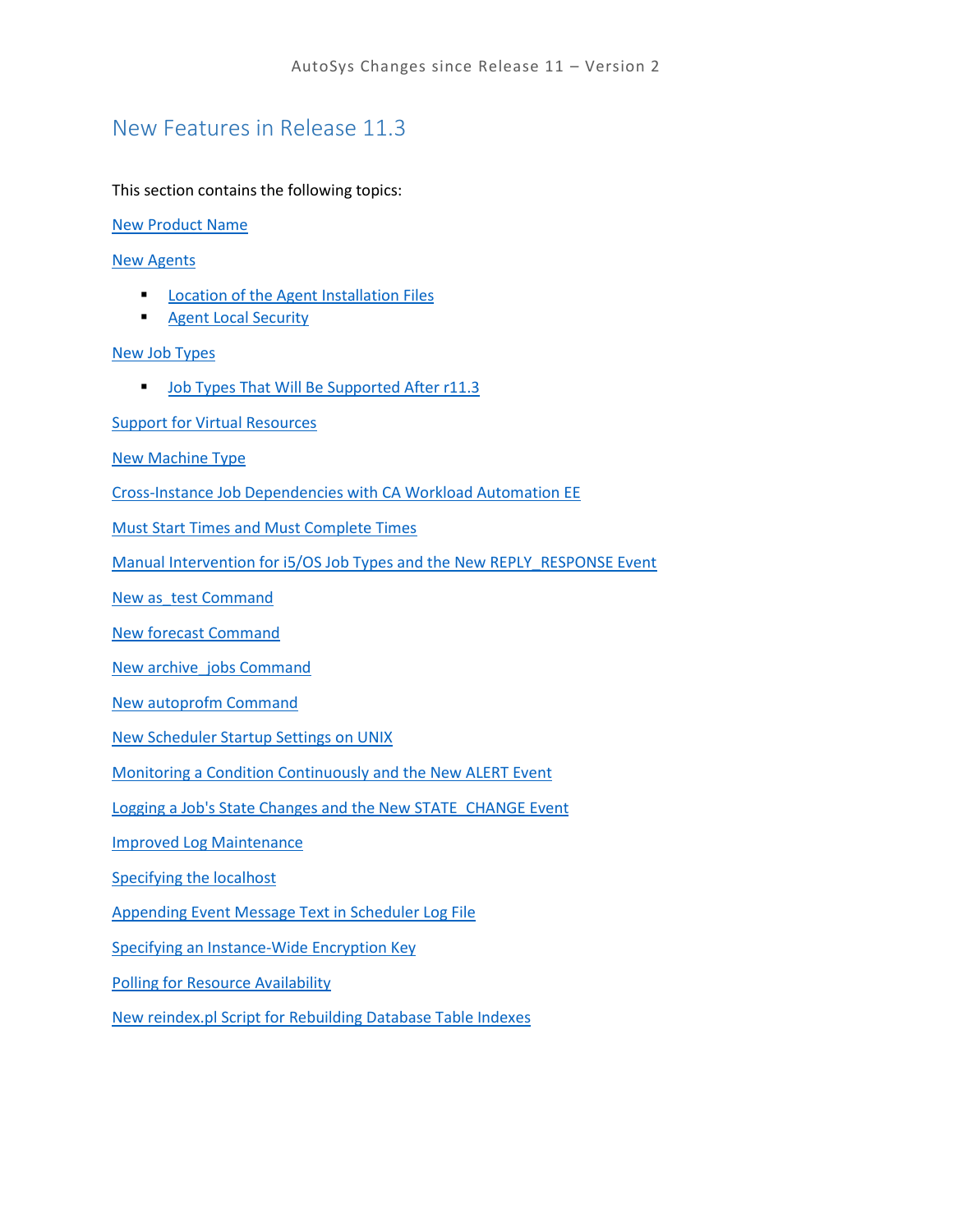#### <span id="page-6-0"></span>New Product Name

In previous releases, the product name was Unicenter AutoSys Job Management.

Starting in r11.3, the product name is CA Workload Automation AE.

Note: AE represents AutoSys Edition.

#### <span id="page-6-1"></span>New Agents

CA Workload Automation AE r11.3 supports new agents and agent plug-ins that let you automate, monitor, and manage workload on all major platforms, applications, and databases. To run workload on a particular system, you must install an agent on that system and add a machine definition to CA Workload Automation AE. You can install multiple agents on the same machine. Each agent on that machine must have a unique name and port number

The following agents are supported:

- CA Workload Automation Agent for i5/OS
- **E** CA Workload Automation Agent for Linux
- **E** CA Workload Automation Agent for UNIX
- CA Workload Automation Agent for Windows
- CA Workload Automation Agent for z/OS

Note: Starting in r11.3, CA Workload Automation Agent for UNIX, Linux, or Windows replaces the legacy remote agent that was available for r4.5 and r11. However, CA Workload Automation AE r11.3 provides backward compatibility with the legacy remote agent.

You can extend the functionality of the agent by installing one or more agent plug-ins into the agent installation directory. If you have a relational database such as Oracle, for example, you can install a database agent plug-in to query and monitor the database.

The following agent plug-ins are supported:

- CA Workload Automation Agent for Application Services
- **E** CA Workload Automation Agent for Databases
- CA Workload Automation Agent for PeopleSoft
- CA Workload Automation Agent for Oracle E-Business Suite
- CA Workload Automation Agent for SAP
- CA Workload Automation Agent for Web Services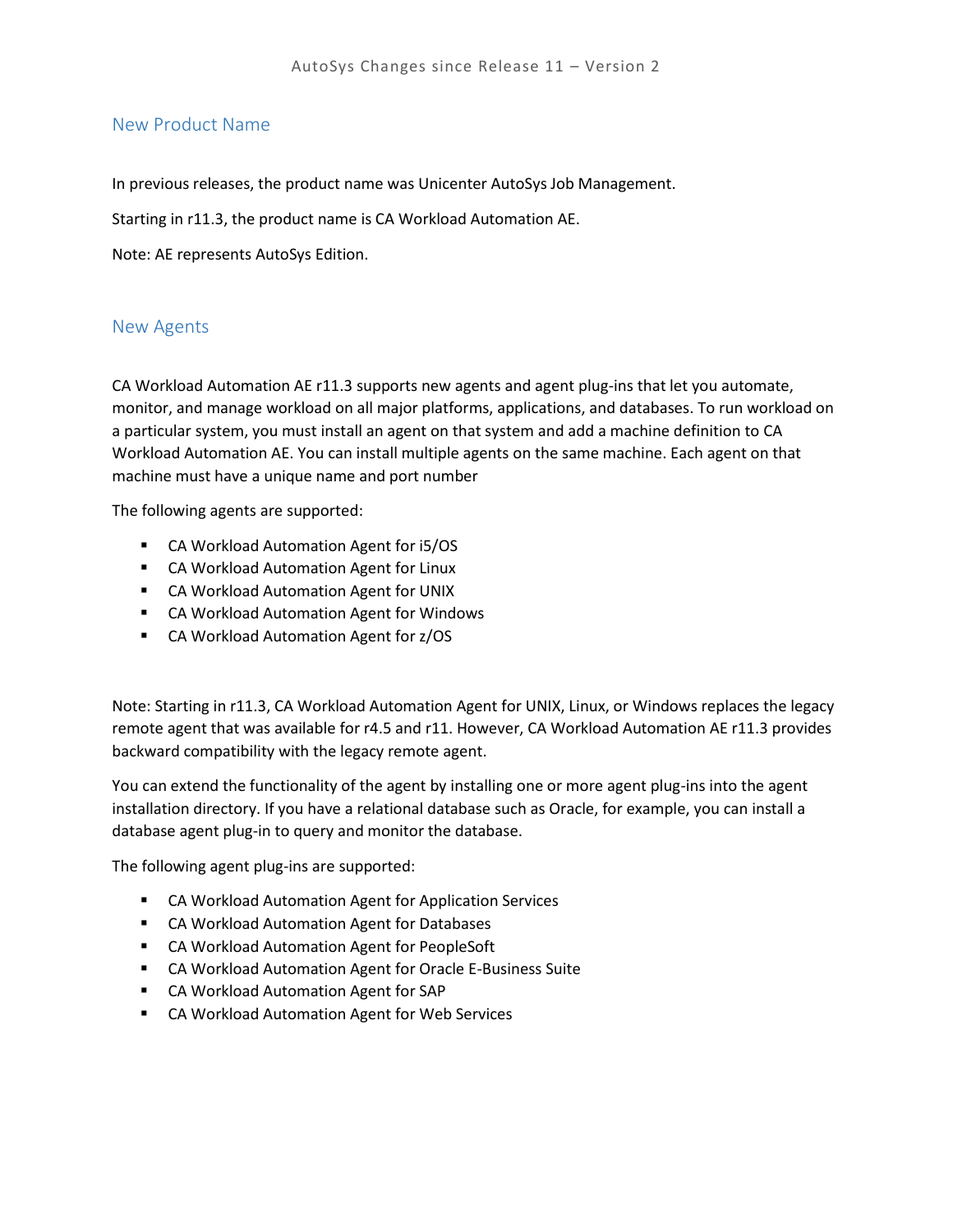Notes:

The agent plug-ins are only available for UNIX, Linux, and Windows operating environments.

For more information about configuring CA Workload Automation AE to work with agents, see the UNIX Implementation Guide or Windows Implementation Guide.

#### <span id="page-7-0"></span>Location of the Agent Installation Files

The installers for the following agents are provided with CA Workload Automation AE r11.3:

- **E** CA Workload Automation Agent for Linux
- **E** CA Workload Automation Agent for UNIX
- **E** CA Workload Automation Agent for Windows

Note: For more information about installing these agents, see the CA Workload Automation AE r11.3 UNIX Implementation Guide or Windows Implementation Guide.

The installation files for the following agents and agent plug-ins are located on the CA Workload Automation Agent r11.3 DVD:

- CA Workload Automation Agent for Application Services
- CA Workload Automation Agent for i5/OS
- CA Workload Automation Agent for Linux (zLinux)
- **EXEC** CA Workload Automation Agent for Databases
- CA Workload Automation Agent for PeopleSoft
- CA Workload Automation Agent for Oracle E-Business Suite
- **E** CA Workload Automation Agent for SAP
- CA Workload Automation Agent for UNIX (Solaris-x86)
- **EXEC** CA Workload Automation Agent for Web Services

The installation file for CA Workload Automation Agent for z/OS is available on the CA Workload Automation EE media.

<span id="page-7-1"></span>Note: For more information about installing these agents, see the Implementation Guide for the agent or agent plug-in that you want to install. The agent documentation is also located on the CA Workload Automation Agent r11.3 DVD.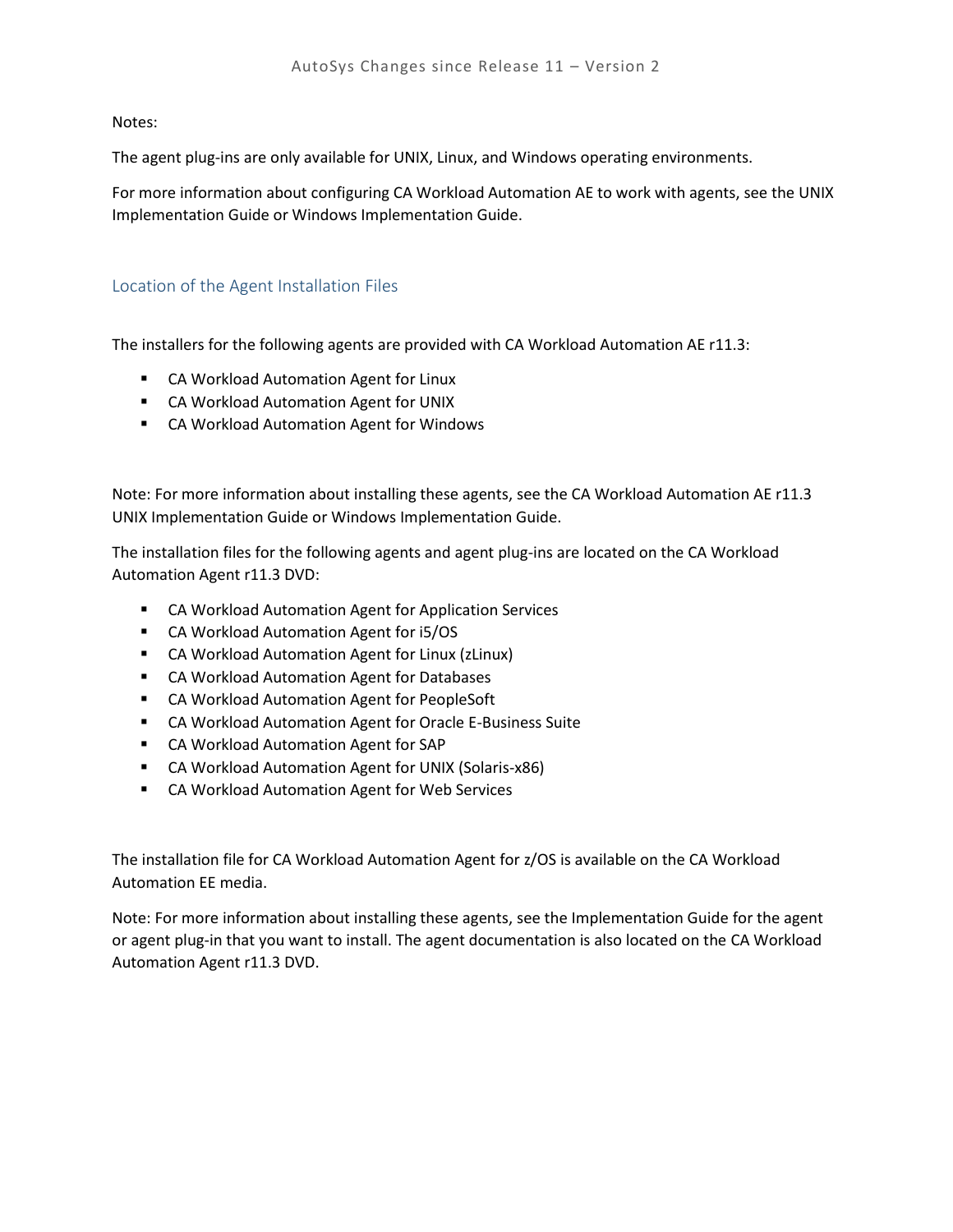#### <span id="page-8-0"></span>Agent Local Security

CA Workload Automation Agent for UNIX, Linux, or Windows provides a local security feature that controls which users are allowed to submit jobs on behalf of other users.

The CA Workload Automation Agent for UNIX, Linux, or Windows Implementation Guide describes how to specify these permissions using the following security rule:

x a | d manager\_userID agent\_userID path

However, the previous rule does not apply to CA Workload Automation AE.

On CA Workload Automation AE, jobs are always submitted to run under the user specified in the owner attribute. If local security is enabled on the agent, the agent checks the permissions of the job owner only. The agent does not check the CA Workload Automation AE user who submits the job. Therefore, if local security is enabled on the agent, you can define security rules as follows:

x a | d job\_owner agent\_userID path

The agent local security feature also supports the following rule, but this rule does not apply to CA Workload Automation AE:

c a | d manager\_userID CONTROL command

This rule specifies which scheduling manager user IDs can issue control commands and send messages to an agent. Do not use this rule with CA Workload Automation AE.

Note: For more information about configuring CA Workload Automation AE to work with agents, see the UNIX Implementation Guide or Windows Implementation Guide.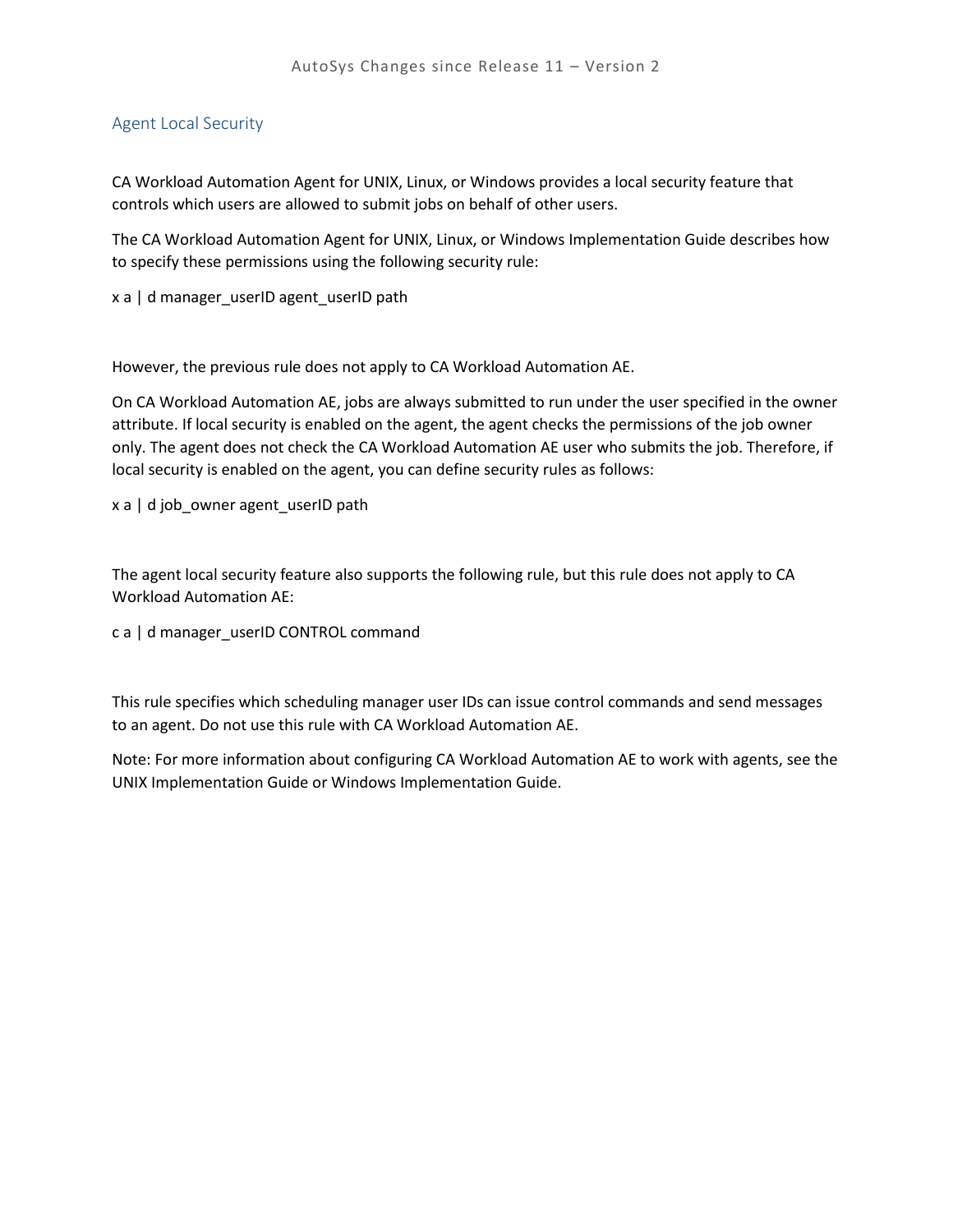## <span id="page-9-0"></span>New Job Types

The new agents and agent plug-ins let you define and run the following new job types:

<span id="page-9-2"></span><span id="page-9-1"></span>

| <b>Agent Name</b>                 | Supported Job Types                              |
|-----------------------------------|--------------------------------------------------|
| <b>CA Workload Automation</b>     | Command (CMD)                                    |
| Agent for UNIX or Linux           | CPU Monitoring (OMCPU)                           |
|                                   | Disk Monitoring (OMD)                            |
|                                   | File Trigger (FT)                                |
|                                   | File Transfer Protocol (FTP)                     |
|                                   | IP Monitoring (OMIP)                             |
|                                   | Process Monitoring (OMP)                         |
|                                   | Secure Copy (SCP)                                |
|                                   | Text File Reading and Monitoring (OMTF)          |
| <b>CA Workload Automation</b>     | Command (CMD)                                    |
| <b>Agent for Windows</b>          | CPU Monitoring (OMCPU)                           |
|                                   | Disk Monitoring (OMD)                            |
|                                   | File Trigger (FT)                                |
|                                   | File Transfer Protocol (FTP)                     |
|                                   | IP Monitoring (OMIP)                             |
|                                   | Process Monitoring (OMP)                         |
|                                   | Secure Copy (SCP)                                |
|                                   | Text File Reading and Monitoring (OMTF)          |
|                                   | Windows Event Log Monitoring Jobs (OMEL)         |
|                                   | <b>Windows Service Monitoring (OMS)</b>          |
| <b>CA Workload Automation</b>     | Database Monitor (DBMON)                         |
| <b>Agent for Databases</b>        | Database Stored Procedure (DBPROC)               |
|                                   | Database Trigger (DBTRIG)                        |
|                                   | <b>Structured Query Language (SQL)</b>           |
| <b>CA Workload Automation</b>     | i5/OS (15)                                       |
| Agent for i5/OS                   | All UNIX-based job types if they run in the PASE |
|                                   | environment (see the job types listed for CA     |
|                                   | Workload Automation Agent for UNIX or Linux)     |
| <b>CA Workload Automation</b>     | Oracle E-Business Suite Copy Single Request      |
| Agent for Oracle E-Business Suite | (OACOPY)                                         |
|                                   | Oracle E-Business Suite Request Set (OASET)      |
|                                   | Oracle E-Business Suite Single Request (OASG)    |
| <b>CA Workload Automation</b>     | PeopleSoft (PS)                                  |
| <b>Agent for PeopleSoft</b>       |                                                  |
| CA Workload Automation            | SAP Batch Input Session (SAPBDC)                 |
| Agent for SAP                     | SAP BW InfoPackage (SAPBWIP)                     |
|                                   | SAP BW Process Chain (SAPBWPC)                   |
|                                   | SAP Data Archiving (SAPDA)                       |
|                                   | SAP Event Monitor (SAPEVT)                       |
|                                   | SAP Job Copy (SAPJC)                             |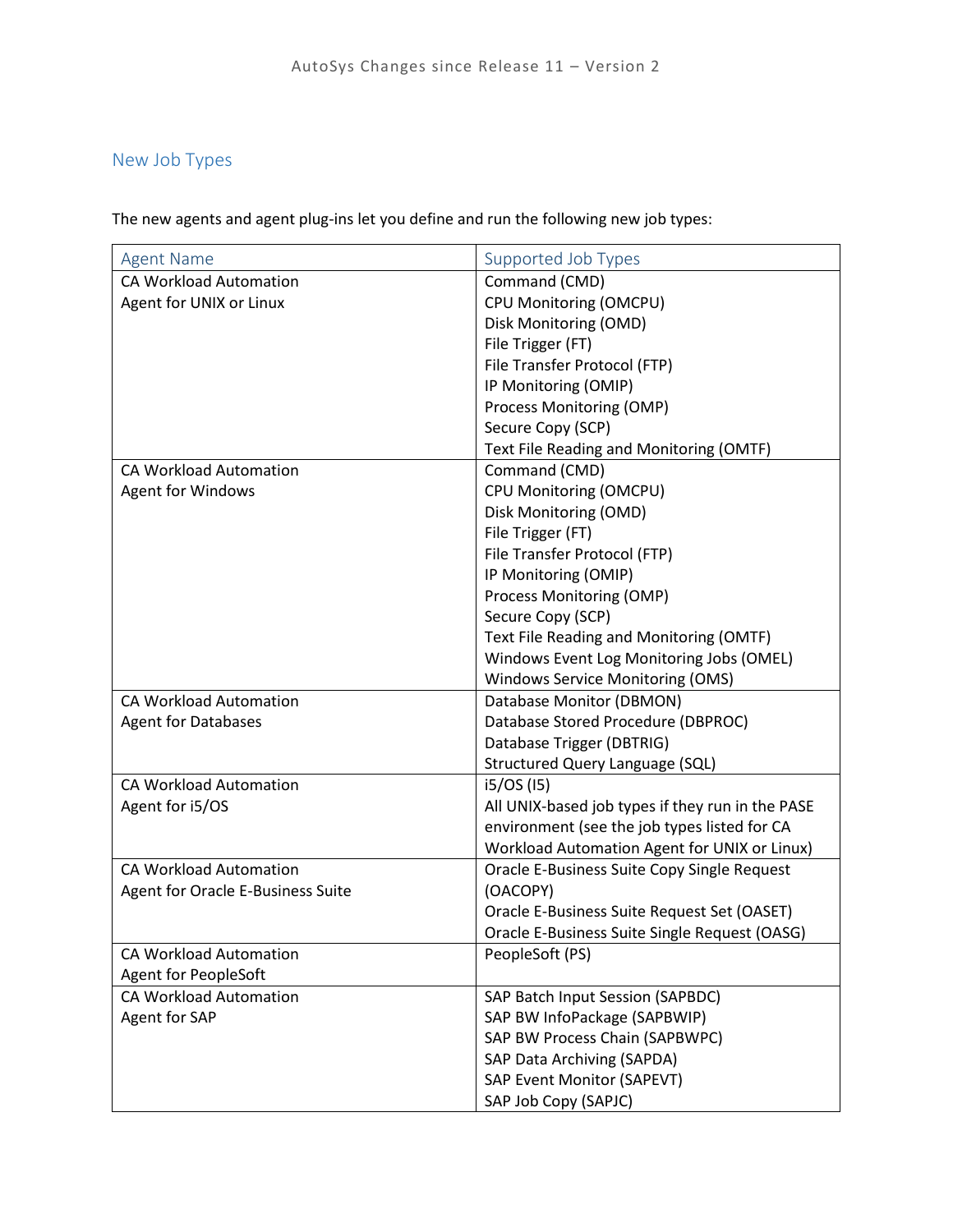|                                       | <b>SAP Process Monitor (SAPPM)</b>      |
|---------------------------------------|-----------------------------------------|
|                                       | SAP R/3 (SAP)                           |
| <b>CA Workload Automation</b>         | Entity Bean (ENTYBEAN)                  |
| <b>Agent for Application Services</b> | Hypertext Transfer Protocol (HTTP)      |
|                                       | Java Remote Method Invocation (JAVARMI) |
|                                       | <b>JMS Publish (JMSPUB)</b>             |
|                                       | <b>JMS Subscribe (JMSSUB)</b>           |
|                                       | JMX-MBean Attribute Get (JMXMAG)        |
|                                       | JMX-MBean Attribute Set (JMXMAS)        |
|                                       | JMX-MBean Create Instance (JMXMC)       |
|                                       | <b>JMX-MBean Operation (JMXMOP)</b>     |
|                                       | JMX-MBean Remove Instance (JMXMREM)     |
|                                       | JMX-MBean Subscribe (JMXSUB)            |
|                                       | Plain Old Java Object (POJO)            |
|                                       | Session Bean (SESSBEAN)                 |
| <b>CA Workload Automation</b>         | Plain Old Java Object (POJO)            |
| Agent for Web Services                | Web Service (WBSVC)                     |
| <b>CA Workload Automation</b>         | z/OS Data Set Trigger (ZOSDST)          |
| Agent for z/OS                        | z/OS Manual (ZOSM)                      |
|                                       | z/OS Regular (ZOS)                      |

Notes:

The Command, Box, File Watcher, and User-defined job types are still supported in CA Workload Automation AE r11.3.

For more information about how these job types work, see the User Guide. For detailed information about the JIL syntax used to define these jobs, see the Reference Guide.

You can also use CA WCC to define jobs. For more information about using CA WCC to define the job, see the CA WCC documentation.

#### <span id="page-10-0"></span>Job Types That Will Be Supported After r11.3

The following job types are referenced in the CA Workload Automation AE and agent guides but are not supported at the time of the r11.3 release:

- **Micro Focus (MICROFOCUS)**
- **SNMP Value Get (SNMPGET)**
- **SNMP Value Set (SNMPSET)**
- **Wake on LAN (WOL)**

These job types will be supported in a service pack or a later release of CA Workload Automation AE.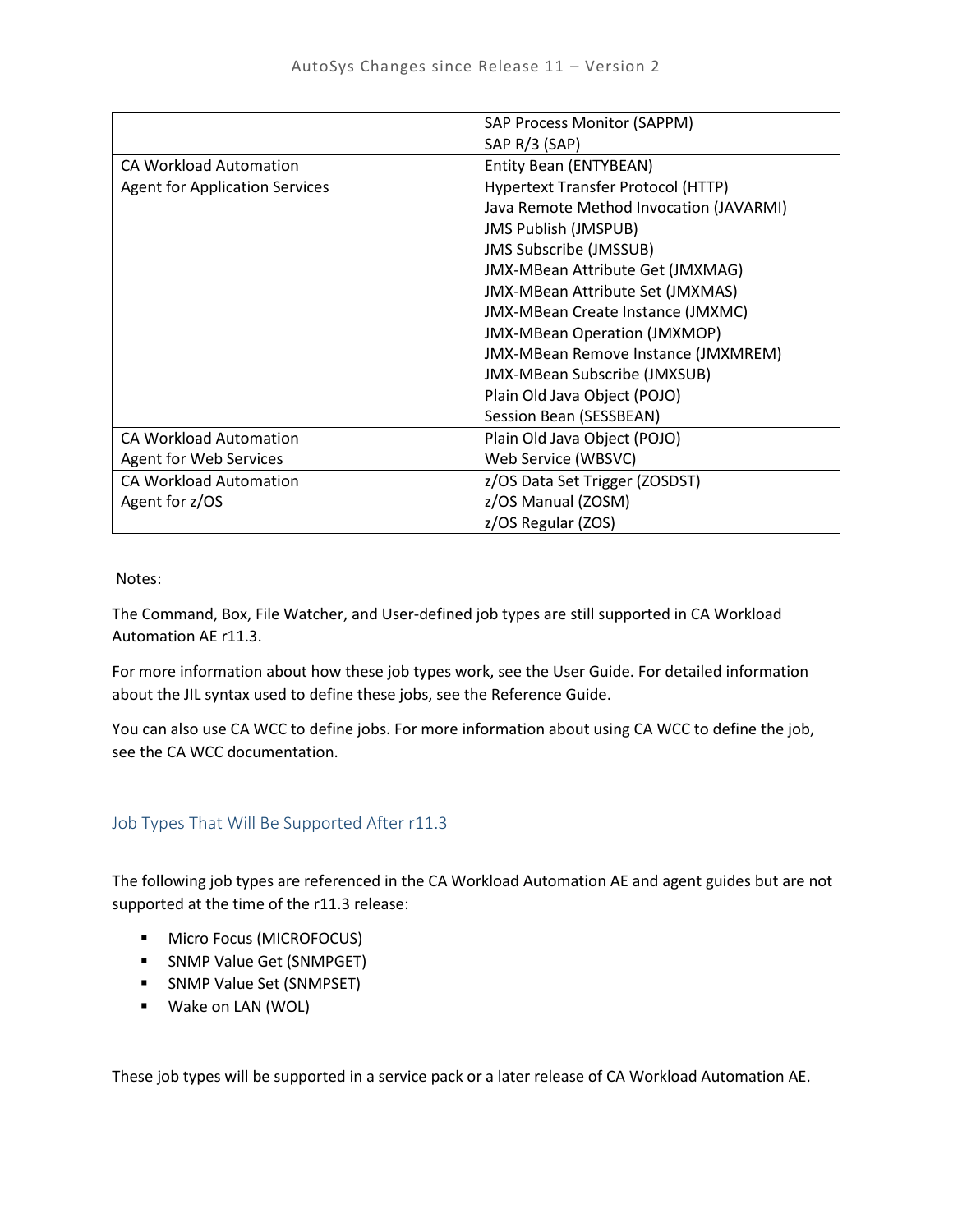#### <span id="page-11-0"></span>Support for Virtual Resources

You can now define virtual resources to CA Workload Automation AE and specify those resources as job dependencies. Virtual resources (depletable, renewable, and threshold) are representations that cannot be physically measured and are not directly tied to a physical system. You can manage shared resources to control concurrent access typically needed to enforce integrity and balance performance. For example, you can prevent jobs from running simultaneously and help ensure that a job is submitted only when the minimum number of resources is available.

If the scheduler is unable to run a job because virtual resources are not available, it will place the job in a new state: RESWAIT. The scheduler returns virtual resources when a job completes execution or when a job start failure occurs after a job acquires resources. You can send the new RELEASE\_RESOURCE event to instruct the scheduler to return virtual resources held by a job. When an attempt to return resources fails, the RETURN\_RESOURCE\_FAIL alarm is issued. After virtual resources are returned, the scheduler evaluates jobs that are in the RESWAIT state and submits qualifying jobs for execution.

For more information about how resources and resource job dependencies work, see the User Guide. For detailed information about the JIL syntax used to define resources and resource job dependencies or about the sendevent command used to send the RELEASE\_RESOURCE event, see the Reference Guide.

#### <span id="page-11-1"></span>New Machine Type

By default, all new machine definitions are set to type-a. Type-a machines represent the new agent and require new machine attributes representing the agent name, type of data encryption, encryption key, and so on. To use operating system-specific features of CA Workload Automation AE, type-a machines also require the setting of the opsys attribute. The opsys attribute represents the operating system of the computer where the agent is installed.

For more information about the opsys attribute and other machine attributes, see the Reference Guide.

#### <span id="page-11-2"></span>Cross-Instance Job Dependencies with CA Workload Automation EE

You can define and monitor cross-instance (external) job dependencies between CA Workload Automation AE and CA Workload Automation EE. These job dependencies let you create job flows between distributed and mainframe systems.

For more information about how external job dependencies work, see the User Guide.

For detailed information about the commands and JIL syntax used to define external job dependencies, see the Reference Guide.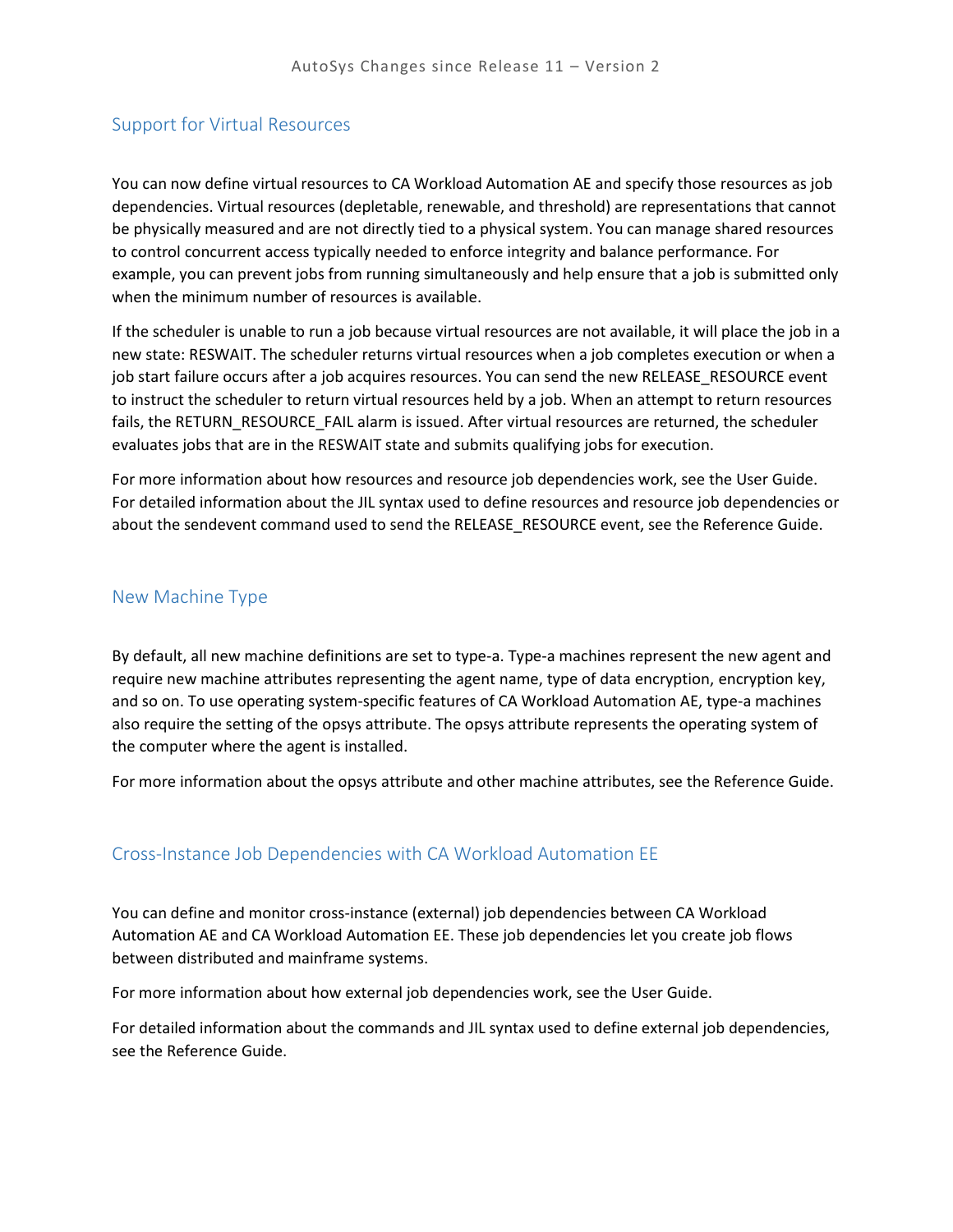### <span id="page-12-2"></span><span id="page-12-0"></span>Must Start Times and Must Complete Times

You can use the new must start times job attribute to define the time or a list of times that a job must start by. The must start times attribute generates the CHK\_START event to instruct the scheduler to check whether a job has started by the specified time.

If the job does not start by the specified time, the MUST\_START\_ALARM alarm is issued.

Similarly, you can use the new must\_complete\_times attribute to define the time or a list of times that a job must complete by. The must\_complete\_times attribute generates the CHK\_COMPLETE event to instruct the scheduler to check whether a job has completed by the specified time. If the job does not complete by the specified time, the MUST\_COMPLETE\_ALARM alarm is issued.

Defining must start times and must complete times is helpful when you want to be notified when a job has not started or completed on time.

For more information about the must start times and must complete times attributes, see the Reference Guide.

## <span id="page-12-1"></span>Manual Intervention for i5/OS Job Types and the New REPLY\_RESPONSE Event

You can define an i5/OS job to schedule workload to run on an i5/OS system. The job can run a program or an i5/OS command. You can run i5/OS jobs in the root file system, open systems file system (QOpenSys), and library file system (QSYS).

A program run on an i5/OS system may require additional feedback from the end user before it can continue execution. The CA WA Agent for i5/OS notifies the scheduler when a manual response is required. In this case, the scheduler raises a WAIT\_REPLY\_ALARM and places the job in a new state: WAIT\_REPLY. The text of the WAIT\_REPLY\_ALARM contains the query of the i5/OS program and may show the expected responses. You must send a REPLY\_RESPONSE event with a valid response in order for the job to proceed. When the scheduler experiences a problem communicating with the CA WA Agent for i5/OS to send the REPLY\_RESPONSE event, the REPLY\_RESPONSE\_FAIL alarm is raised. The CA WA Agent for i5/OS resumes sending job status updates to the scheduler upon receipt of an accepted response.

<span id="page-12-3"></span>For more information about i5/OS jobs, see the User Guide. For detailed information about the REPLY\_RESPONSE event, see the Reference Guide.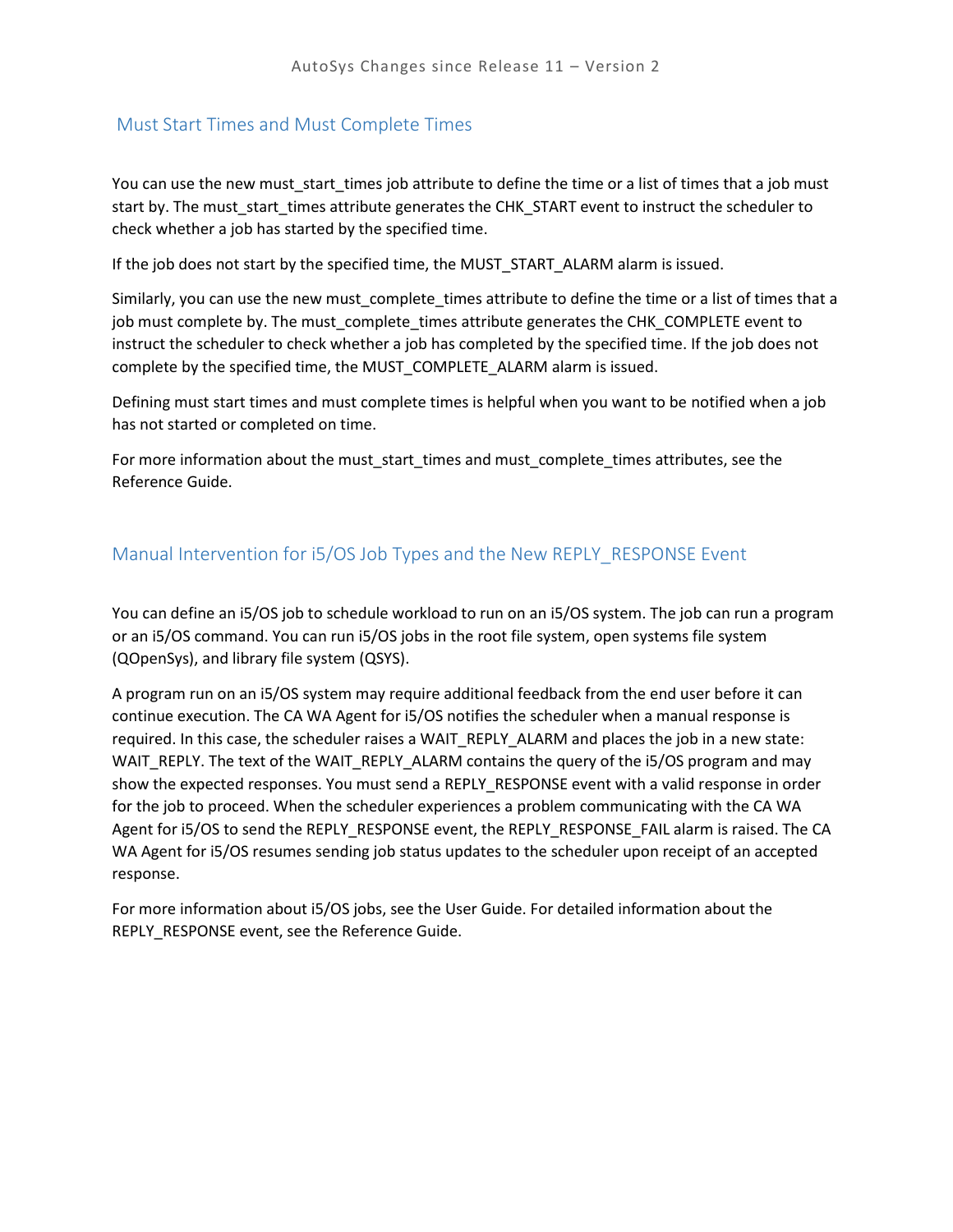#### <span id="page-13-0"></span>New as\_test Command

The as test command is a utility that can run for a specified amount of time, write a message to stdout and/or stderr, and exit with a specific exit code. When the scheduler is running in test mode to agents, Command job commands are automatically replaced with the execution of this command. You can use as\_test to test job dependencies and error handling.

For more information about the as\_test command, see the Reference Guide. For information about test mode, see the Administration Guide.

#### <span id="page-13-1"></span>New forecast Command

You can report future job flows by using the new forecast command. The reported job flow displays a list of future jobs based on the dates you specify. Forecast reports can help you predict what occurs when a set of conditions is predefined. You can see what happens when values are changed for each forecast period and use this information to plan your workflow.

For more information about the forecast command, see the Reference Guide.

#### <span id="page-13-2"></span>New archive\_jobs Command

You can remove obsolete job versions from the database by using the new archive jobs command. The archive\_jobs command can help prevent the database from being overloaded with obsolete job versions. We recommend that you issue the archive\_events command before issuing the archive\_jobs command.

For more information about the archive jobs command, see the Reference Guide.

#### <span id="page-13-3"></span>New autoprofm Command

#### Valid on Windows only

To upgrade to CA Workload Automation AE r11.3, your profiles must be converted to a file format that works with the new CA Workload Automation Agent. The profiles are automatically converted during the upgrade process. However, you can also manually convert profiles by using the new autoprofm utility.

For more information about the autoprofm utility, see the Reference Guide.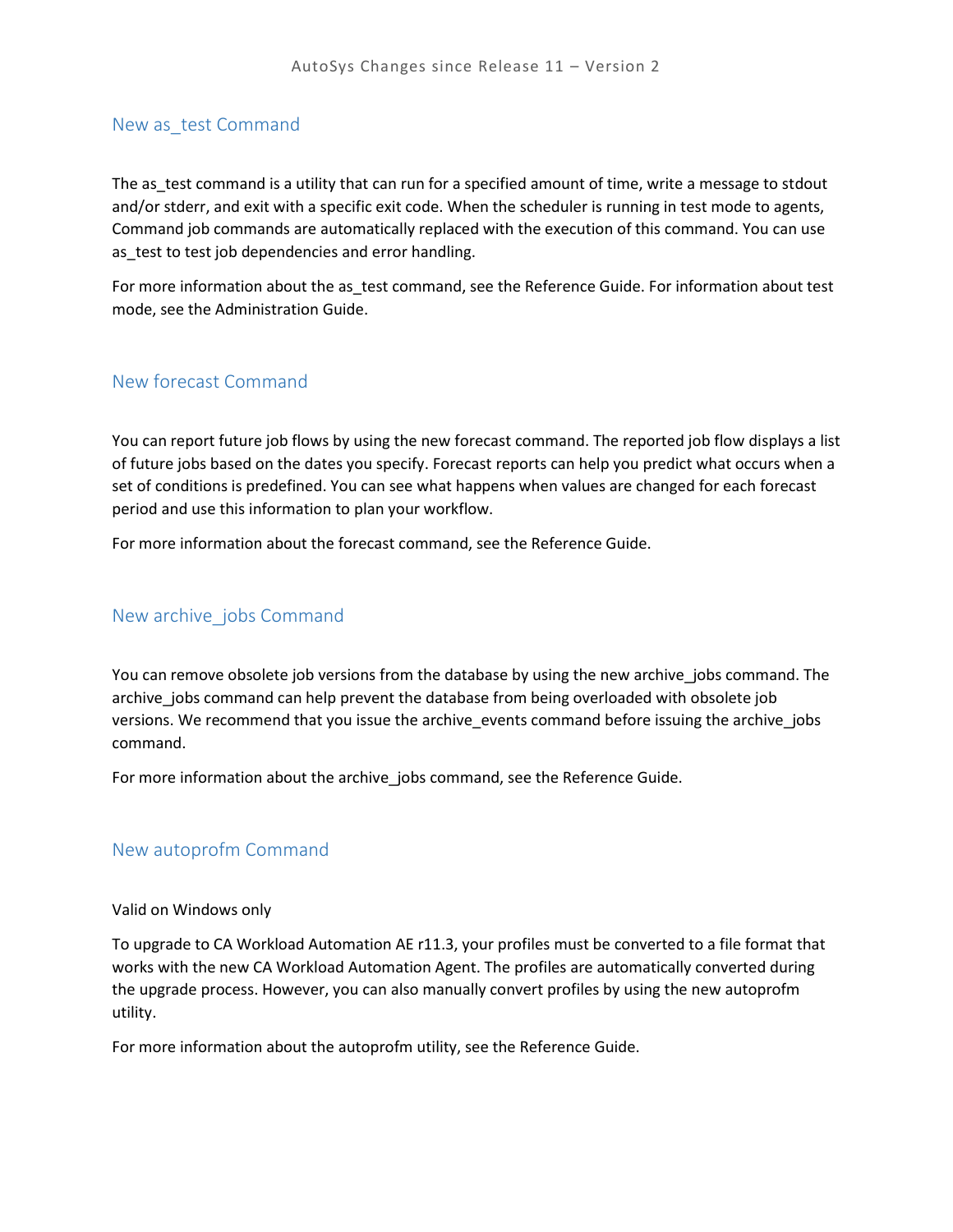### <span id="page-14-0"></span>New Scheduler Startup Settings on UNIX

You can configure the following startup settings for the scheduler on UNIX:

#### Global Auto Hold mode

You can specify whether to start the scheduler in Global Auto Hold mode. Starting the scheduler in Global Auto Hold mode prevents the system from being flooded with jobs that were scheduled to run during a down time. When the scheduler starts after a down time, it puts all jobs that are eligible to run in an ON\_HOLD status. You can then selectively start jobs by sending a FORCE\_STARTJOB event.

#### Chase on Startup mode

You can specify whether the chase command runs when the scheduler starts. The chase command verifies whether jobs and agents are running. You can track network problems if you run the chase command at regular intervals.

For more information about configuring these settings on UNIX, see the Administration Guide.

These settings were already supported on Windows. For more information about configuring these settings on Windows, see the Online Help for CA Workload Automation AE Administrator (autosysadmin)

## <span id="page-14-1"></span>Monitoring a Condition Continuously and the New ALERT Event

You can define the following job types to monitor a condition continuously:

- CPU Monitoring (OMCPU)
- **Database Monitor (DBMON)**
- **Database Trigger (DBTRIG)**
- **Disk Monitoring (OMD)**
- **File Trigger (FT)**
- **Text File Reading and Monitoring (OMTF)**
- **Windows Event Log Monitoring (OMEL)**
- **Windows Services Monitoring (OMS)**

Each time the specified condition occurs, an ALERT event is written to the scheduler log file (event\_demon.\$AUTOSERV on UNIX and event\_demon.%AUTOSERV% on Windows).

These events are also displayed when you create a report using the autorep -J -d command. The report includes the events that are generated during the most recent job runs.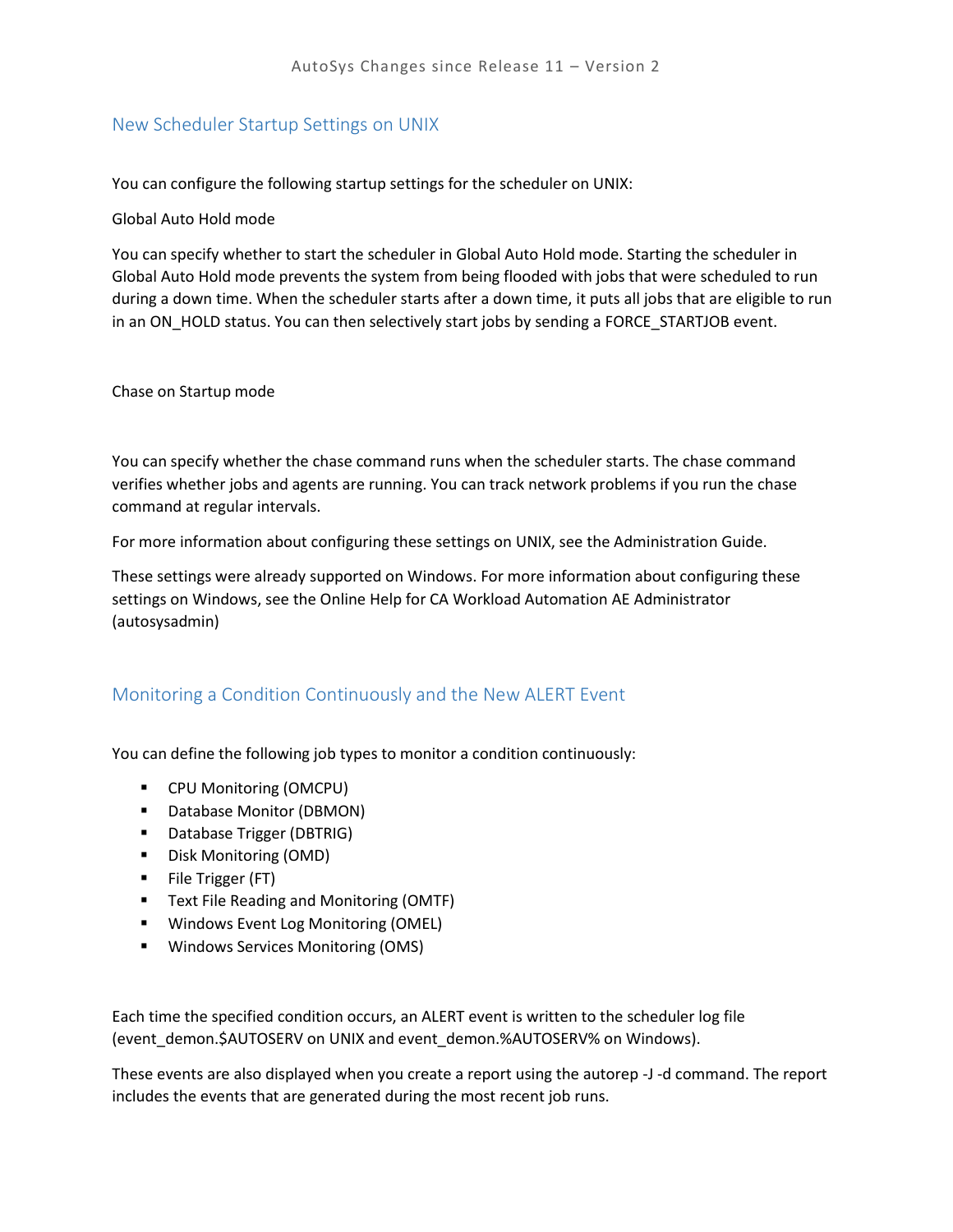To stop a continuous monitor, you must complete the job manually by issuing the sendevent –E KILLJOB command.

For more information about how these job types monitor conditions continuously, see the User Guide. For detailed information about the JIL syntax used to monitor a condition continuously, see the Reference Guide.

## <span id="page-15-0"></span>Logging a Job's State Changes and the New STATE\_CHANGE Event

Some of the new job types go through different state changes when they run. For example, a z/OS Regular job can go through state changes for each step that runs. The scheduler log file (event\_demon.\$AUTOSERV on UNIX and event\_demon.%AUTOSERV% on Windows) records the job's state changes using the new STATE\_CHANGE event.

These events are also displayed when you create a report using the autorep -J -d command. The report includes the events that are generated during the most recent job runs

## <span id="page-15-1"></span>Improved Log Maintenance

You can specify when the scheduler or the application server log rolls over. When the log rolls over, the data is saved in a backup file with a date and time stamp. The log can roll over at a specified time or when the log file size is equal to a specified size.

On UNIX, you can configure this setting using the new LOGROLLOVER parameter in the configuration file. For more information about this parameter, see the Administration Guide.

<span id="page-15-2"></span>On Windows, you can configure this setting by modifying the LOGROLLOVER environment variable in the System window of CA Workload Automation AE Administrator (autosysadmin). For more information about this setting, see the Online Help for CA Workload Automation AE Administrator.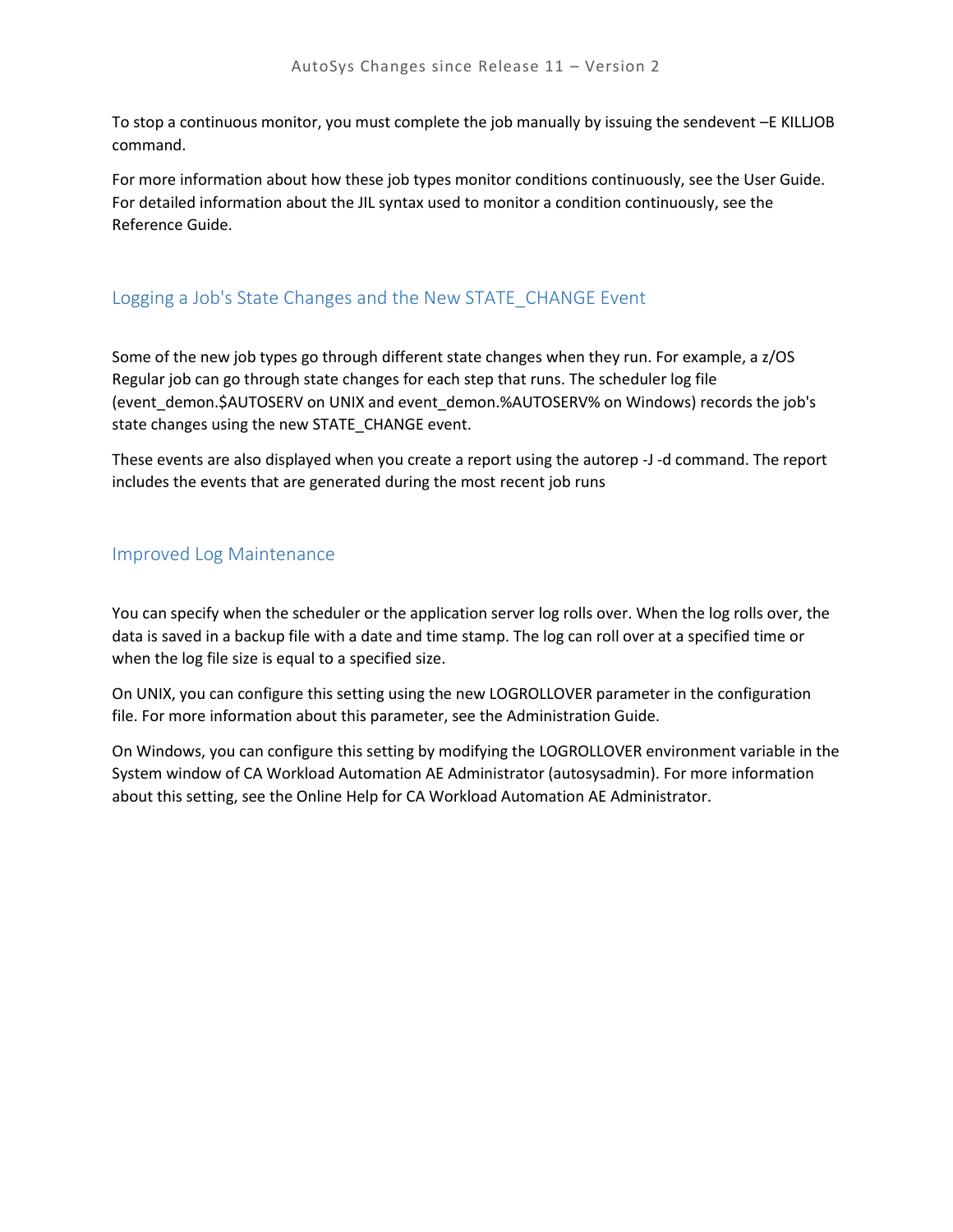## <span id="page-16-0"></span>Specifying the localhost

In r11.3, the localhost machine name is a reserved name. You can no longer define a machine for localhost by creating an insert machine: localhost definition. By default, the localhost value is resolved to the name of the machine where the CA Workload Automation AE scheduler was started. You can override the reserved localhost value to the name of another real machine by using the new local machine definition setting.

On UNIX, you can configure this setting using the LocalMachineDefinition parameter in the configuration file. For more information about this parameter, see the Administration Guide.

On Windows, you can configure this setting using the Local Machine Definition field in the Scheduler window of CA Workload Automation AE Administrator (autosysadmin).

For more information about this field, see the Online Help for CA Workload Automation AE Administrator.

For more information about how the localhost value is resolved when a job runs, see the User Guide.

### <span id="page-16-1"></span>Appending Event Message Text in Scheduler Log File

You can append the text associated with an event to the corresponding event message in the scheduler log file. Appending the text can help when you want to write event policies with Event Management. Alternatively, you can print the text as a standalone message in the scheduler log file.

On UNIX, you can configure this setting using the new AppendEventMessageText parameter in the configuration file. For more information about this parameter, see the Administration Guide.

<span id="page-16-2"></span>On Windows, you can configure this setting using the new Append Event Message Text field in the Scheduler window of CA Workload Automation AE Administrator (autosysadmin). For more information about this field, see the Online Help for CA Workload Automation AE Administrator.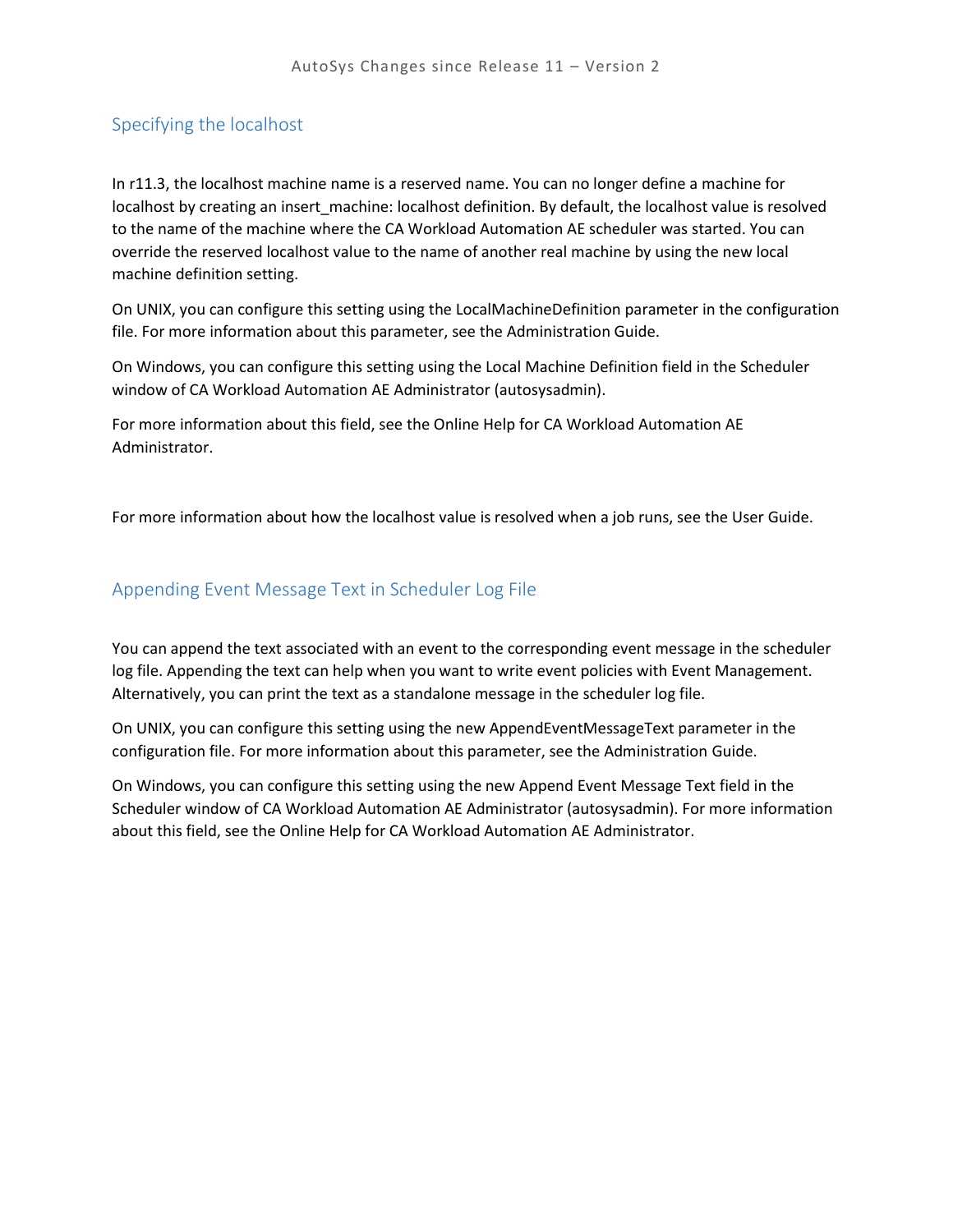### <span id="page-17-0"></span>Specifying an Instance-Wide Encryption Key

You can specify the instance-wide encryption key for all communication between the CA Workload Automation AE components of the same instance.

On UNIX, you can configure this setting using the new UseEncryption parameter in the configuration file. For more information about this parameter, see the Administration Guide.

On Windows, you can configure this setting using the new Use Instance Wide AES 128-bit Data Encryption check box in the Instance window of CA Workload Automation AE Administrator (autosysadmin). For more information about this setting, see the Online Help for CA Workload Automation AE Administrator.

### <span id="page-17-1"></span>Polling for Resource Availability

You can specify how frequently the scheduler polls for resource availability when jobs are waiting on resources.

On UNIX, you can configure this setting using the new ResourceWaitPollInterval parameter in the configuration file. For more information about this parameter, see the Administration Guide.

On Windows, you can configure this setting using the new Res Wait Poll Interval field in the Instance window of CA Workload Automation AE Administrator (autosysadmin). For more information about this field, see the Online Help for CA Workload Automation AE Administrator.

#### <span id="page-17-2"></span>New reindex.pl Script for Rebuilding Database Table Indexes

The new reindex.pl script rebuilds the table indexes of a specified CA Workload Automation AE database. This script is located in the \$AUTOSYS/dbobj directory (UNIX) or %AUTOSYS%\dbobj directory (Windows).

For more information about the reindex.pl script, see the Administration Guide.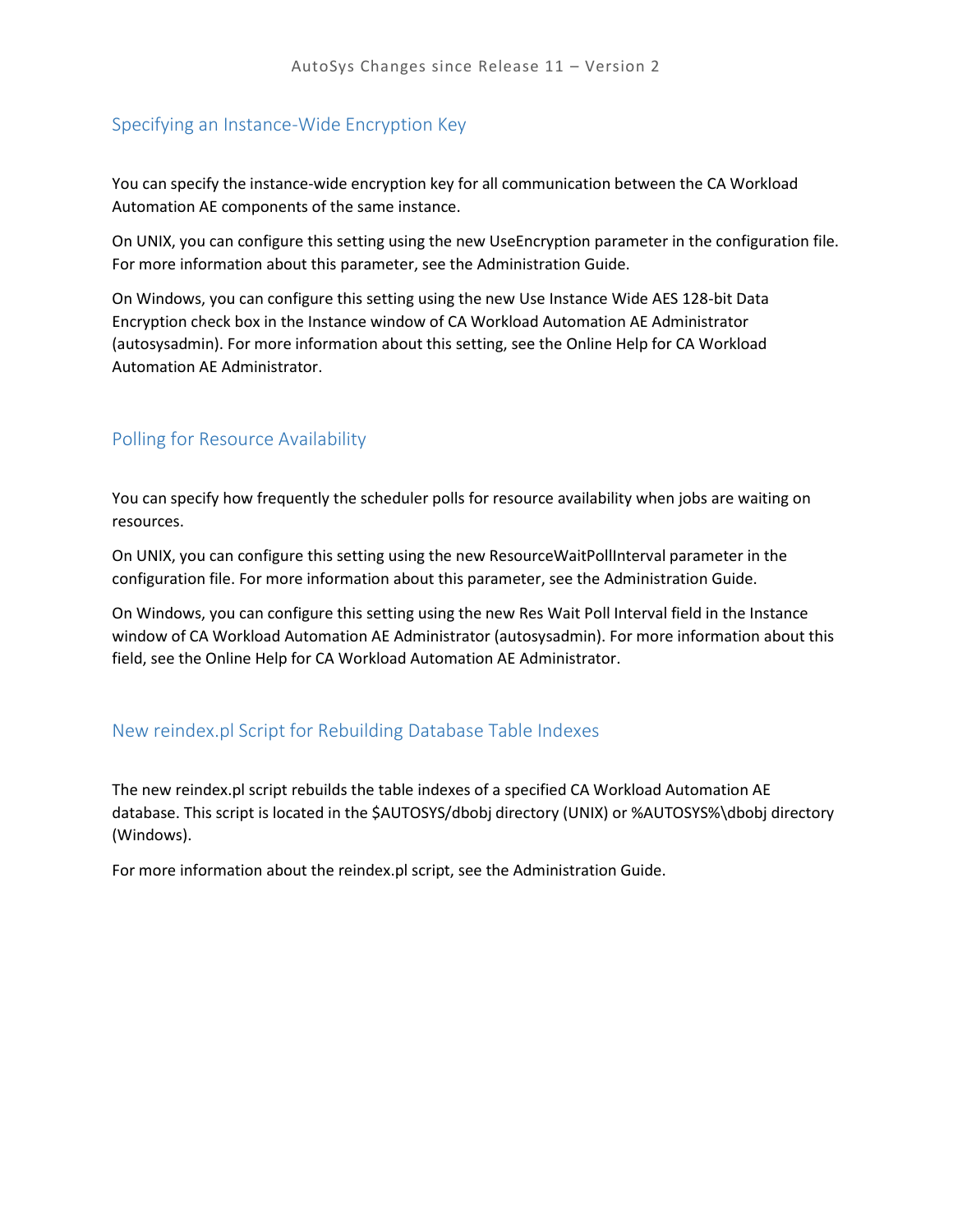# <span id="page-18-0"></span>Changes in Release 11.3

This section contains the following topics:

[Legacy Agent Replaced by CA Workload Automation Agent](#page-18-1) Differences between [the Legacy Agent and the New Agent](#page-19-0) [Encryption and FIPS 140-2 Compliance](#page-25-0) [Pound Sign \(#\) Allowed in Object Names](#page-25-1) [Command Substitutions Not Allowed in the watch\\_file Attribute](#page-25-2) [Removed Commands](#page-26-1) [Scheduler Startup Options Removed from the eventor Command](#page-26-2) [Job Profiles Manager and autosysreport.exe Integrated with the Administrator Utility](#page-27-0) [Changes to Cross-Instance Job](#page-27-1) Dependencies [Updated autoping Command](#page-27-2) [Updated clean\\_files Command](#page-27-3) [IPv6 Support](#page-28-1) Change [in as\\_owner Policy Validation](#page-28-2) [KILLJOB and SEND\\_SIGNAL Behavior](#page-28-3)

## <span id="page-18-1"></span>Legacy Agent Replaced by CA Workload Automation Agent

The new CA Workload Automation Agent for UNIX, Linux, or Windows replaces the Remote Agent (auto\_remote) that was provided with Unicenter AutoSys JM r4.5 and r11. The r11.3 documentation refers to auto remote as the legacy agent.

The new agent provides additional job types, including monitoring and FTP jobs. The agent is automatically installed on the computer where CA Workload Automation AE is installed. You can also install the agent on remote computers to run jobs on those computers.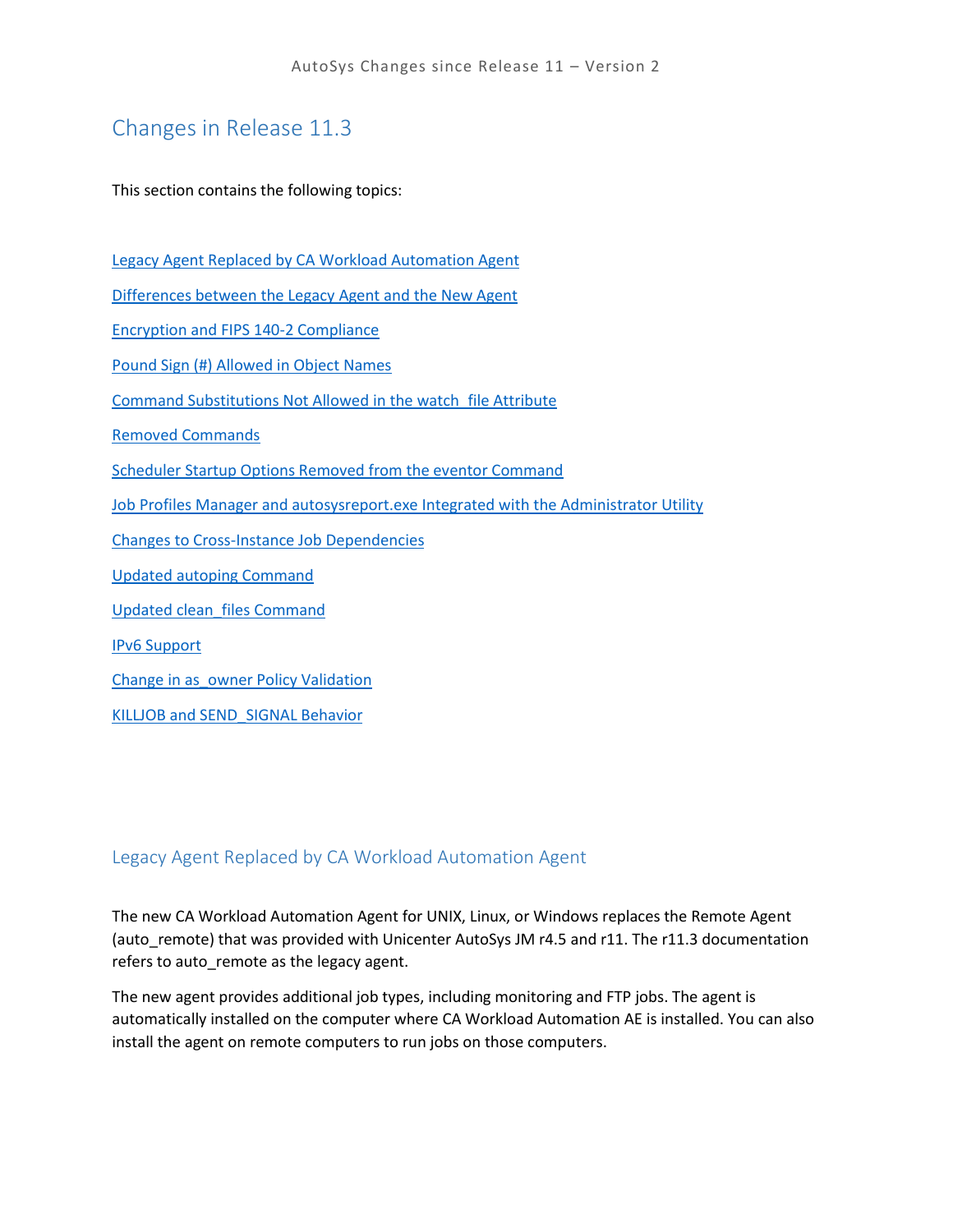## <span id="page-19-0"></span>Differences between the Legacy Agent and the New Agent

In addition to the new job types supported by the new agents and agent plug-ins, other agent features and behaviors were changed for this release. This section describes the differences between the legacy agent and the new agent.

Note: The CA Workload Automation AE Administrator utility is the name of the autosysadmin

## <span id="page-19-1"></span>Location of Log Files

In r4.5 and r11, the legacy agent's log files were written to the following locations:

- UNIX—The directory specified in the AutoRemoteDir parameter in the \$AUTOUSER/config.\$AUTOSERV configuration file
- Windows—The directory specified in the Enterprise Wide Logging Directory field in the Administrator utility

Note: In r11.3, the name of this field was changed to Legacy Enterprise Wide Logging Directory.

In r11.3, those logging directories are only used when running jobs on the legacy agents.

The new agent in r11.3 writes all log files to the following directories:

- installation\_directory/SystemAgent/agent\_name/log
- **EXECT** installation\_directory/SystemAgent/agent\_name/spool (for job spool files)

Note: In r4.5 and r11, you had to override the default log file directory on operating systems that do not support the locking of files in the /tmp directory. This is because the agent used the locks to check whether a job was running. You no longer have to change the default log file directory because the new agent stores the job spool files in the installation\_directory/SystemAgent/agent\_name/spool directory by default. However, you must change the default log file directory if you run jobs on legacy agents and the operating system on any of the legacy agent computers does not support the locking of files in the /tmp directory.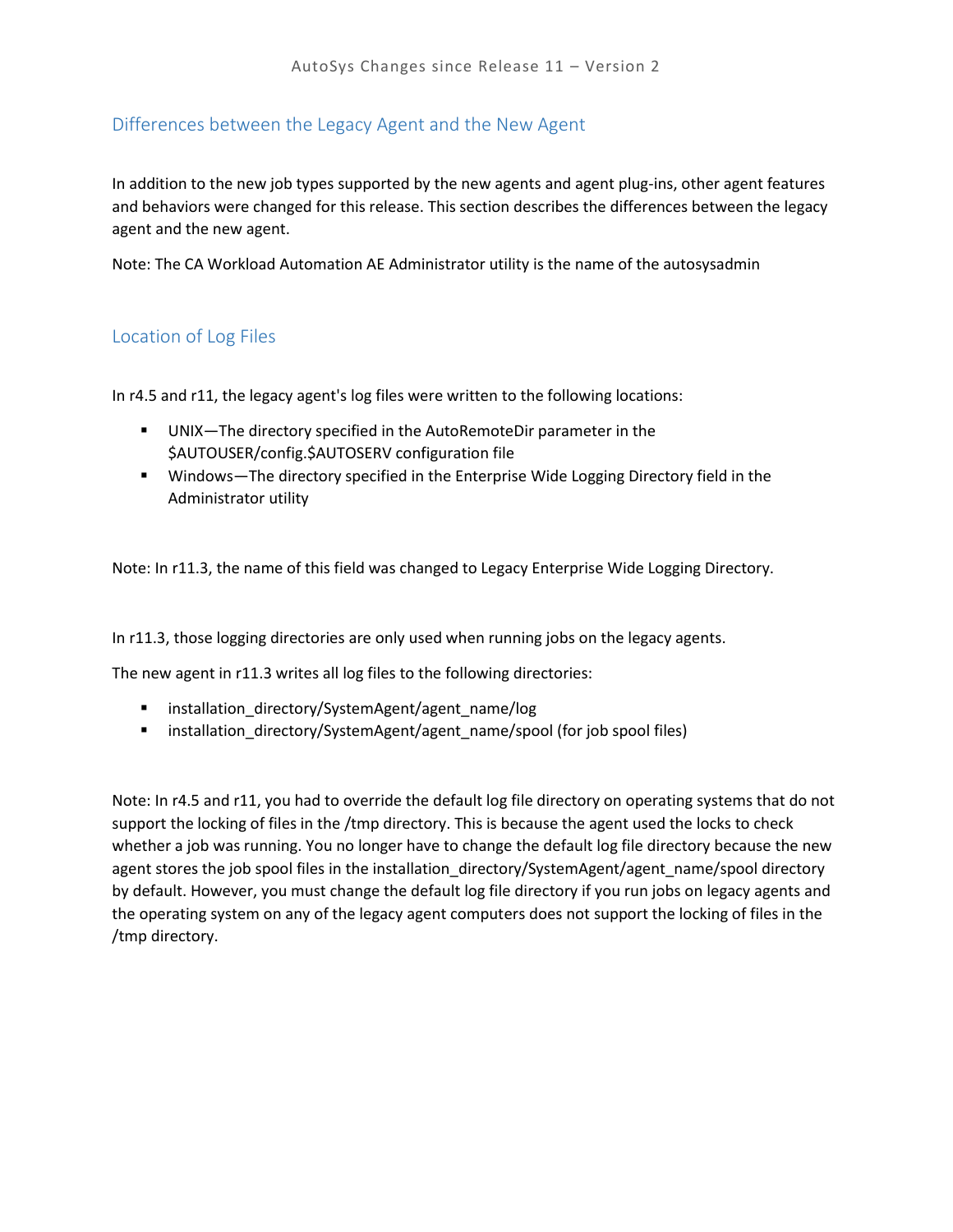### <span id="page-20-0"></span>CA Workload Automation AE Configuration on the Agent

To communicate with the new agent, your CA Workload Automation AE instance must be specified in the agent's agentparm.txt configuration file. Certain parameters defined on CA Workload Automation AE and the agent must match.

Note: For more information about configuring CA Workload Automation AE to work with the agent, see the UNIX Implementation Guide or the Windows Implementation Guide.

#### <span id="page-20-1"></span>Communication Port

The configuration required to communicate with the new agent is different from the configuration for the legacy agent.

In r4.5 and r11, the scheduler used the following port setting to communicate with the legacy agent:

- UNIX—The AutoRemPort parameter in the \$AUTOUSER/config.\$AUTOSERV configuration file
- Windows—The Remote Agent Port field in the Administrator utility

Note: In r11.3, the name of this field was changed to Legacy Remote Agent Port.

In r11.3, you can use those port values to communicate with the legacy agent. Those port values do not apply to the new agent.

Note: For more information about configuring CA Workload Automation AE to work with the new agent, see the UNIX Implementation Guide or the Windows Implementation Guide.

#### <span id="page-20-2"></span>Environment Variables

In r4.5 and r11, the legacy agent's environment was set by sourcing the environment variables specified in the /etc/auto.profile file. The variables are preceded by #AUTOENV#.

- In r11.3, the environment variables are specified in the following locations:
- Agent-wide environment variables in the agent's agentparm.txt file
- Manager-specific environment variables in the agent's agentparm.txt file
- **The profile JIL attribute in a job definition**
- **The envvars JIL attribute in a job definition**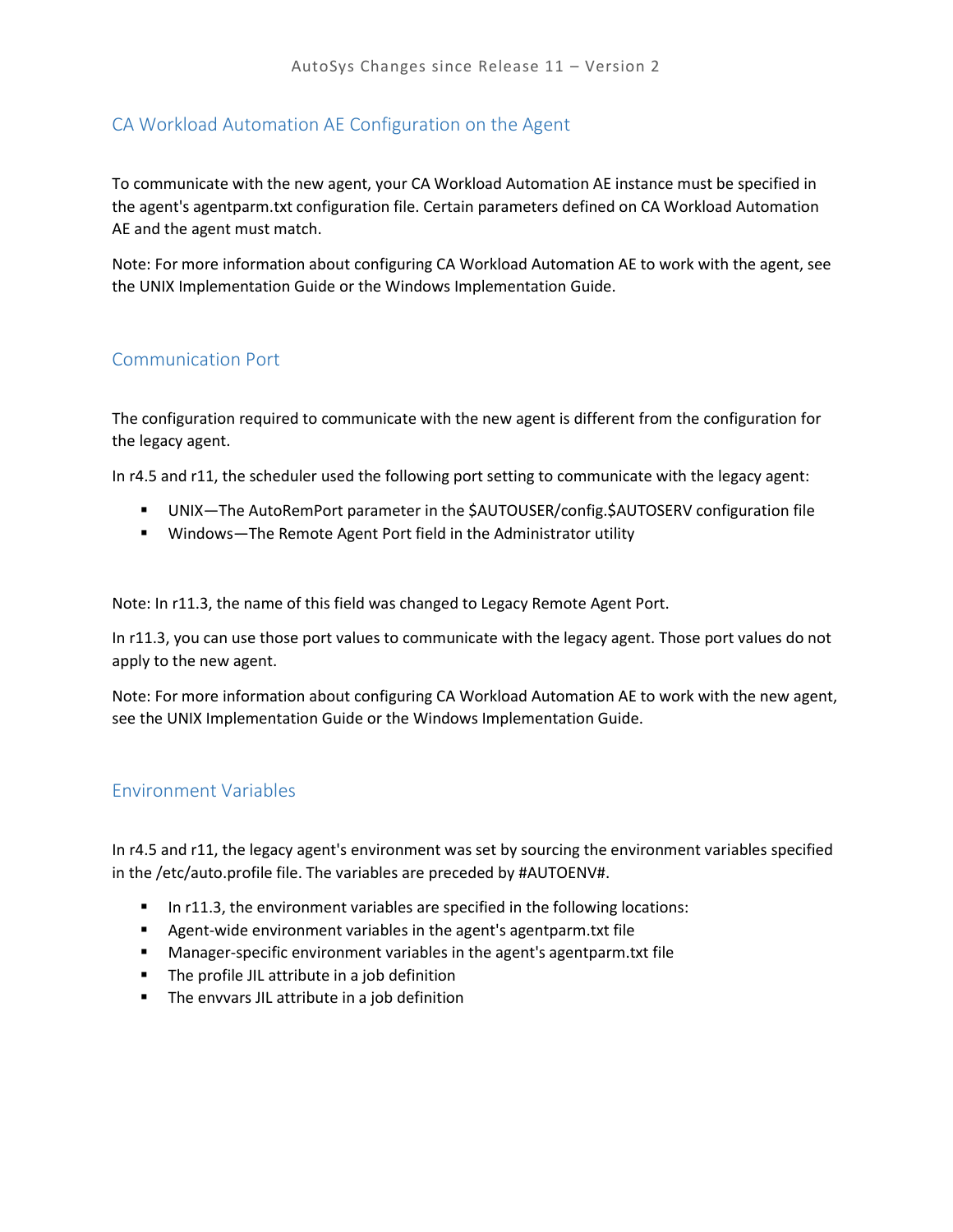Note: For more information about the parameters in the agentparm.txt file, see the CA Workload Automation Agent for UNIX, Linux, or Windows Implementation Guide. For more information about setting profiles and environment variables in a job definition, see the User Guide.

#### <span id="page-21-0"></span>Log File Maintenance

In r4.5 and r11, the following settings specified whether the legacy agent's temporary log files were automatically removed:

- UNIX—The CleanTmpFiles parameter in the \$AUTOUSER/config.\$AUTOSERV configuration file
- **Windows—The Clean Temporary Files field in the Administrator utility**

Note: In r11.3, the name of this field was changed to Legacy Clean Temp Files.

In r11.3, those settings are only used for legacy agent log files.

The new agent has parameters in the agentparm.txt file that control how log files and job spool files are maintained.

Note: For more information about maintaining agent log files and clearing job spool files, see the CA Workload Automation Agent for UNIX, Linux, or Windows Implementation Guide.

## <span id="page-21-1"></span>Minimum Disk Space Used for Logging

In r4.5 and r11, the following settings specified the minimum amount of disk space that must be available to write to the scheduler log:

- UNIX—The FileSystemThreshold parameter in the \$AUTOUSER/config.\$AUTOSERV configuration file
- Windows—The FileSystem Threshold KB field in the Administrator utility

In r11.3, those settings are only used when running jobs on the legacy agents.

The new agent has parameters in the agentparm.txt file that control the log file settings.

Note: For more information about the log file settings, see the CA Workload Automation Agent for UNIX, Linux, or Windows Implementation Guide.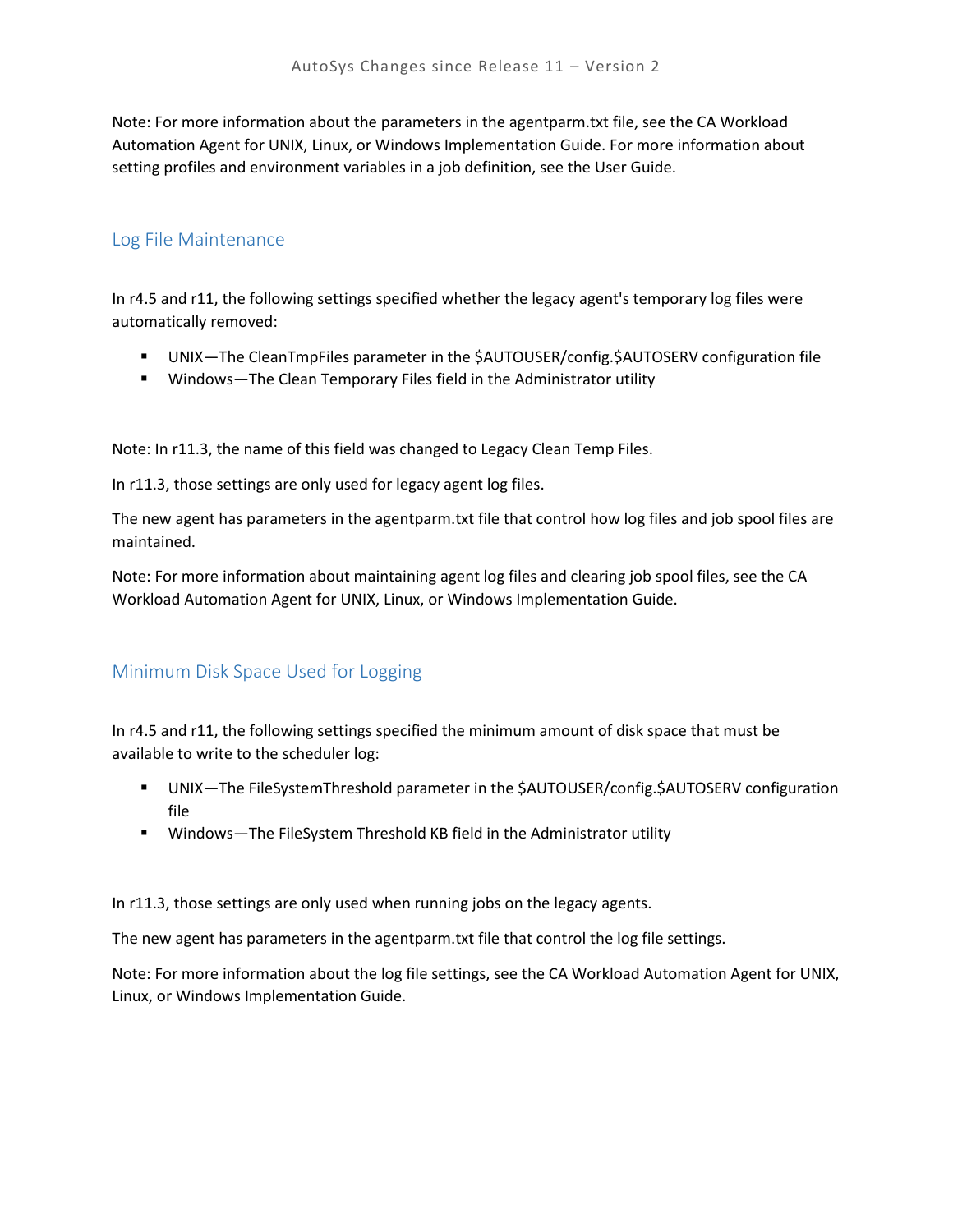## <span id="page-22-0"></span>Remote Profile Files

In r4.5 and r11, the following settings specified whether the scheduler redirects all standard error and standard output information to the auto.rem\* log file:

- UNIX—The RemoteProFiles parameter in the \$AUTOUSER/config.\$AUTOSERV configuration file
- **Windows—The Remote Profile Logging check box in the Administrator utility**

Note: In r11.3, the name of this field was changed to Legacy Remote Profile Logging.

The output information is generated when the /etc/auto.profile file is sourced.

In r11.3, those settings are only used when running jobs on the legacy agents.

The new agent does not use these settings or writes any output generated by the /etc/auto.profile file.

Note: For more information about the remote profile files settings, see the Administration Guide (UNIX) or the Online Help for the Administrator utility (Windows).

#### <span id="page-22-1"></span>Debugging Logs

In r4.5 and r11, the ISDBGACTIV setting controlled the display of trace messages for debugging.

In r11.3, the administrator for the new agent can set the log.level parameter in the agent's agentparm.txt file. This parameter controls the type of debugging logs that are generated.

Note: For more information about log.level parameter, see the CA Workload Automation Agent for UNIX, Linux, or Windows Implementation Guide.

#### <span id="page-22-2"></span>Signals for a KILLJOB Event

In r4.5 and r11, you can specify a comma-separated list of signals to send to a job whenever the KILLJOB event is sent. The following settings specified the signals:

- UNIX—The KillSignals parameter in the \$AUTOUSER/config.\$AUTOSERV configuration file
- Windows—The Kill Signals field in the Administrator utility

Note: In r11.3, the name of this field was changed to Legacy Kill Signals.

In r11.3, those settings are only used when running jobs on the legacy agents.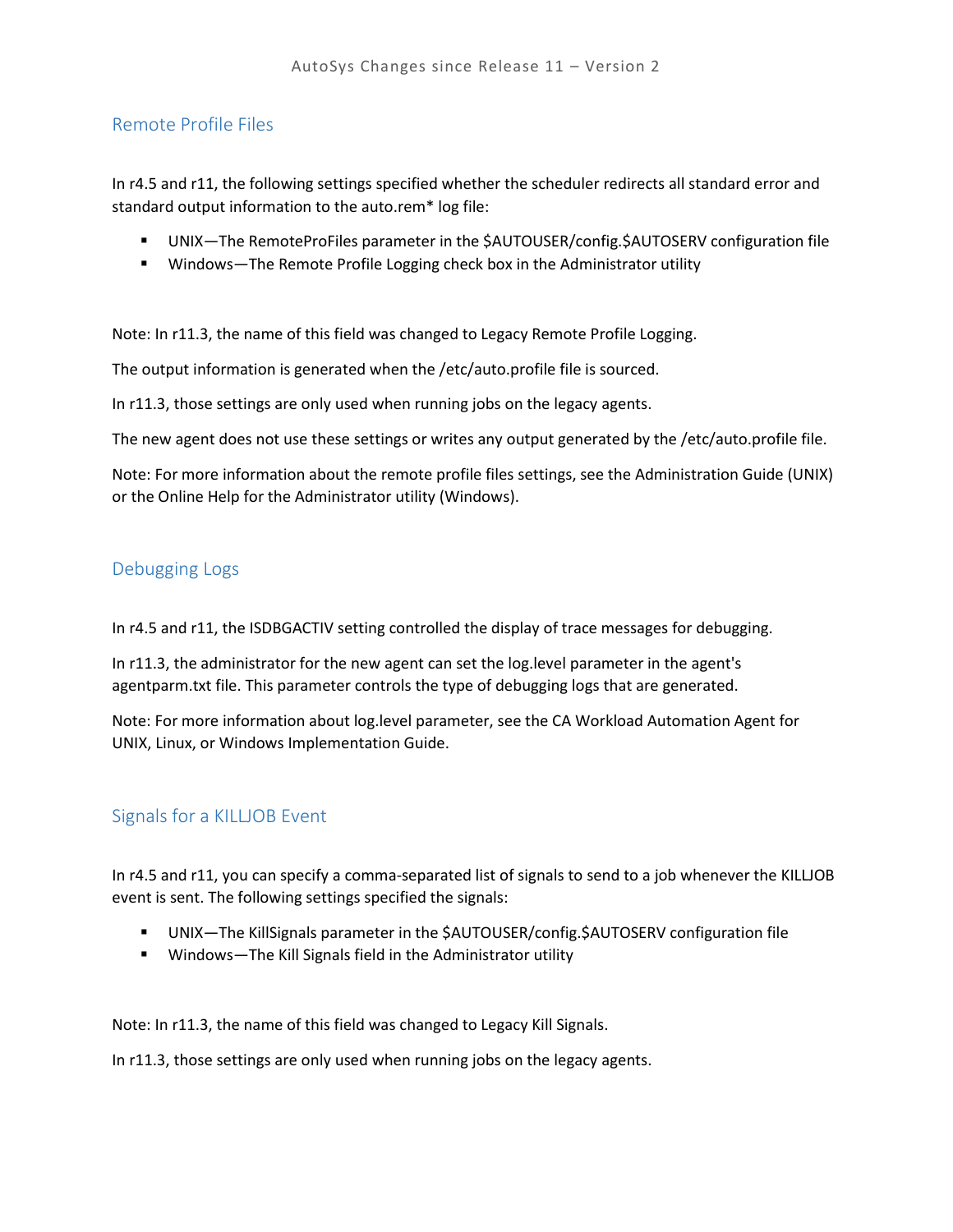## <span id="page-23-0"></span>Calculating Machine Load

In r4.5 and r11, you can define the method used to determine the percentage of CPU cycles available on a real machine that belongs to a virtual machine. The following settings specified the method:

- UNIX—The MachineMethod parameter in the \$AUTOUSER/config.\$AUTOSERV configuration file
- Windows—The Machine Method field in the Administrator utility

In r11.3, the agent does not use the UNIX vmstat utility or Windows performance counters to determine the percentage of available CPU. Instead, the new agent runs a CPU Monitor job to determine the current load on the machine.

The rstatd method continues to be supported by the UNIX scheduler. However, for this method to be used, the value of the opsys attribute for a type-a machine definition must be set to an operating system that supports rstatd ('aix', 'hpux', ' linux', 'openvms', or 'solaris.'). If the value of the opsys attribute is not set or is set to an operating system that does not support rstatd, the UNIX scheduler will use a CPU Monitor job to calculate the available machine load.

### <span id="page-23-1"></span>Running Windows Commands

You can define Command jobs to run Windows operating system commands, such as dir and echo. In r4.5 and r11, you specified only the command and arguments in the command attribute (for example, command: "dir c:\temp\"). The legacy agent prefixed "path\cmd.exe /c" to the command before running the process.

In r11.3, the new agent does not automatically prefix the command with the path to the command interpreter. To automatically prefix the command, you must set the followingparameters in the agent's agentparm.txt file to true:

oscomponent.lookupcommand=true

oscomponent.cmdprefix.force=true

If these agent parameters are not set, you must explicitly invoke the command interpreter in the command attribute, as shown in the following example:

command: "c:\winnt\system32\cmd.exe /c dir c:\temp\"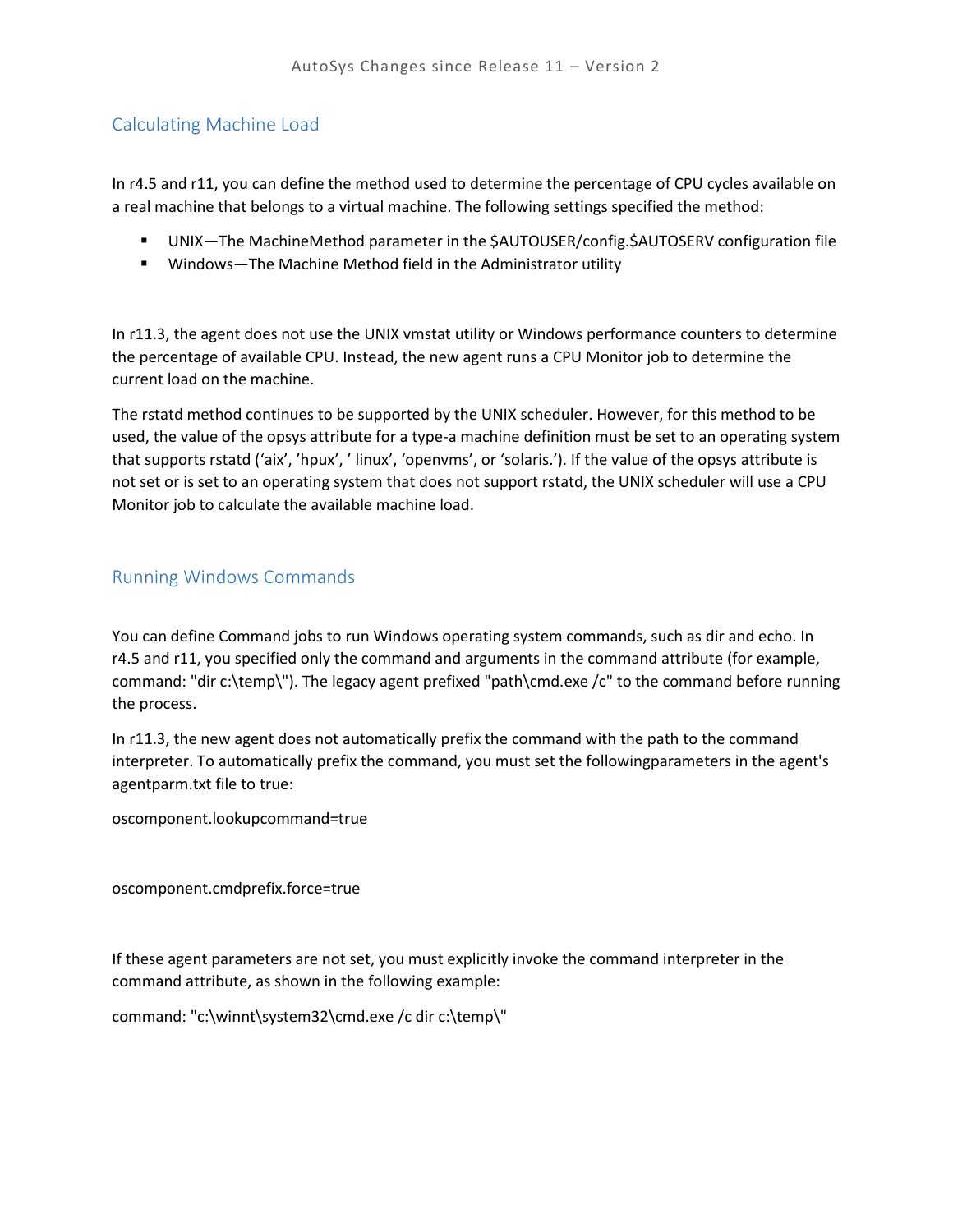Note: For more information about the command attribute, see the Reference Guide and User Guide. For more information about the agent parameters, see the CA Workload Automation Agent for UNIX, Linux, or Windows Implementation Guide.

### <span id="page-24-0"></span>Polling Interval for File Watcher Jobs

In r11.3, you can define a File Watcher (FW) job to run on a machine that has the legacy agent or the new agent installed. The behavior of the new agent for the polling interval is different from the legacy agent.

The legacy agent uses a default polling interval of 60 seconds for a FW job. You can override this value by specifying the watch\_interval attribute in a job definition.

The r11.3 agent uses two polling intervals for a FW job: a global default of 30 seconds set on the agent and the watch interval attribute value specified in the job definition. If the condition the FW job is monitoring is not satisfied, the agent sleeps for 30 seconds based on its global polling interval. After 30 seconds, the agent checks the condition of the file again. If the condition is satisfied, the agent waits for the second polling interval specified by the watch\_interval attribute to ensure the file remains steady. If the file has not changed after the second polling interval elapses, the agent returns the status. If the file does change, the agent goes back to sleep for the duration of the second polling interval until the file eventually stabilizes.

## <span id="page-24-1"></span>Evaluation of Job's Termination Time

If a job runs on a machine that has the new agent installed, the scheduler evaluates the term\_run\_time attribute and automatically generates a CHK\_TERM\_RUNTIME event to instruct the scheduler to check whether a job has ended by the specified time. If the job does not end by the specified time, the scheduler sends the agent a request to kill the job. If a job runs on a machine that has the legacy agent installed, the legacy agent evaluates the term run\_time attribute and no CHK\_TERM\_RUNTIME event is generated. If the job does not end by the specified time, the legacy agent terminates the job. If the job does not end by the specified time, the legacy agent terminates the job.

## <span id="page-24-2"></span>Job Attribute Environment Variables

The new CA Workload Automation Agent no longer supports the setting of job definition JIL attributes as environment variables. Custom job applications that require knowledge of the job's attributes should be rewritten to invoke the GetJobsWithFilter class of the C++ or Java SDK.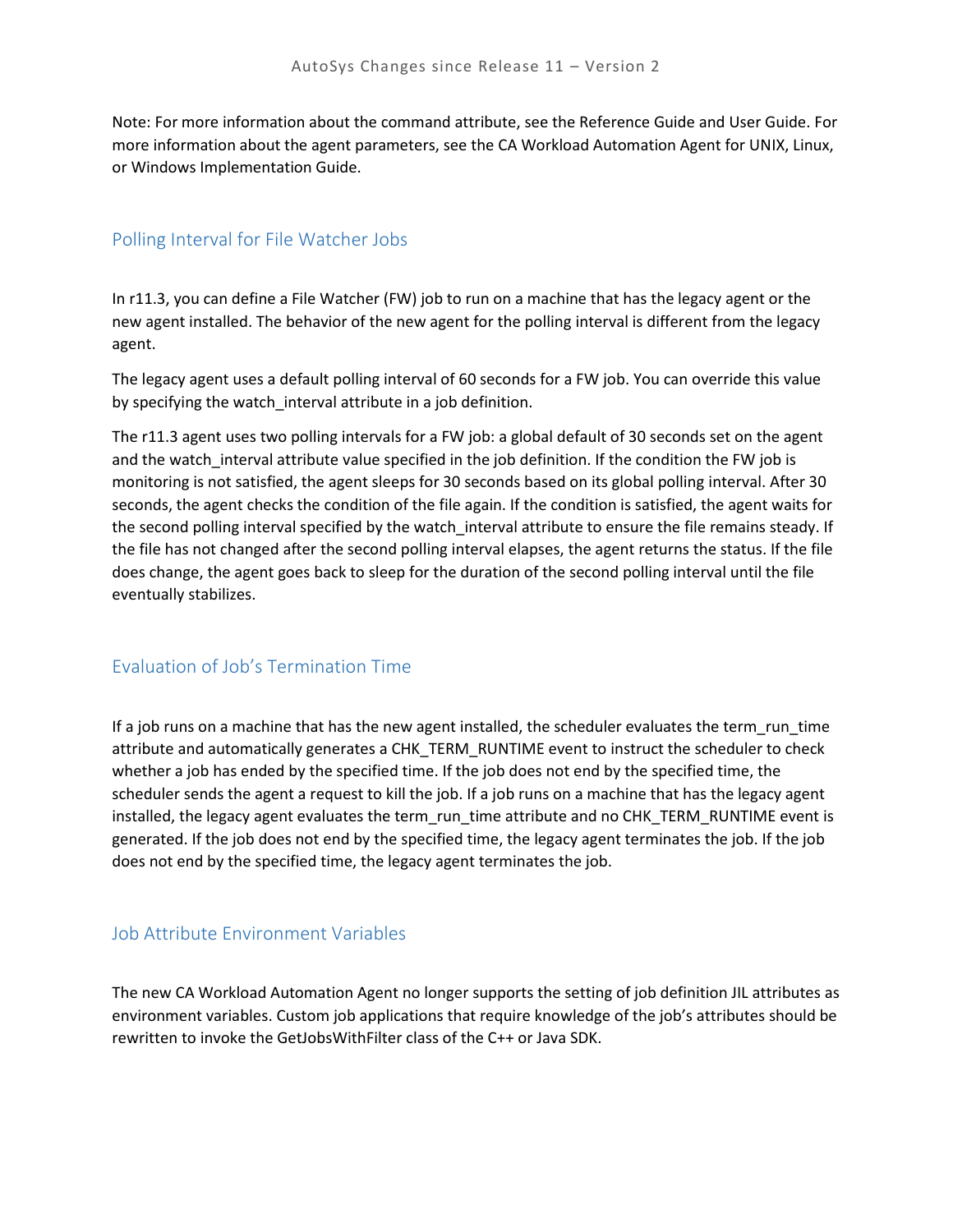## <span id="page-25-0"></span>Encryption and FIPS 140-2 Compliance

In r11, CA Workload Automation AE used SSL encryption. In the current release, CA Workload Automation AE uses Advanced Encryption Standard (AES) encryption to comply with the U.S. Government encryption standard FIPS 140-2. This standard requires a FIPS-certified library and FIPScertified cipher algorithm, such as AES.

CA Workload Automation AE uses the AES cipher algorithm to encrypt and decrypt data shared between the command line utilities, agent, scheduler, and the application server.

Encryption requires eTrust Public Key Infrastructure (ETPKI), which is automatically installed with the server, agent, or client.

AES also requires an encryption key. You can modify the key for the following components:

- Application server and client utilities—The key is stored in the \$AUTOUSER/cryptkey.txt file.
- **•** Application server and agent—The key is specified in the machine definition for the agent. This key must match the key in the agent's cryptkey.txt file. The cryptkey.txt file is located in the installation\_directory/SystemAgent/agent\_name directory.
- Scheduler and agent—The key is specified in the machine definition for the agent.

This key must match the key in the agent's cryptkey.txt file. The cryptkey.txt file is located in the installation\_directory/SystemAgent/agent\_name directory.

Note: For r11.3, CA Workload Automation AE supports AES encryption only. While the product still supports running SSL encryption over SSA, the preferred data encryption method is AES (SSL encryption under SSA is disabled by default when SSA is installed).

For more information about configuring encryption, see the Security Guide.

## <span id="page-25-1"></span>Pound Sign (#) Allowed in Object Names

<span id="page-25-2"></span>The pound sign or hash character (#) is now allowed in all object names (for example, job and calendar names).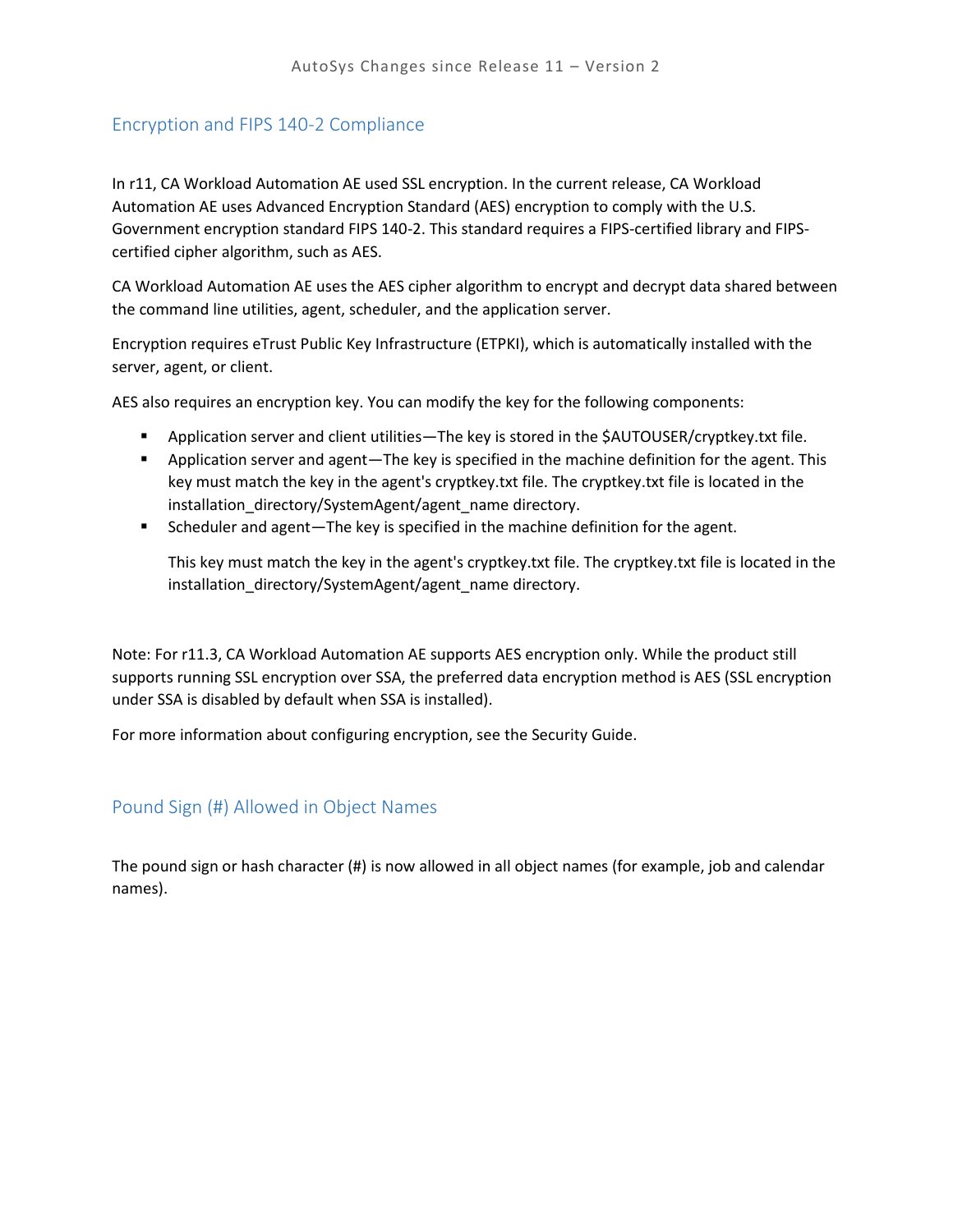## <span id="page-26-0"></span>Command Substitutions Not Allowed in the watch\_file Attribute

In 4.0 and r4.5, you could use back ticks or the grave accent (`) to specify command substitutions in the watch\_file attribute.

In r11 and r11.3, you cannot use back ticks when you specify the path in the watch\_file attribute. For example, the watch\_file attribute cannot resolve the date if you specify the path as follows:

watch\_file: \tmp\`date`

## <span id="page-26-1"></span>Removed Commands

The following commands have been removed from CA Workload Automation AE r11.3:

- autodwp
- **EX autosys report—This application is now part of CA Workload Automation AE Administrator** (Windows only).
- autosys\_wv
- job delete—This command has been replaced by the archive jobs command.
- **Jubar** job\_profiles—This application is now part of CA Workload Automation AE Administrator (Windows only).
- **ntgetdate**
- xql
- zql

## <span id="page-26-2"></span>Scheduler Startup Options Removed from the eventor Command

In the previous release, the eventor command let you specify whether the scheduler starts in Global AutoHold mode (eventor -G option) and whether to run the chase command at startup (eventor -n option). These two options have been removed from the eventor command.

Instead, you can now control the startup behavior of the scheduler by using the new GlobalAutoHold and ChaseOnStartup options in the configuration file (config.\$AUTOSERV file).

Note: For more information about configuring these startup settings on UNIX, see the Administration Guide. For more information about configuring these startup settings on Windows, see the Online Help for CA Workload Automation AE Administrator (autosysadmin).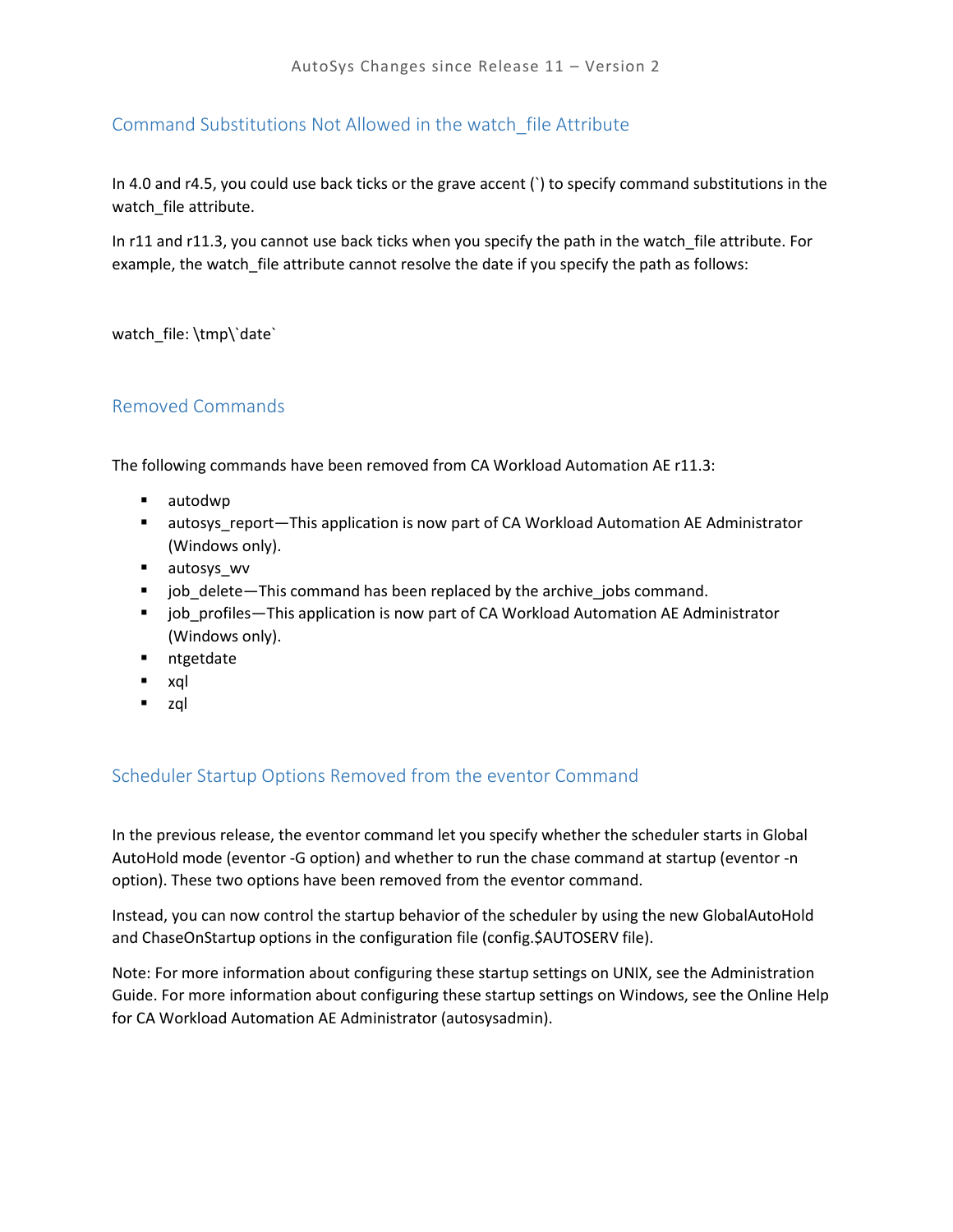## <span id="page-27-0"></span>Job Profiles Manager and autosysreport.exe Integrated with the Administrator Utility

#### Valid on Windows

The following tools are now part of the Administrator utility:

- **Job Profiles Manager**
- **Feedback or Report Tool (autosysreport.exe)**

## <span id="page-27-1"></span>Changes to Cross-Instance Job Dependencies

Cross-instance job dependencies have changed as follows:

- To improve efficiency, external events are now stored in a new database table named ujo\_ext\_event.
- To define cross-instance job dependencies between r11.3 and 4.5, a new lightweight application server that supports 4.5 is installed on the r11.3 instance.
- You can now define cross-instance job dependencies between CA Workload Automation AE instances that have different encryption settings. You specify the external instance's encryption key using the xcrypt\_key attribute when you define the instance to CA Workload Automation AE.

Note: For more information about configuring your instance, see the UNIX Implementation Guide or Windows Implementation Guide. For more information about defining cross-instance job dependencies, see the User Guide.

## <span id="page-27-2"></span>Updated autoping Command

The -S option has been added to the autoping command to test the connectivity between the application server and the new CA Workload Automation Agent.

<span id="page-27-3"></span>Note: If you issue autoping -M [machine] -S against the legacy agent, the command reverts to its previous behavior and tests the database connectivity between CA Workload Automation AE and the agent.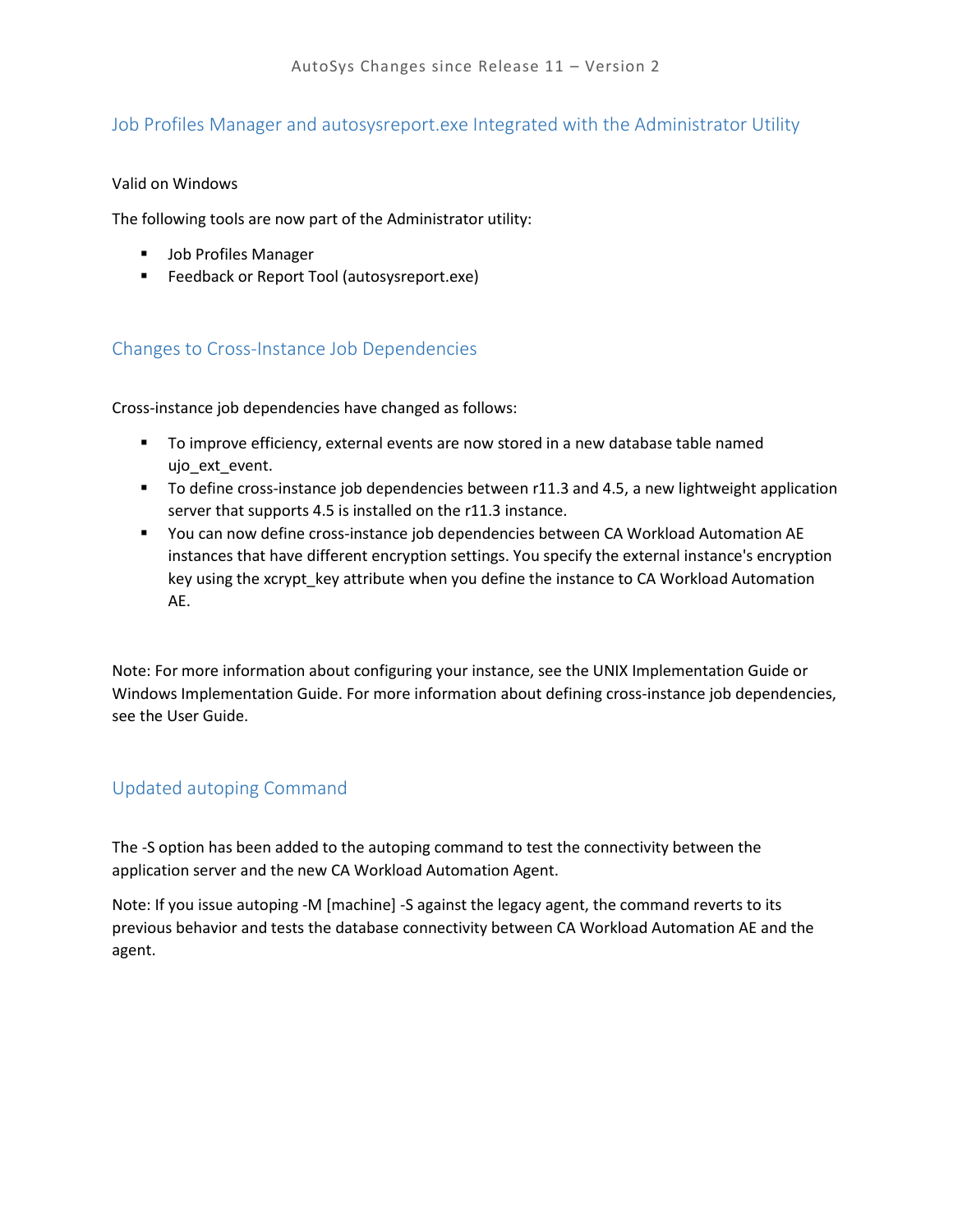### <span id="page-28-0"></span>Updated clean\_files Command

The clean\_files command now applies to legacy agent log files only. For more information about maintaining the log files and spool files for the new agent, see the CA Workload Automation Agent for UNIX, Linux, or Windows Implementation Guide.

#### <span id="page-28-1"></span>IPv6 Support

CA Workload Automation AE r11.3 supports Internet Protocol version 6 (IPv6) between CA Workload Automation AE r11.3, CA 7, CA Workload Automation EE, and agents.

The Job Information Language (JIL) utility now accepts IPv6 addresses in addition to hostnames and IPv4 addresses. For example, when you use the jil command to define a new machine, you can specify an IPv6 address in the machine attribute.

#### <span id="page-28-2"></span>Change in as\_owner Policy Validation

In R11.3, CA Workload Automation AE validates the as\_owner policy using either the owner specified by the owner attribute in the job definition or the default owner of the job.

#### <span id="page-28-3"></span>KILLJOB and SEND\_SIGNAL Behavior

The following new alarms are generated when the scheduler experiences a problem communicating with the agent while killing a job or sending a signal:

- KILLJOBFAIL generated when the attempt to kill a job fails
- SENDSIGFAIL– generated when the attempt to send a signal fails

Although Windows agents do not support sending signals to jobs, you can signal a named Windows semaphore. To signal a named Windows semaphore, set the value of the opsys attribute for a type-a machine to the Windows operating system ('windows').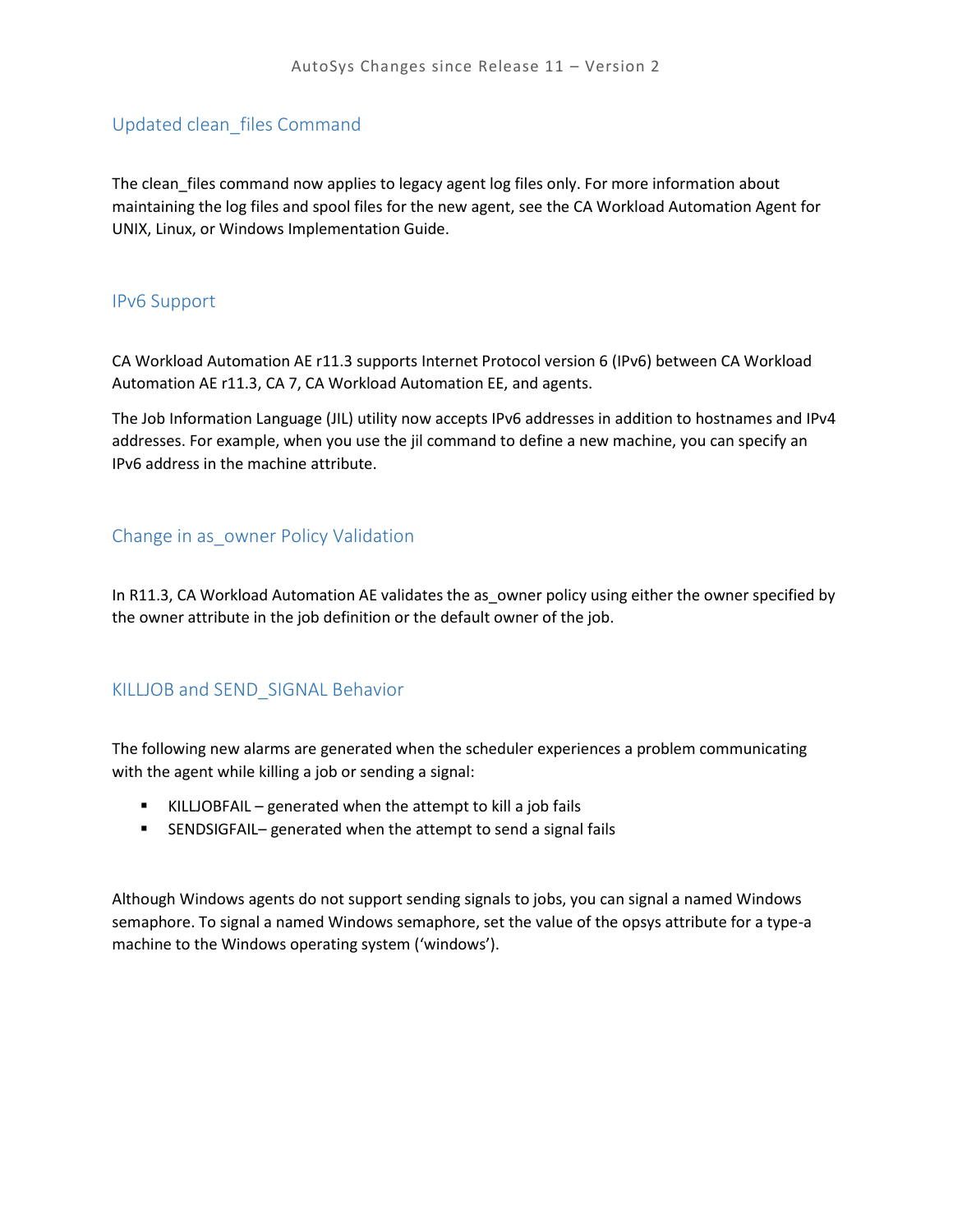# <span id="page-29-0"></span>New Features in Release 11.3 SP1

No new features were added in CA Workload Automation AE Release 11.3 SP1.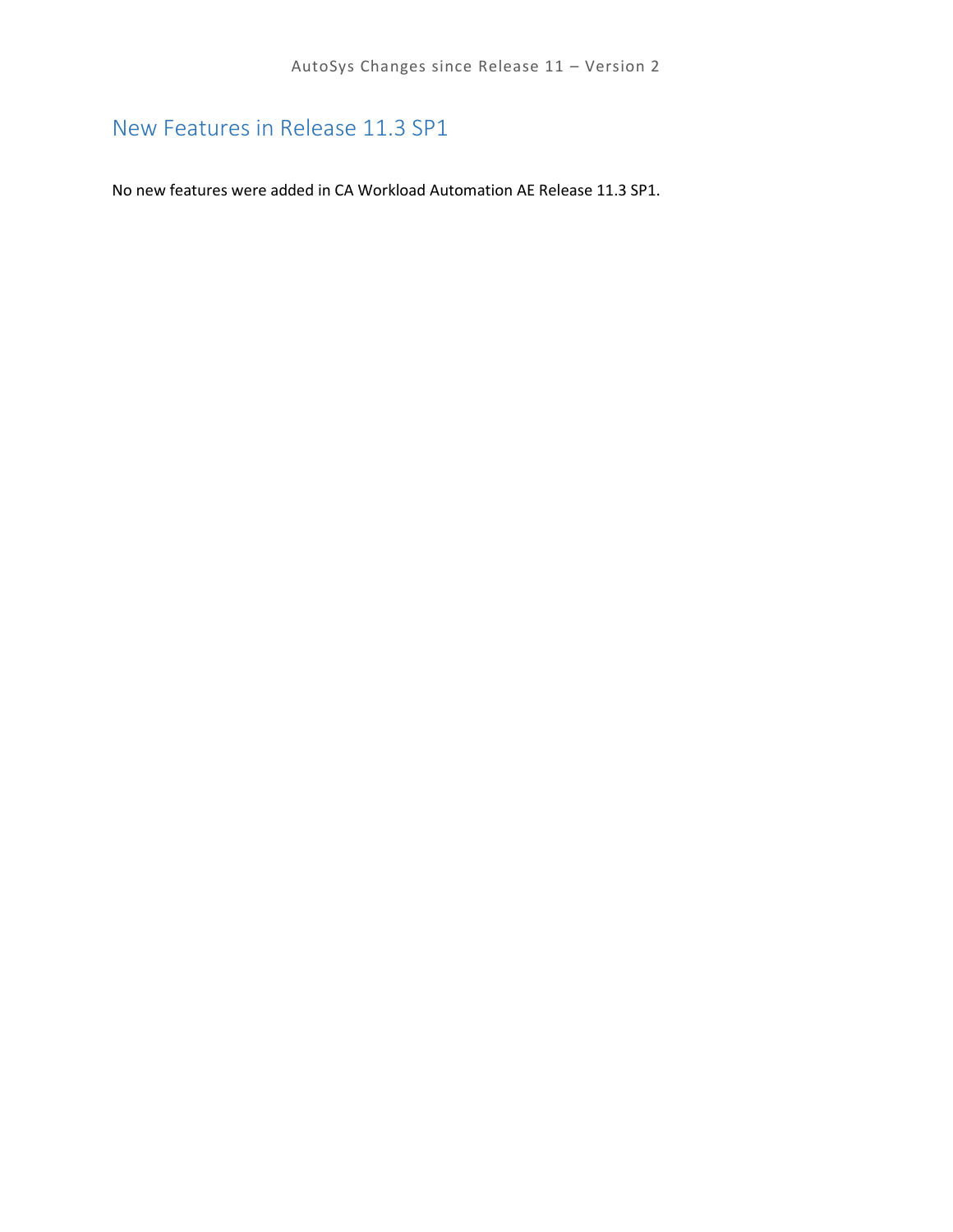# <span id="page-30-0"></span>Changes in Release 11.3 SP1

This section contains the following topics:

[Alarm Removed](#page-30-1)

[Creating a Forecast Report for Multiple Days](#page-30-2)

#### <span id="page-30-1"></span>Alarm Removed

The APP\_SERVER\_COMM alarm is removed from CA Workload Automation AE.

### <span id="page-30-2"></span>Creating a Forecast Report for Multiple Days

In the current release, you can specify any time frame when creating a forecast report. You can specify the time frame for a forecast report using the -F and -T attributes of the forecast command. In the previous release, you could specify a time frame up to 24 hours. There are now no limits on the number of days you can specify; however, reports with longer time frames consume more memory and time.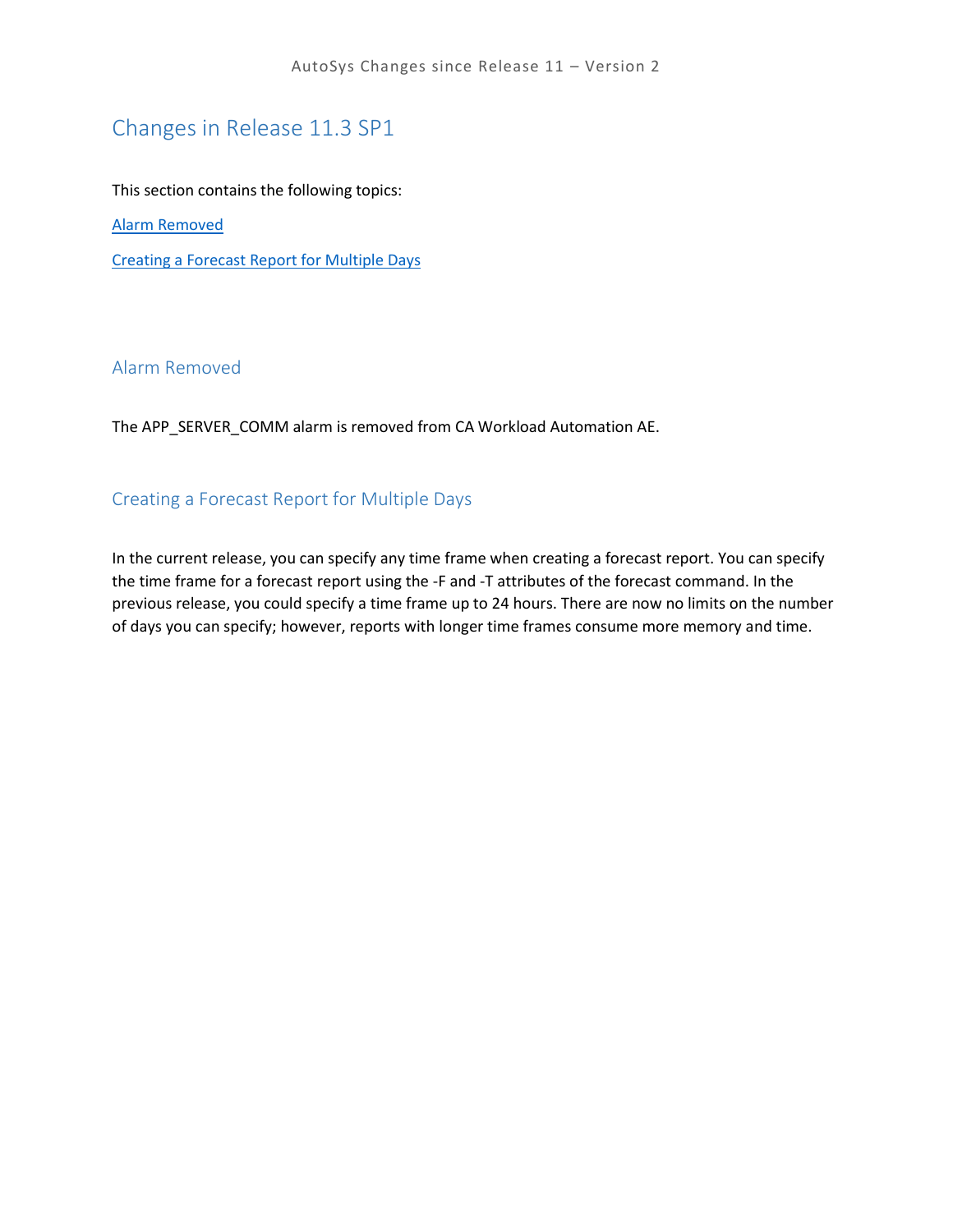## <span id="page-31-0"></span>New Features in Release 11.3.5

This section contains the following topics:

[New Job Types](#page-32-0)

[New Web Server Component](#page-32-3)

[New Security Classes and Policies](#page-33-0)

[New CA EEM Global User Group for CA Workload Automation AE](#page-33-1)

[The Compliance Application](#page-33-2)

[The Configuration File on Windows](#page-33-3)

[Oracle Database Creation](#page-34-1)

[Repair an Existing Installation on UNIX](#page-34-2)

[SNMP Support on Windows](#page-35-1)

[Support for CA Workload Automation Agent for Oracle E-Business Suite r11.3.1](#page-35-2)

[Global Variable Substitution](#page-35-3)

[Controlling the Starting of Jobs in PEND\\_MACH Status](#page-36-1)

[Controlling the Status of Jobs Scheduled on an Offline Machine](#page-37-1)

[Skipping Starting Condition Evaluation for Queued Jobs](#page-37-2)

Bypassing a Job [to Run Downstream Dependent Jobs](#page-38-1)

[Sending Email Notifications](#page-38-2)

[Aggregate Statistics](#page-39-1)

[Allowing the Shadow Scheduler to Failback to the Primary Scheduler](#page-40-0)

[Enabling FIPS Mode](#page-40-1)

[Disabling IP Address Caching](#page-40-2)

[Setting Job Attribute Environment Variables](#page-41-1)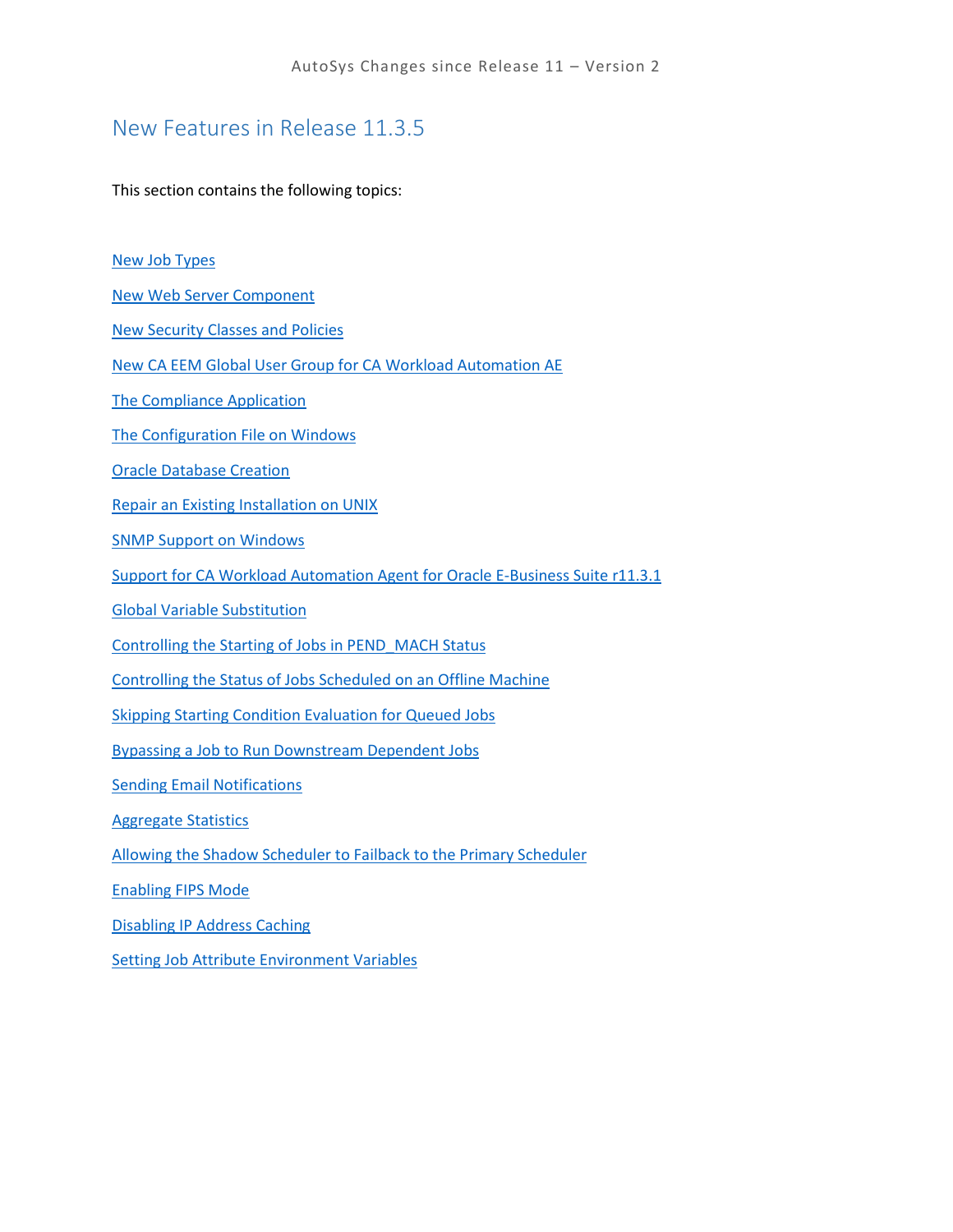#### <span id="page-32-0"></span>New Job Types

The agent and agent plug-ins let you define and run the following new job types:

<span id="page-32-2"></span><span id="page-32-1"></span>

| Agent or Agent Plug-in Name                   | Supported Job Types                            |
|-----------------------------------------------|------------------------------------------------|
| CA Workload Automation Agent for UNIX, Linux, | Simple Network Management Protocol Value Get   |
| or Windows                                    | (SNMPGET)                                      |
|                                               | Simple Network Management Protocol Value Set   |
|                                               | (SNMPSET)                                      |
|                                               | Wake on LAN (WOL)                              |
| CA Workload Automation Agent for Micro Focus  | Micro Focus (MICROFOCUS)                       |
|                                               | This job type is supported only on the Windows |
|                                               | environment.                                   |
| CA Workload Automation Agent for Remote       | <b>Remote Execution (PROXY)</b>                |
| Execution                                     |                                                |
| CA Workload Automation Agent for Web Services | Web Service Document/Literal (WSDOC)           |
|                                               | Process Automation Process Execution (PAPROC)  |
|                                               | Process Automation Start Request Form (PAREQ)  |

Notes:

- **F** For more information about how these job types work, see the User Guide. For detailed information about the JIL syntax used to define these jobs, see the Reference Guide.
- You can also use CA WCC to define jobs. For more information about using CA WCC to define the job, see the CA WCC documentation.

#### <span id="page-32-3"></span>New Web Server Component

In the current release, CA Workload Automation AE uses Apache Tomcat, which is the designated web server that is used to host web services. This web server is installed and configured as part of the CA Workload Automation AE installation. Apache Tomcat uses the CA Workload Automation AE configuration parameters for database access and security.

Note: For more information about the web server, see the UNIX Implementation Guide or the Windows Implementation Guide.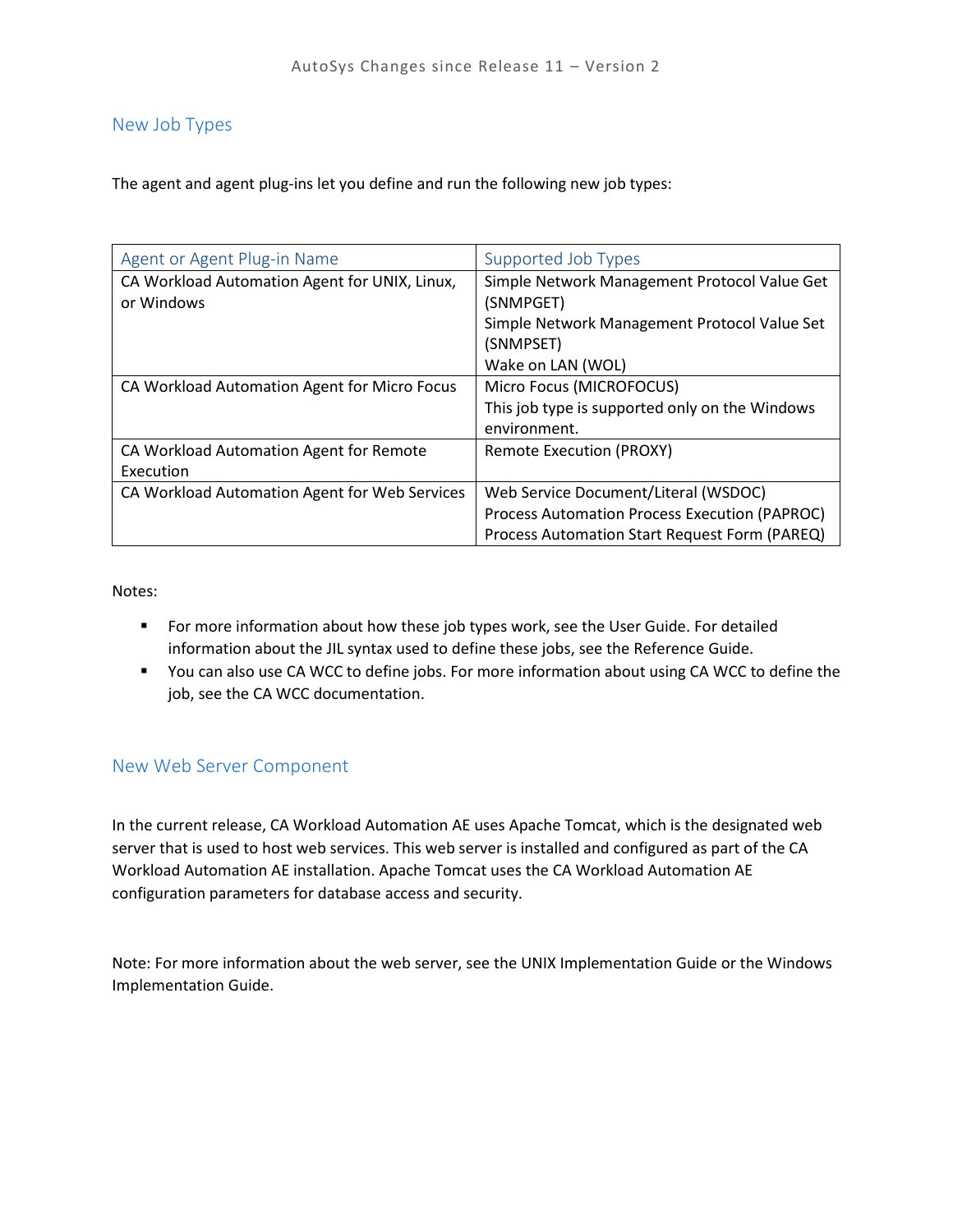## <span id="page-33-0"></span>New Security Classes and Policies

The following new resource class and policies are added in this release:

- **The as-base-jobtype resource class and its default policy with EXECUTE access mode is added to** support the authorization of jobs based on their job types.
- **The AGGREGATE policy is added in the as-control resource class. The AGGREGATE policy controls** whether you can aggregate CA Workload Automation AE statistics.

## <span id="page-33-1"></span>New CA EEM Global User Group for CA Workload Automation AE

The current release introduces a new pre-defined CA EEM global user group named WorkloadAutomationAEWebService. The WorkloadAutomationAEWebService user group is empty by default, but you can add CA EEM users to it. Only members of the WorkloadAutomationAEWebService user group are authorized to access the CA Workload Automation AE web service.

Note: For more information about WorkloadAutomationAEWebService user group, see the CA Workload Automation Security Guide.

## <span id="page-33-2"></span>The Compliance Application

The compliance application is used to audit the system utilization. It installs automatically with CA Workload Automation AE and runs as part of the DBMaint command.

<span id="page-33-3"></span>Note: For more information about the compliance application, see the UNIX Implementation Guide or the Windows Implementation Guide.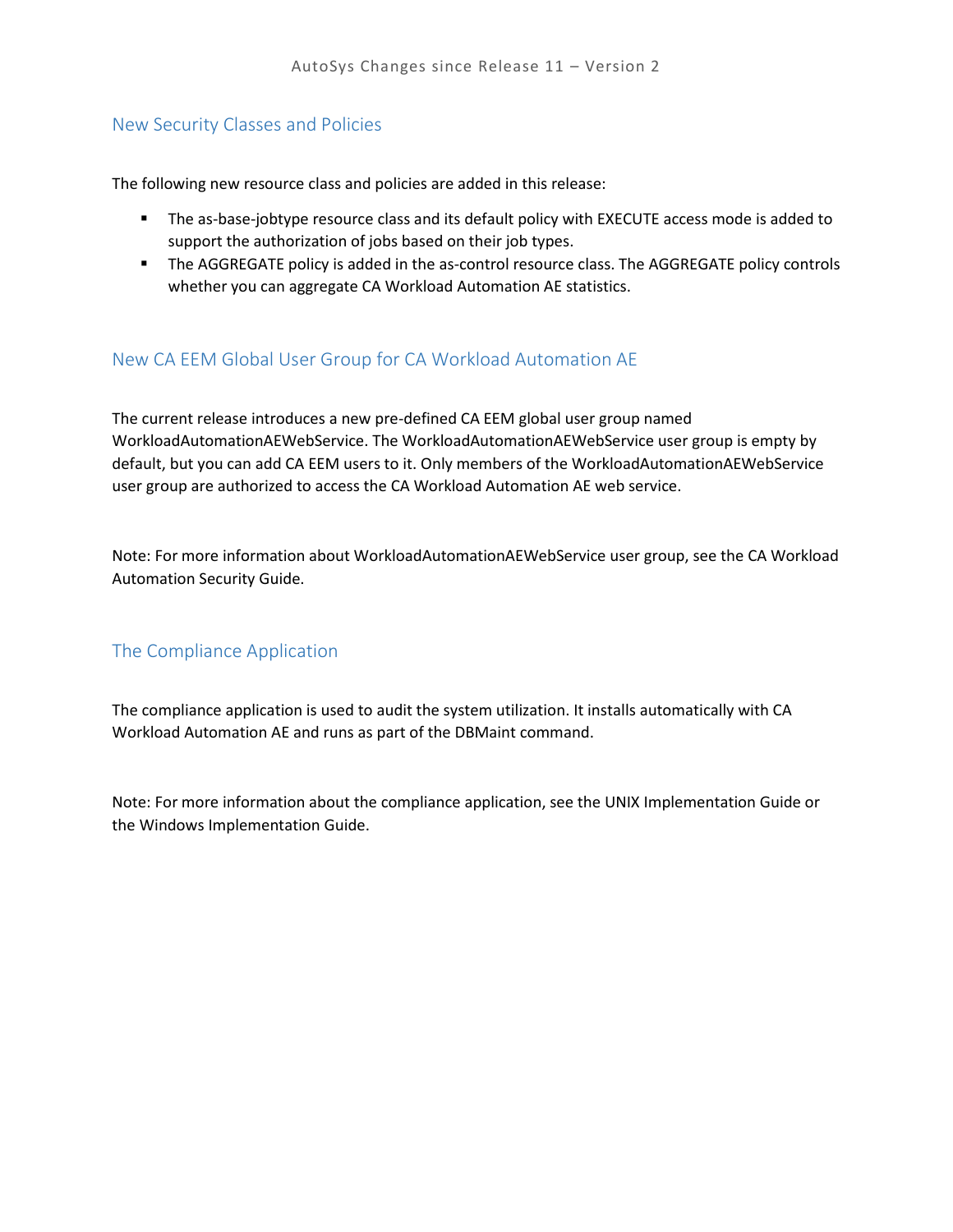## <span id="page-34-0"></span>The Configuration File on Windows

In the previous releases, the configuration file was used to set the configuration parameters only on UNIX. On Windows, the CA Workload Automation AE Administrator was used to set the configuration parameters and these configuration parameters were stored in the Windows Registry.

In the current release, you can set the configuration parameters on Windows by using the CA Workload Automation AE Administrator or the configuration file. However, we recommend that you use the CA Workload Automation AE Administrator to set the configuration parameters on Windows. The configuration parameters that you set using the CA Workload Automation AE Administrator are stored in the configuration file.

Note: For information about the configuration file and the configuration parameters, see the Administration Guide. For information about configuring CA Workload Automation AE using the CA Workload Automation AE Administrator, see the Online Help.

### <span id="page-34-1"></span>Oracle Database Creation

In Unicenter AutoSys JM r11 and CA Workload Automation AE r11.3, you specified the Oracle administrator user and password during the installation. The installer used this information to create the Oracle database tablespaces, users, and roles.

In the current release, before you install CA Workload Automation AE, you can run the waae\_oracle.sql script to create the Oracle database tablespaces, users, and roles. The installer does not prompt you to specify the Oracle administrator user and password information.

<span id="page-34-2"></span>Note: For more information about the waae oracle.sql script, see the UNIX Implementation Guide or the Windows Implementation Guide.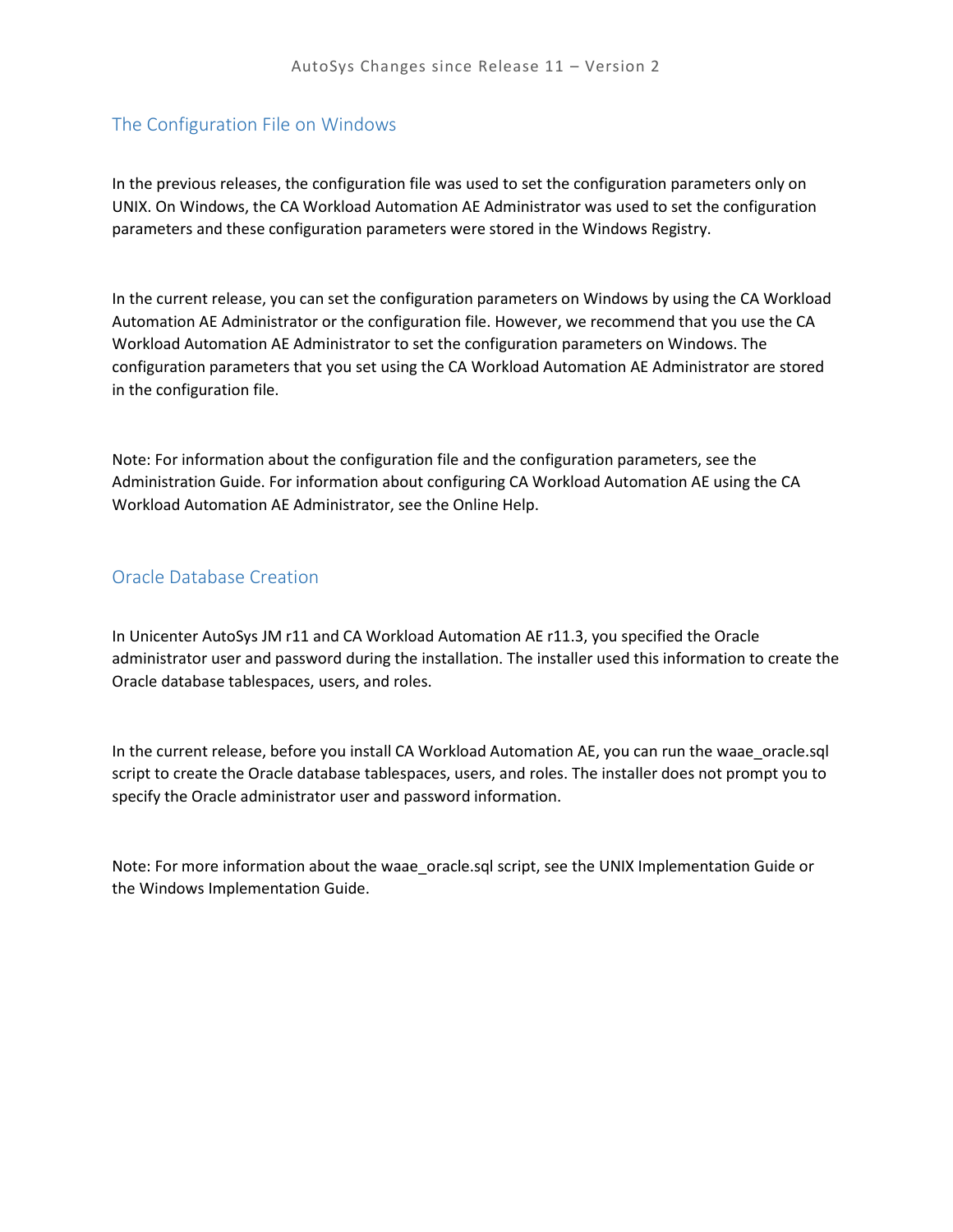## <span id="page-35-0"></span>Repair an Existing Installation on UNIX

In the current release, the installer does the following when you repair an existing installation:

- Uses the RefreshAEDB script to repair the CA Workload Automation AE database.
- Regenerates the agentparm.txt file and the instance profile files.

Note: For more information about the RefreshAEDB script and about repairing an existing installation, see the UNIX Implementation Guide.

### <span id="page-35-1"></span>SNMP Support on Windows

You can configure CA Workload Automation AE to send SNMP traps to SNMP managers.

In the previous releases, this feature was supported only on UNIX. In the current release, it is supported on both UNIX and Windows.

Note: For more information about configuring CA Workload Automation AE to send SNMP traps, see the Administration Guide or the Online Help.

## <span id="page-35-2"></span>Support for CA Workload Automation Agent for Oracle E-Business Suite r11.3.1

CA Workload Automation Agent for Oracle E-Business Suite r11.3.1 includes the following new features:

- **Quote resolved expressions in default values**
- Give a higher priority to request set defaults over concurrent program defaults
- **Specify value set expressions to resolve profile and flexfield expressions in SQL statements**
- Specify the output format, template language, and template territory settings for the layout template
- **Specify a list of Oracle users to notify when the job completes**
- <span id="page-35-3"></span>**If I**dentify request sets, single request programs, and Oracle users by display name or short name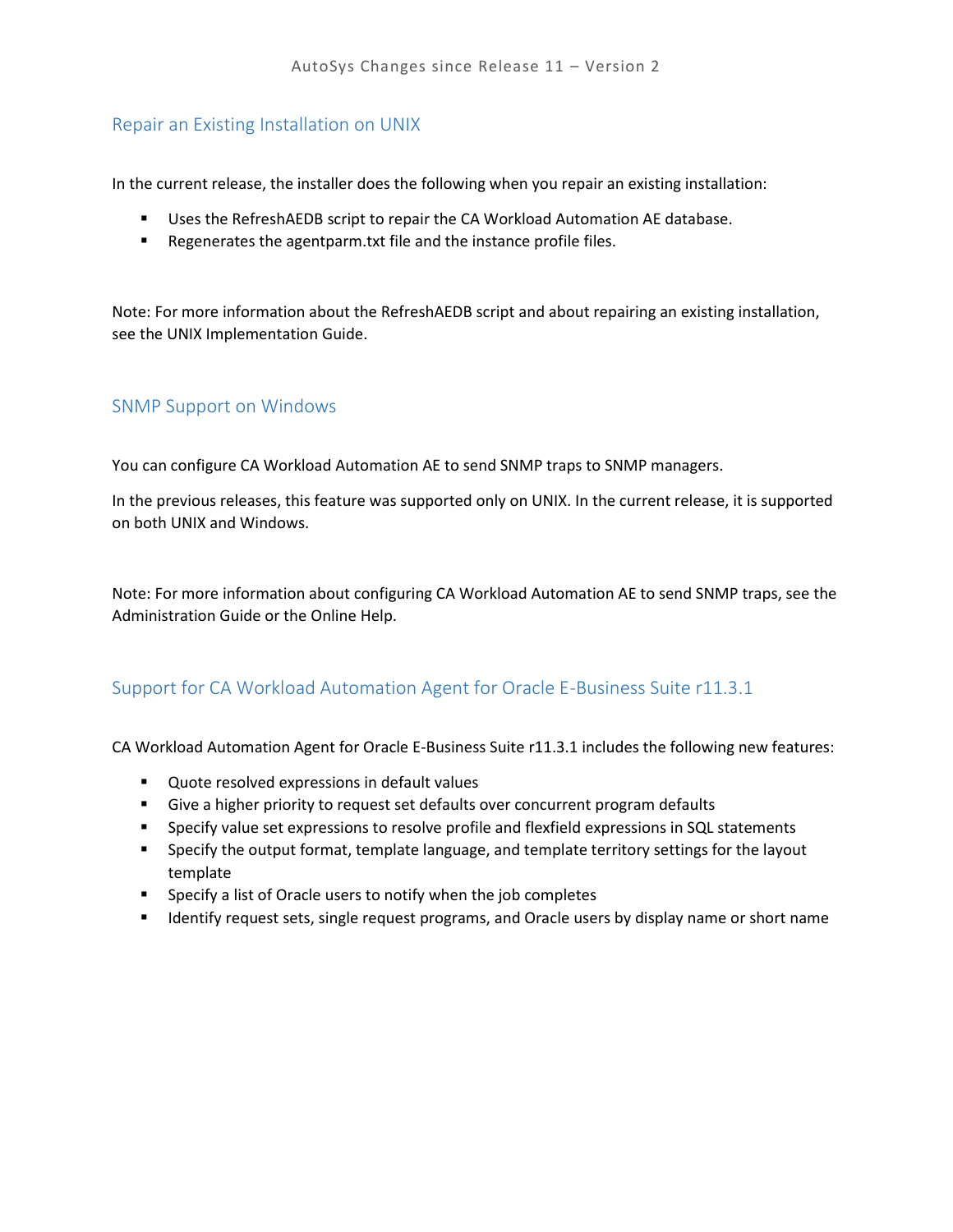## Global Variable Substitution

Support for global variable substitution has been added to several CA Workload Automation AE attributes. You can reference a global variable as part of the syntax of any of the following attributes:

- **•** command
- connect\_string
- destination\_file
- ftp\_local\_name
- ftp\_remote\_name
- i5\_library\_list
- i5\_name
- i5\_params
- **monitor** cond
- scp\_local\_name
- scp\_remote\_dir
- scp\_remote\_name
- sp\_name
- sql\_command
- std\_err\_file
- std\_in\_file
- std\_out\_file
- **success** criteria
- **u** tablename
- **text\_file\_name**
- **trigger\_cond**
- watch\_file

Note: For information about global variables, see the User Guide. For more information about these attributes, see the Reference Guide.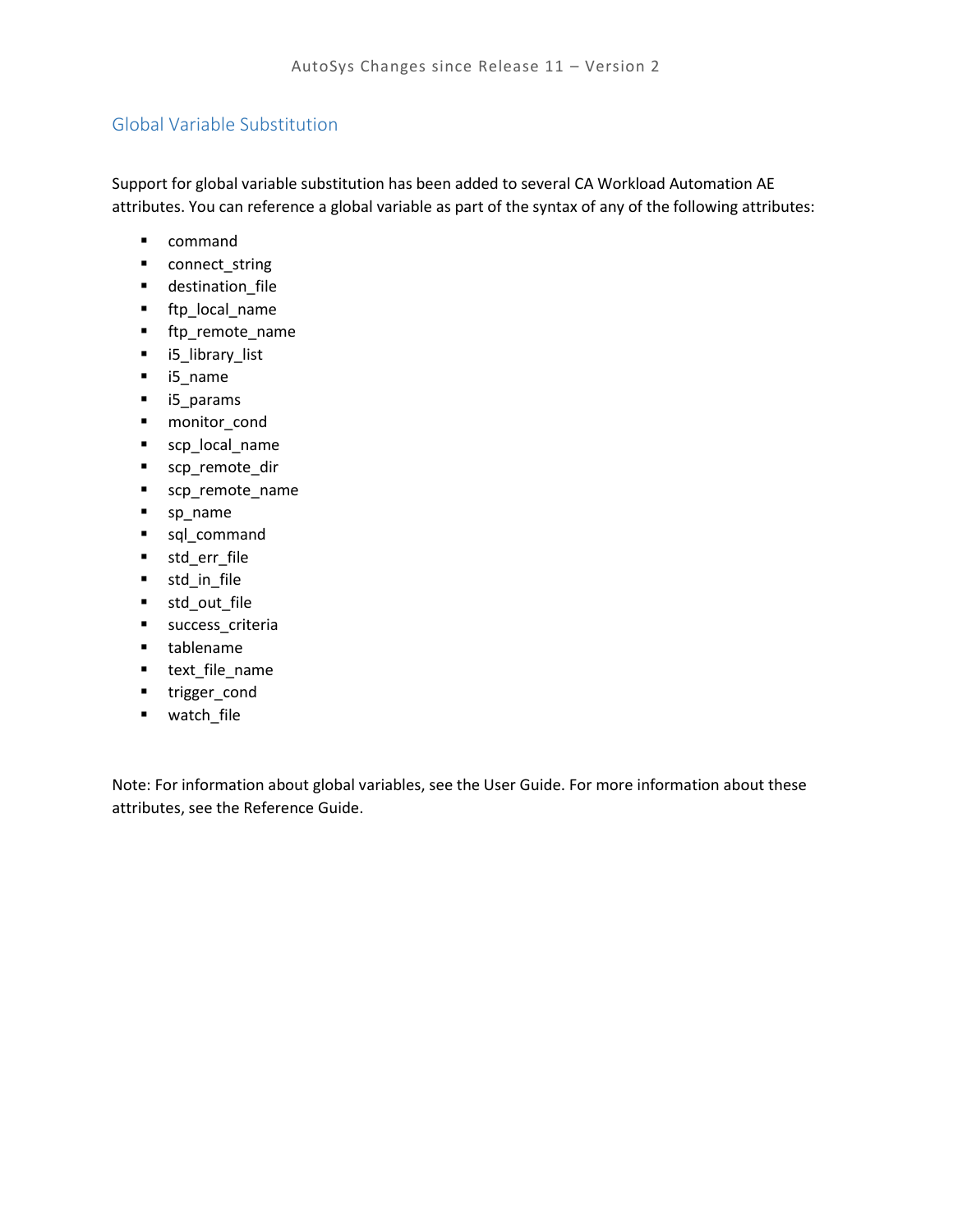## Controlling the Starting of Jobs in PEND\_MACH Status

You can control the starting of jobs in PEND\_MACH status in the following ways:

- **By defining the time interval (in seconds) that the scheduler waits before starting jobs in** PEND MACH status when an offline machine returns to service.
- **By defining the burst value. The burst value defines the number of jobs in PEND\_MACH status** that the scheduler starts after waiting for the specified interval.

On UNIX, you can configure this setting using the GlobalPendMachInterval parameter in the configuration file. For more information about this parameter, see the Administration Guide.

On Windows, you can configure this setting using the Global Pend Mach Interval field on the Scheduler window of CA Workload Automation AE Administrator (autosysadmin).

For more information about this field, see the Online Help for CA Workload Automation AE Administrator.

## Controlling the Status of Jobs Scheduled on an Offline Machine

You can control the status of jobs that are scheduled on a machine that is currently offline in the following ways:

- By defining the completion status that the scheduler assigns to jobs that are scheduled on an offline machine. On UNIX, you can configure this setting using the GlobalPendMachStatus parameter in the configuration file. On Windows, you can configure this setting using the Global Pend Mach Status field on the Scheduler window of CA Workload Automation AE Administrator (autosysadmin). The jobs temporarily remain in PEND\_MACH status before the scheduler assigns the status specified in the GlobalPendMachStatus parameter (on UNIX) or the Global Pend Mach Status field (on Windows).
- By defining the time interval (in seconds) that the scheduler waits before updating the status of the job to the status specified in the GlobalPendMachStatus parameter (on UNIX) or the Global Pend Mach Status field (on Windows). On UNIX, you can configure this setting using the GlobalPendMachDelay parameter in the configuration file. On Windows, you can configure this setting using the Global Pend Mach Delay field on the Scheduler window of CA Workload Automation AE Administrator (autosysadmin).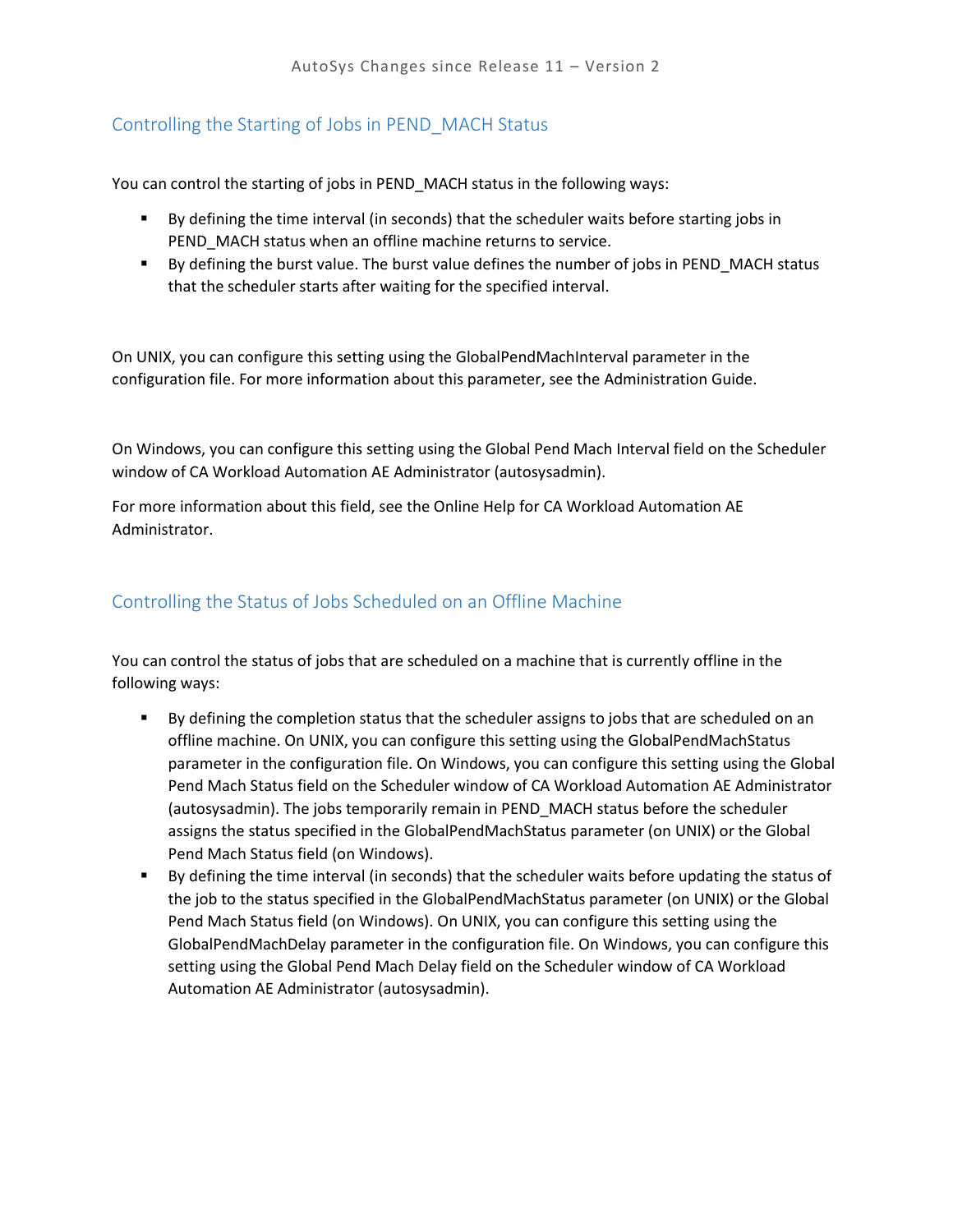#### Skipping Starting Condition Evaluation for Queued Jobs

In the current release, CA Workload Automation AE automatically re-evaluates the starting conditions for queued jobs when those jobs leave the queue. The jobs only start if conditions permit.

You can configure CA Workload Automation AE to skip evaluation of starting conditions for queued jobs, so the jobs start as soon as they leave the queue regardless of starting conditions.

On UNIX, you can configure CA Workload Automation AE to skip starting condition evaluation for queued jobs using the EvaluateQueuedJobStarts parameter in the configuration file. For more information about skipping starting condition evaluation for queued jobs on UNIX, see the Administration Guide.

On Windows, you can configure CA Workload Automation AE to skip starting condition evaluation for queued jobs using the Evaluate Queued Job Starts check box on the Scheduler window of CA Workload Automation AE Administrator (autosysadmin). For more information about skipping starting condition evaluation for queued jobs on Windows, see the Online Help.

#### Bypassing a Job to Run Downstream Dependent Jobs

You can now bypass a job to run downstream dependent jobs. To bypass a job use the sendevent -E JOB\_ON\_NOEXEC command. This command sets the job status to ON\_NOEXEC and instructs the scheduler to bypass the execution of the job. CA Workload Automation AE evaluates ON\_NOEXEC jobs as successfully completed even though CA Workload Automation AE does not execute the commands for these jobs.

CA Workload Automation AE reports the machine field for jobs in ON\_NOEXEC status as "\*\*NOEXEC\*\*" to reflect that these jobs were not executed on any computer.

Downstream dependent jobs still run and boxes with ON\_NOEXEC jobs evaluate as if the ON\_NOEXEC jobs or boxes had run to success.CA Workload Automation AE continues to bypass jobs in ON\_NOEXEC status until it receives and processes the JOB\_OFF\_NOEXEC event.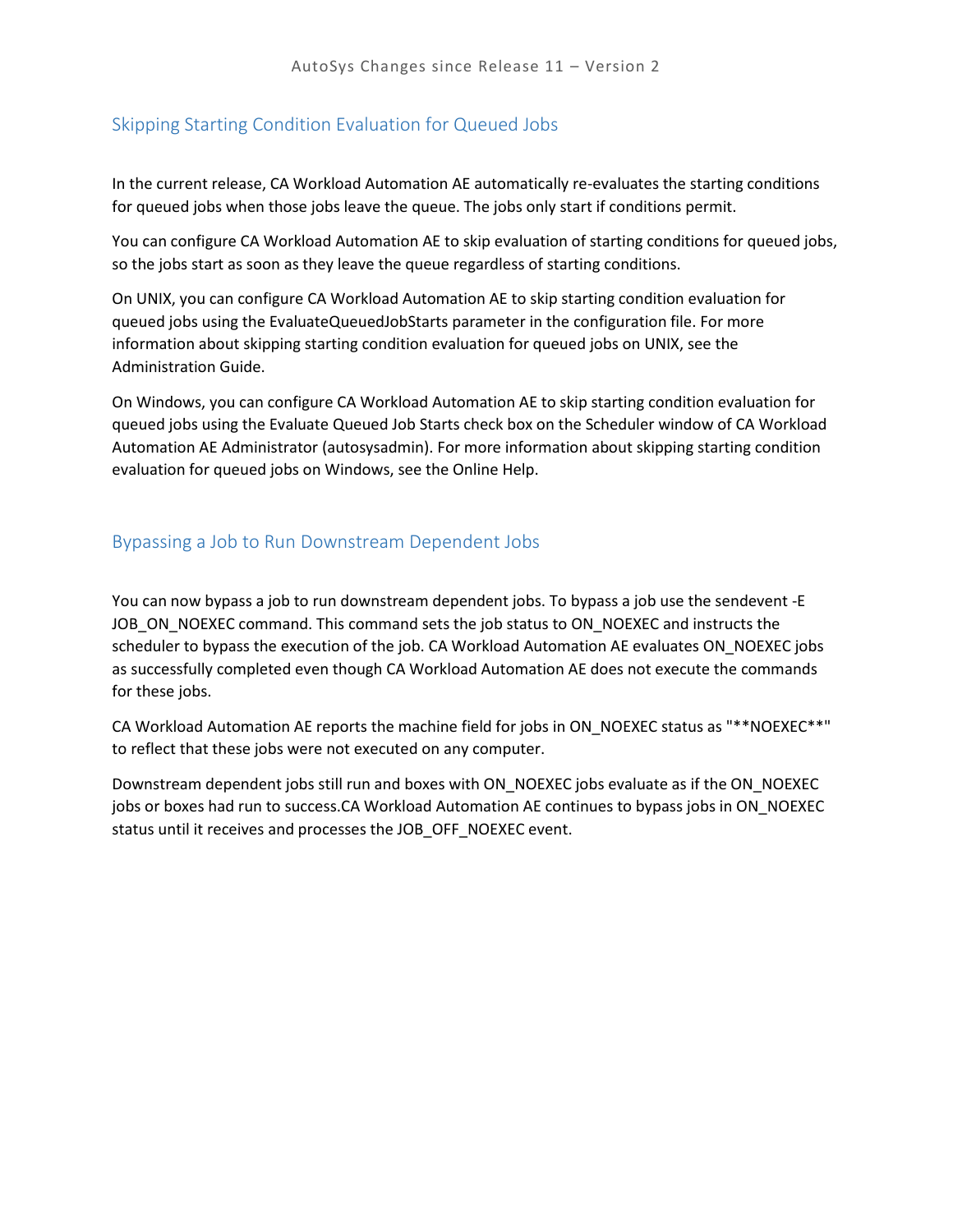#### Sending Email Notifications

You can configure CA Workload Automation AE to send email notifications to operators or administrators who resolve problems or attend to emergencies.

On UNIX, you can configure this setting using the NotifyMethod, NotifySMTPHost, UseSMTPAuthentication, NotifySMTPUser, and NotifySMTPFromAddress parameters in the configuration file. For more information about these parameters, see the Administration Guide.

On Windows, you can configure this setting using the Method, SMTP Host, SMTP Server Requires Authentication, SMTP User, SMTP Password, and SMTP From Address fields on the Integration window of CA Workload Automation AE Administrator (autosysadmin). For more information about these fields, see the Online Help for CA Workload Automation AE Administrator.

Note: You must specify the send\_notification, notification\_emailaddress, and the notification\_msg attributes in your job definition to send an email notification using CA Workload Automation AE. The notification\_emailaddress is a new attribute that lets you specify multiple email addresses of the users to receive the email notification. For more information about these attributes, see the Reference Guide.

#### Aggregate Statistics

In Unicenter AutoSys JM r11 and CA Workload Automation AE r11.3, the autoaggr command was used to aggregate statistics into the hourly, daily, weekly, and monthly tables. In the current release, the autoaggr command generates reports based on the aggregated job, alarm, and scheduler statistics retrieved from the database.

You can now aggregate the job, alarm, and scheduler statistics into the database tables in the following ways:

- Manually by using the sendevent command. For more information about the sendevent command, see the Reference Guide.
- Automatically by configuring the AggregateStatistics parameter (on UNIX) or Aggregate Statistics field (on Windows). For more information about these configuration options, see the Administration Guide or the Online Help for CA Workload Automation AE Administrator.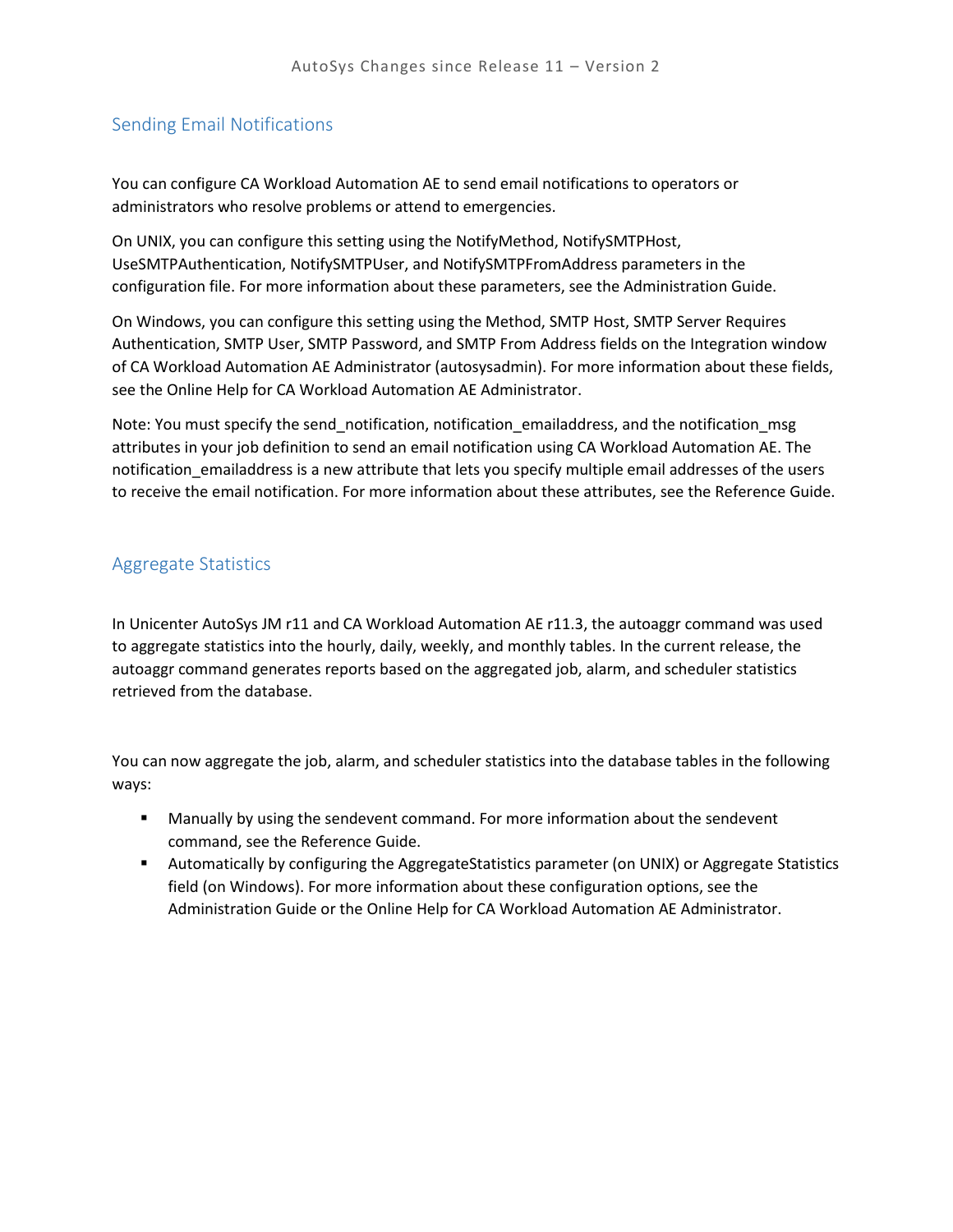#### Allowing the Shadow Scheduler to Failback to the Primary Scheduler

You can now configure CA Workload Automation AE to allow the shadow scheduler to failback to the primary scheduler. In a failed-over state, the primary scheduler shuts down and the shadow scheduler takes over processing events. To allow the primary scheduler to resume processing events when the shadow scheduler fails or when you shut it down, specify a primary failback mode that allows failbacks.

On UNIX, you can configure the primary failback mode using the PrimaryFailbackMode parameter in the configuration file. For more information about this parameter, see the Administration Guide.

On Windows, you can configure the primary failback mode using the Primary Failback Mode options on the Scheduler window of CA Workload Automation AE Administrator (autosysadmin). For more information about this field, see the Online Help for CA Workload Automation AE Administrator.

#### Enabling FIPS Mode

The Federal Information Processing Standards (FIPS) publications set guidelines for best practices for software and hardware computer security products. In FIPS mode, CA Workload Automation AE complies with the standards in FIPS 140-2: Security Requirements for Cryptographic Modules. CA Workload Automation AE supports FIPS 140-2: Security Requirements for Cryptographic Modules. You can configure CA Workload Automation AE to operate in FIPS mode, so it only uses security algorithms that comply with the guidelines in the FIPS 140-2 publication.

On UNIX, you can enable FIPS mode using the EnableFIPSMode parameter in the configuration file. For more information about this parameter, see the Security Guide.

On Windows, you can enable FIPS mode using the Enable FIPS Mode check box on the Instance window of CA Workload Automation AE Administrator (autosysadmin). For more information about enabling FIPS mode on Windows, see the Online Help.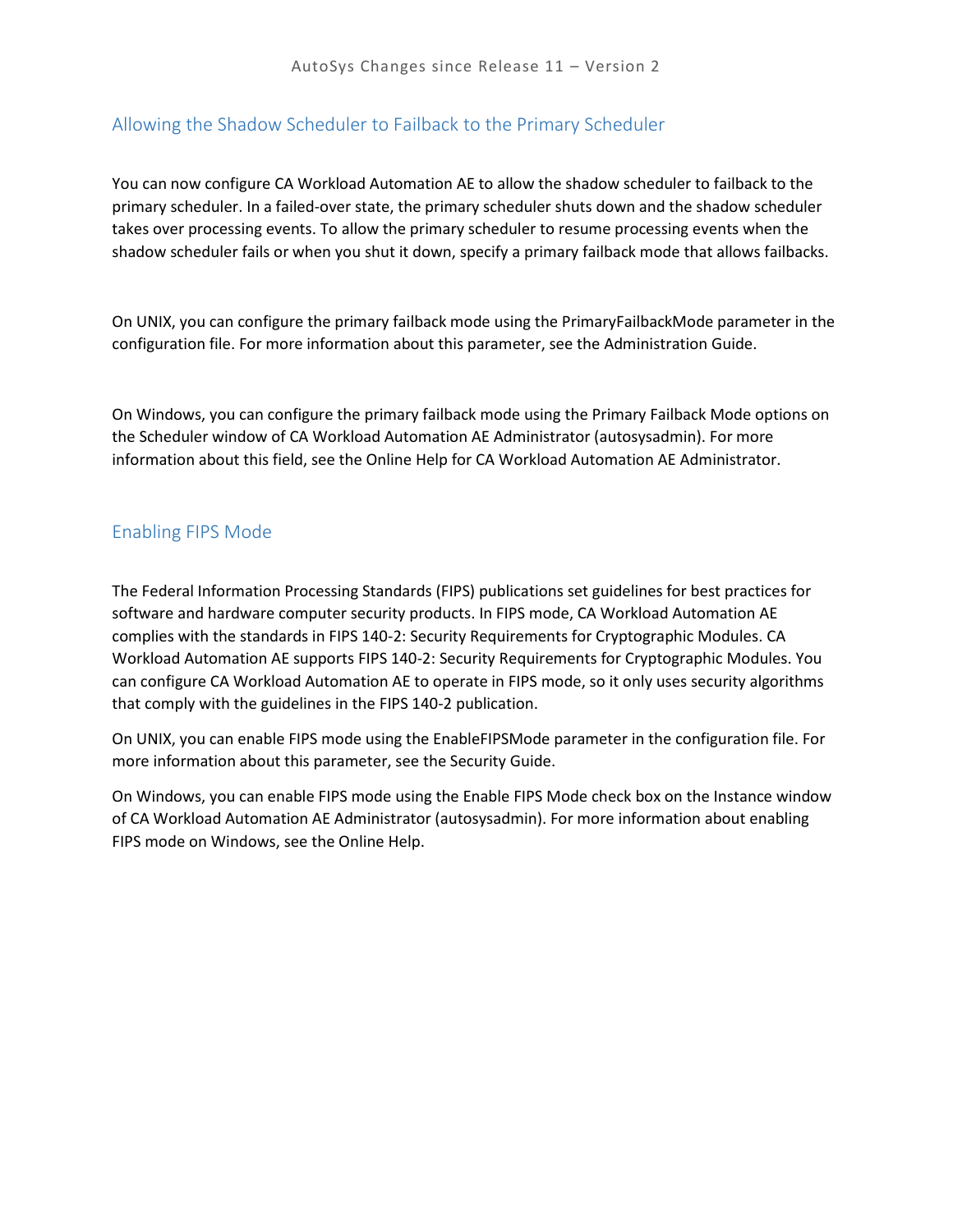### Disabling IP Address Caching

By default, CA Workload Automation AE caches the IP addresses of the computers that it connects to for running jobs or any other communication. CA Workload Automation AE automatically recovers from a dynamic IP address when the old IP address change in the cache become invalid. CA Workload Automation AE does not function properly when a cached IP address is still valid but points to another machine with a CA Workload Automation AE installation on it. To avoid potential loss of productivity in dynamic environments, disable IP address caching.

Note: CA Workload Automation AE verifies the IP address on every network request when IP address caching is disabled. These verifications impact system performance. We recommend that you disable IP address caching only in dynamic environments.

On UNIX, you can disable IP address caching using the EnableIPCaching configuration parameter. For more information about disabling IP address caching on UNIX, see the Administration Guide.

On Windows, you can disable IP address caching using the CA Workload Automation AE Administrator. For information about disabling IP address caching on Windows, see the Online Help.

#### Setting Job Attribute Environment Variables

You can configure CA Workload Automation AE to automatically set the supported job definition JIL attributes as environment variables.

The agent supports the setting of only the following environment variables based on job definition JIL attribute values:

- \_\_job\_name
- \_\_box\_name
- **-** \_machine
- **-** \_run\_machine
- \_\_max\_exit\_success

On UNIX, you can configure this setting using the SetJobAttributeEnvironmentals parameter in the configuration file. For information about setting job definition JIL attributes as environment variables on UNIX, see the Administration Guide.

On Windows, you can configure this setting using the Set Job Attribute Environmentals check box on the Scheduler - CA Workload Automation AE Administrator window of CA Workload Automation AE Administrator (on Windows). For information about setting job definition JIL attributes as environment variables on Windows, see the Online Help.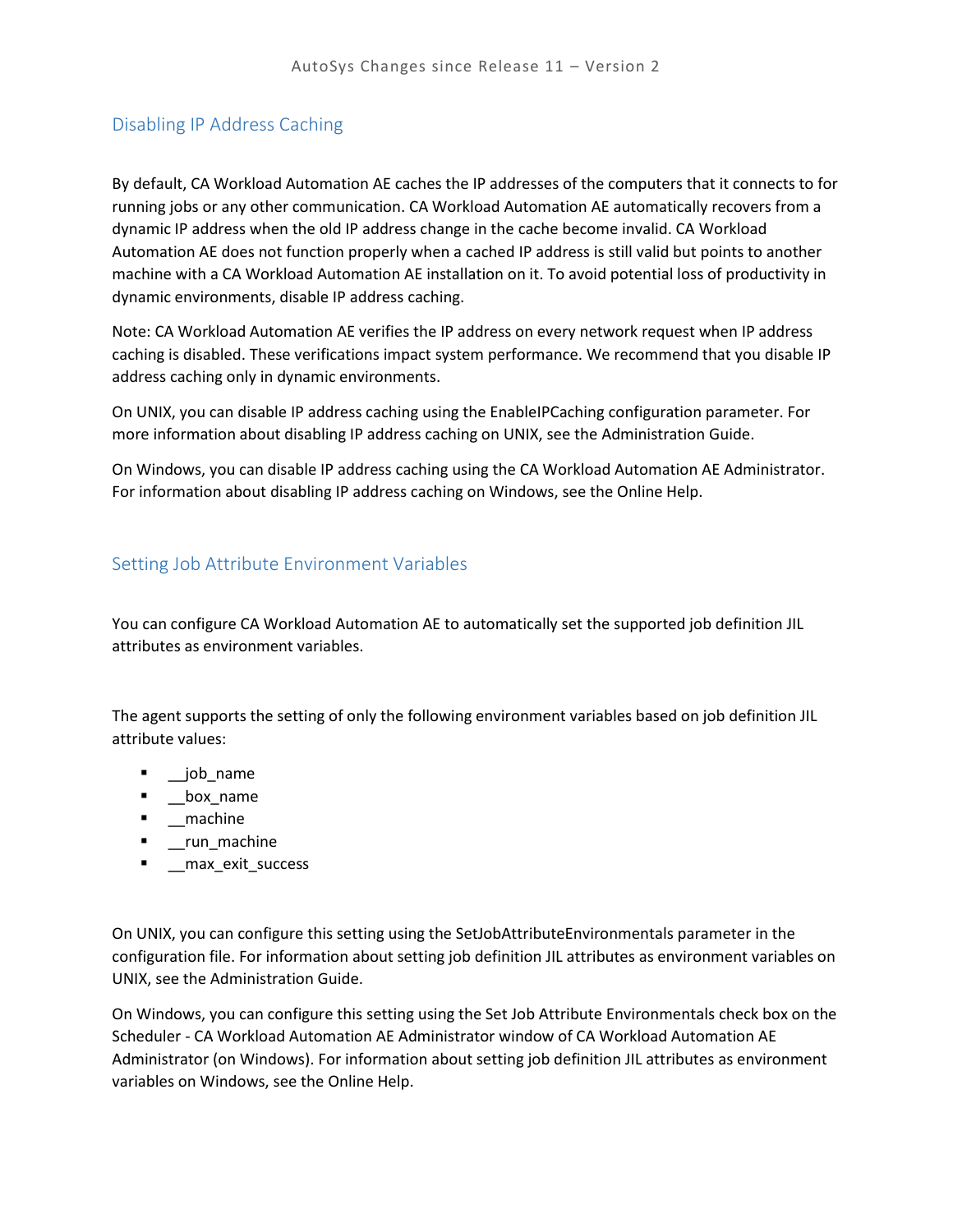## Changes in Release 11.3.5

This section contains the following topics:

**[Acknowledgments](#page-43-0)** 

[CA Workload Automation AE Readme](#page-43-1)

[Updated autoaggr Command](#page-43-2)

[Updated autosys\\_secure command](#page-44-0)

[Updated as\\_info Command](#page-44-1)

[Updated autoflags Command](#page-44-2)

[Updated autosyslog Command](#page-44-3)

[Updated Highly Available Cluster Environment Options](#page-45-0)

[Alarm Removed](#page-45-1)

[EP\\_SHUTDOWN Alarm](#page-45-2)

[Application and Group Level Security](#page-45-3)

[CA EEM Security Policy Authorizations for Jobs](#page-46-0)

[CA EEM Release 12 Policy Filter Attribute Changes](#page-46-1)

[Status Changes for Jobs with Cross-Instance Dependencies](#page-48-0)

[Increase the CA EEM Server List Input in autosys\\_secure](#page-49-0)

[Removed EXECUTE\\_CATALOG\\_ROLE Privilege](#page-50-0)

[Renamed Web Service \(WBSVC\) to Web Service RPC/Encoded \(WBSVC\)](#page-50-1)

[Creating a Forecast Report for Multiple Days](#page-50-2)

[Job Attribute Environment Variables](#page-50-3)

[AUTOPID](#page-51-0)

[Exit Code is Returned When a jil Command is Issued](#page-51-1)

[Eligibility of Machines with a Factor Value of Zero](#page-51-2)

[Configuring the Agent to Behave Like the Legacy Agent](#page-52-0)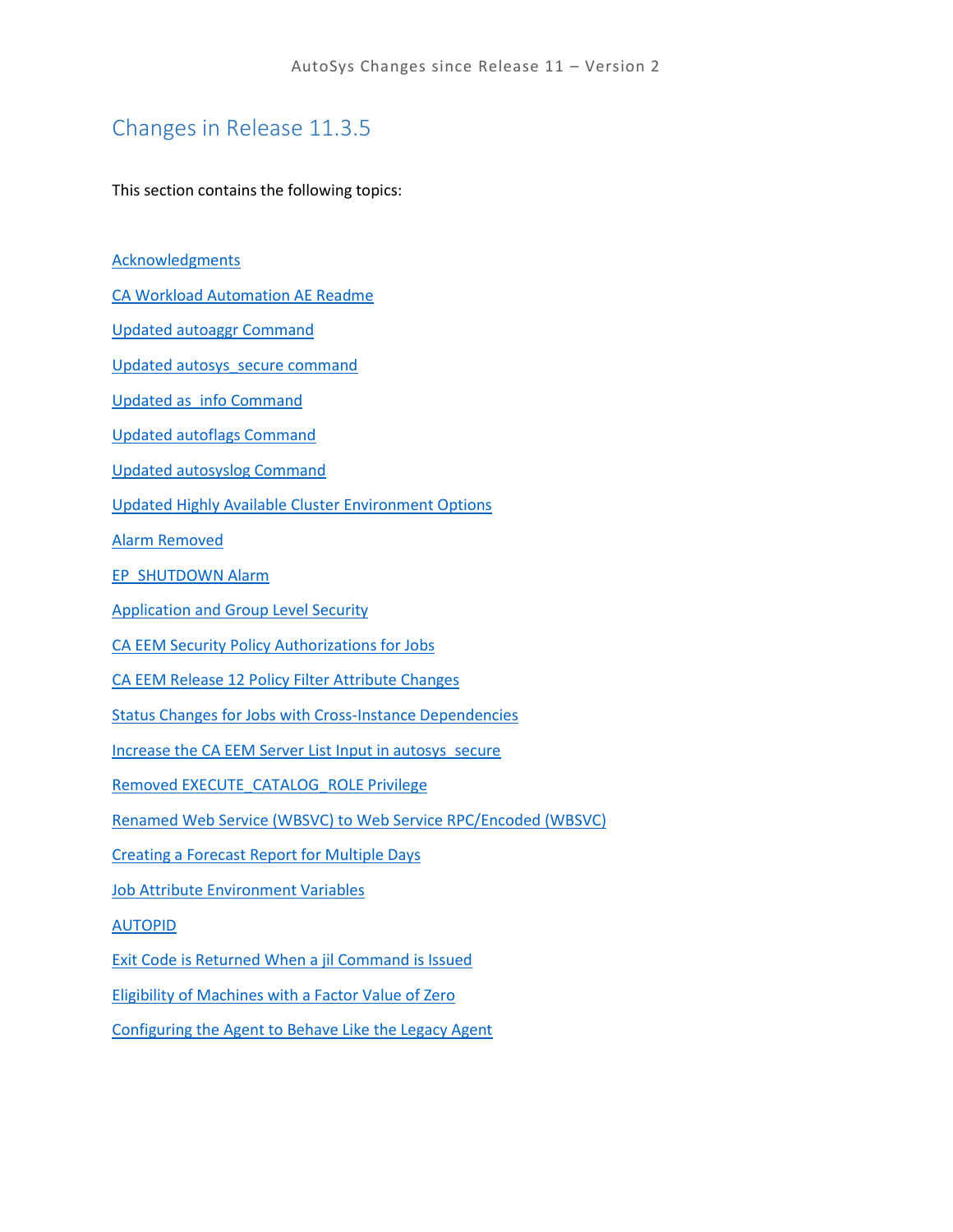#### <span id="page-43-0"></span>Acknowledgments

The acknowledgements for third-party components used by CA Workload Automation AE have been moved from the Release Notes to the acknowledgements.txt file located in the root directory of the installed product.

### <span id="page-43-1"></span>CA Workload Automation AE Readme

The CA Workload Automation AE Readme is no longer included in the documentation set. The information previously included in the CA Workload Automation AE Readme is included in this document.

## <span id="page-43-2"></span>Updated autoaggr Command

In Unicenter AutoSys JM r11 and CA Workload Automation AE r11.3, the autoaggr command was used to aggregate statistics into the hourly, daily, weekly, and monthly tables that other programs use to generate reports. In the current release, the autoaggr command generates reports based on the aggregated job, alarm, and scheduler statistics retrieved from the database.

Note: For more information about the autoaggr command, see the Reference Guide.

In the current release, you can aggregate the job, alarm, and scheduler statistics into the database tables in the following ways:

- Manually by using the sendevent command. For more information about the sendevent command, see the Reference Guide.
- Automatically by configuring the AggregateStatistics parameter (on UNIX) or Aggregate Statistics field (on Windows). For more information about these configuration options, see the Administration Guide or the Online Help for CA Workload Automation AE Administrator.

Notes:

- In Unicenter AutoSys JM r11 and CA Workload Automation AE r11.3, the total\_latency statistics were collected. In the current release, the total\_latency statistics are not collected. Instead, the MAX LATENCY, AVERAGE LATENCY, MAX LAG TIME, and AVERAGE LAG TIME statistics are collected. For more information about the statistics displayed in the reports, see the Reference Guide.
- In Unicenter AutoSys JM r11 and CA Workload Automation AE r11.3, the total events and total latency statistics were stored in the jc prestart n and jc quewait n database columns respectively. When you upgrade from Unicenter AutoSys JM r11 or CA Workload Automation AE r11.3 to the current release, the values in the jc\_jrestart\_n database column are copied to the new tc\_events\_n database column and are then zeroed out. The aggregation process does not generate statistics into the jc\_quewait\_n, jc\_jedit\_n, js\_activated\_n, and js\_activated\_p database columns and so these database columns are dropped in the current release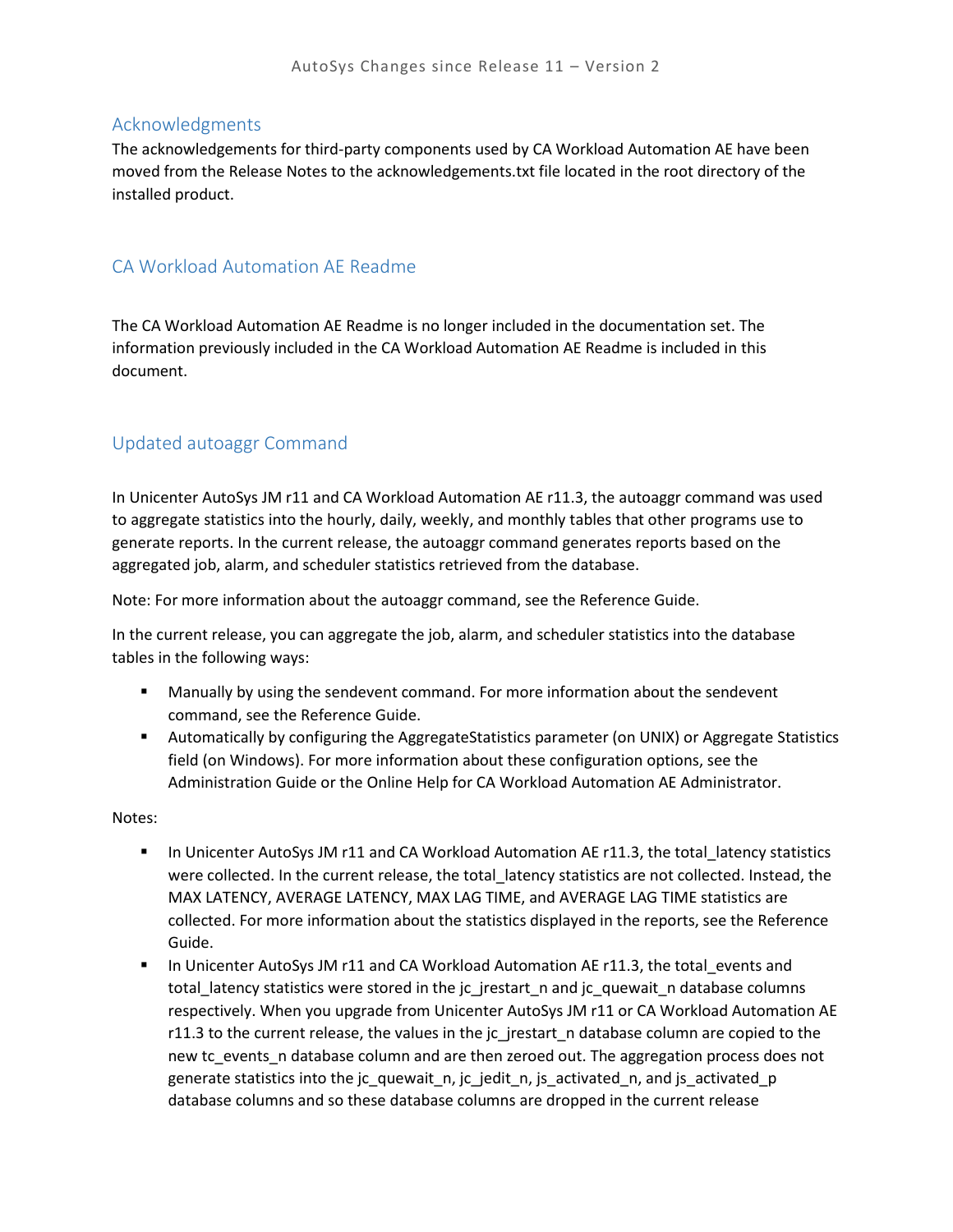#### <span id="page-44-0"></span>Updated autosys\_secure command

In the current release, updates to the autosys\_secure command allow you to enable and disable external security in batch mode. The addition of the -secadmu option allows you to authenticate autosys\_secure with external security as a user with administrative privileges. The addition of the -e parameter allows you to enable external security and generate a CA EEM certificate. The addition of the -n parameter allows you to disable external security and revert to native security.

Note: For more information on the autosys\_secure command, see the Reference Guide.

### <span id="page-44-1"></span>Updated as\_info Command

The -C option is added to the as\_info command to return the configuration information for all CA Workload Automation AE instances installed on a computer.

Note: For more information about the as\_info command, see the Reference Guide.

#### <span id="page-44-2"></span>Updated autoflags Command

The -f option is added to the autoflags command to write the fully qualified host name to standard output.

Note: For more information about the autoflags command, see the Reference Guide.

### <span id="page-44-3"></span>Updated autosyslog Command

In the current release, updates to the autosyslog command enable you to display the following data:

- The spool file for a job
- The available z/OS job log types and dataset names
- **The z/OS job log dataset**

To display the spool file, use the S argument with the -T option. To display the available z/OS job log types and dataset names, use the -j parameter with the -z option. To display the z/OS job log dataset, use the -d parameter.

Note: For more information about the autosyslog command, see the Reference Guide.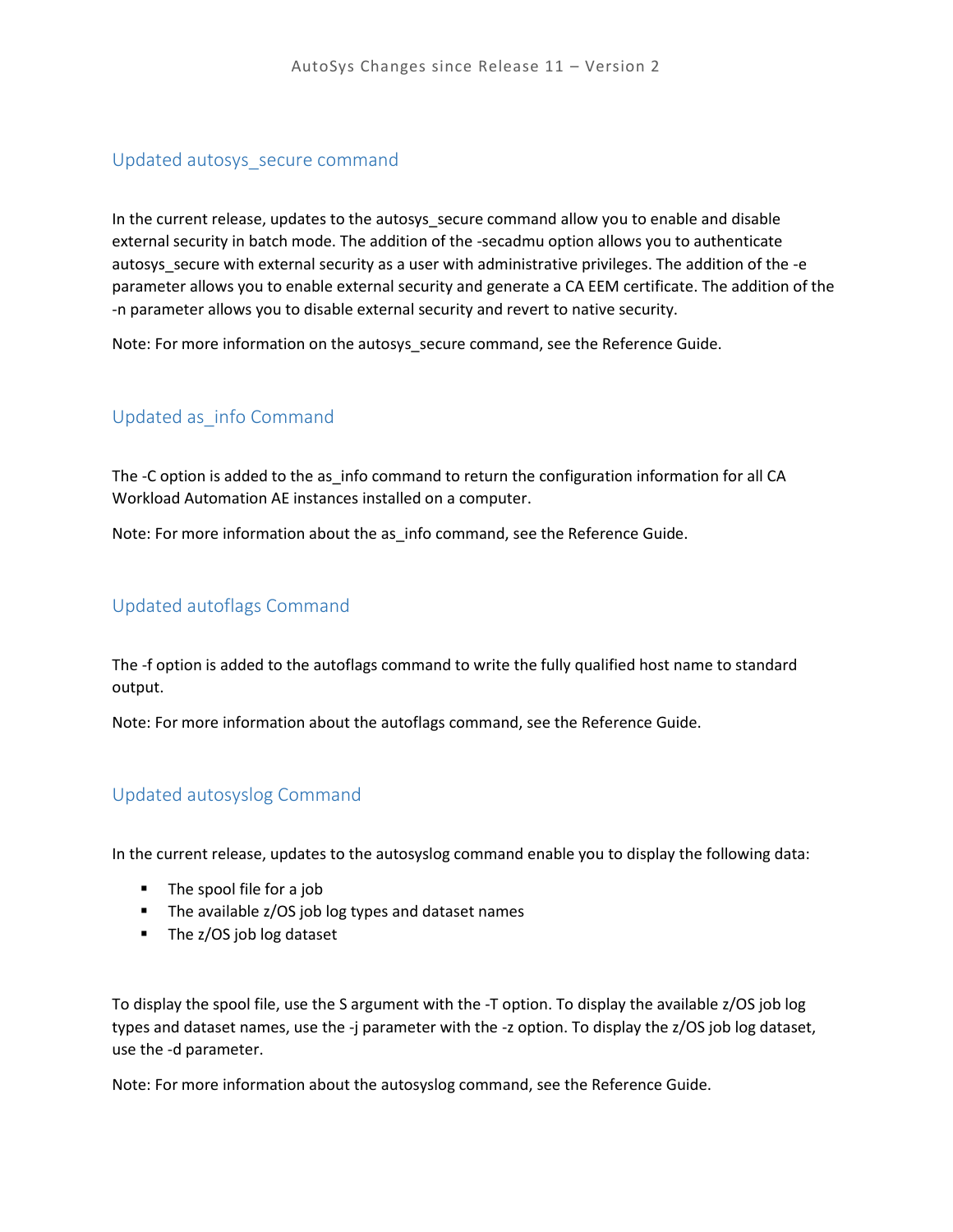#### <span id="page-45-0"></span>Updated Highly Available Cluster Environment Options

The current release of CA Workload Automation AE can cooperate with cluster management software to form a clustered server, a clustered database, or a clustered agent. A clustered server is an alternative to high-availability mode and provides a more stable failover solution. A clustered database is an alternative to dual event server mode and is recommended if your database vendor is cluster-aware. A clustered agent complements the load-balancing capabilities of the scheduler and is recommended when you are running jobs that execute client utilities, use shared resources or have high CPU consumption. We recommend setting up a clustered server before you set up a clustered agent. You cannot set up the clustered agent on the same cluster as the clustered server. In the current release, you can also specify a manager host alias for the clustered server.

Note: For more information about setting up a clustered server and a clustered agent, see the UNIX Implementation Guide or the Windows Implementation Guide. For more information about specifying a manager host alias, see the UNIX Implementation Guide or the Online Help.

#### <span id="page-45-1"></span>Alarm Removed

The APP\_SERVER\_COMM alarm is removed from CA Workload Automation AE.

### <span id="page-45-2"></span>EP\_SHUTDOWN Alarm

<span id="page-45-3"></span>The EP\_SHUTDOWN alarm is raised when the active scheduler (either the primary scheduler or the shadow scheduler after it takes over processing events while running in high availability mode) is shutting down because of a normal shutdown process or an error condition. This alarm is raised with text containing the role designator, the host, and the time of the scheduler shutdown. If CA Workload Automation AE is configured to send SNMP traps, the scheduler sends two traps with an identifier of 109 (STOP\_DEMON) and 521 (EP\_SHUTDOWN).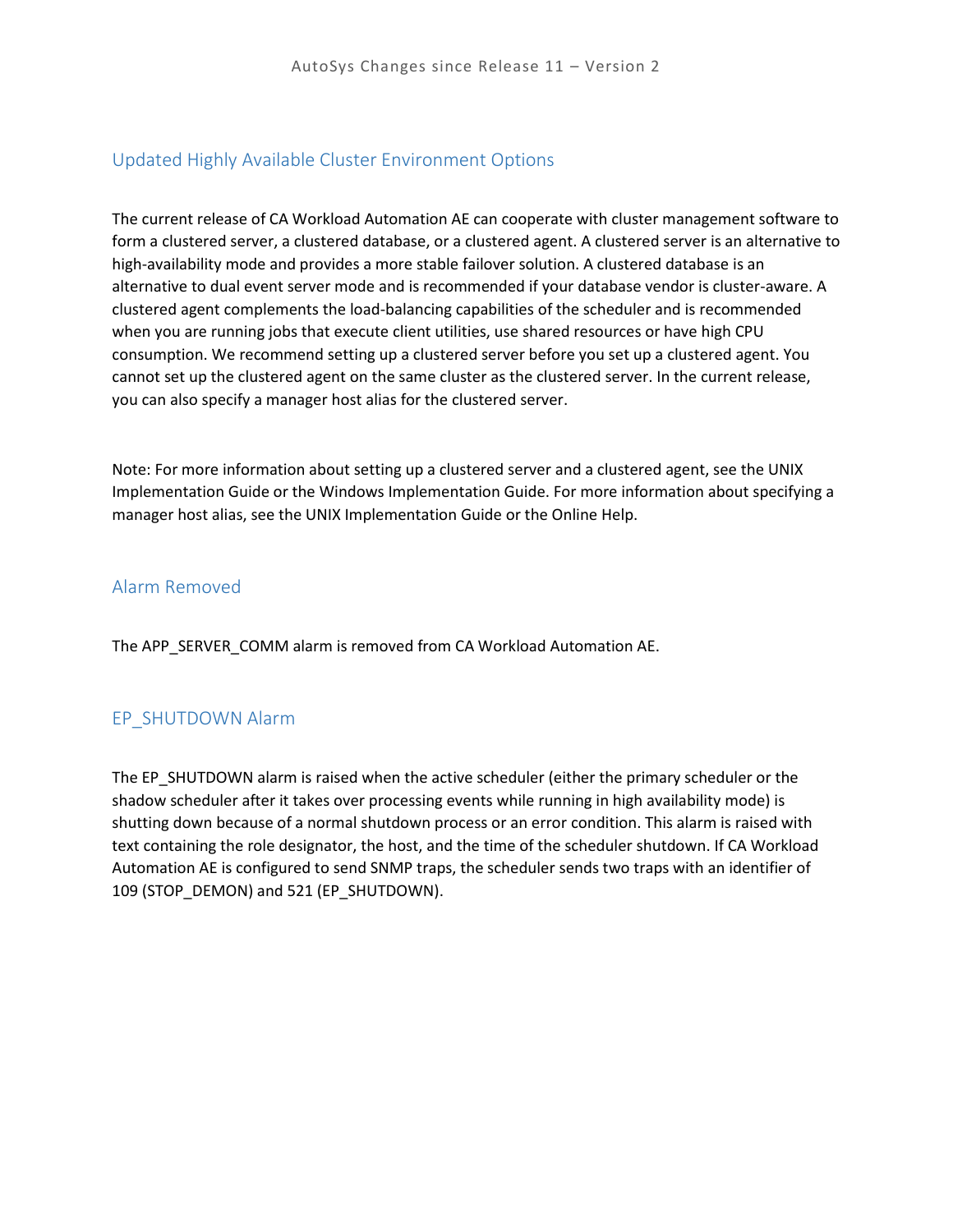#### Application and Group Level Security

In previous releases, if you defined the application or group attributes in your job definition, security checks were performed to validate execute access when the job started. However, these security checks were not performed against jobs when they were submitted through the cross-platform interface.

In Release 11.3.5, CA Workload Automation AE also performs application and group level security checks against jobs when they are submitted through the cross-platform interface.

#### <span id="page-46-0"></span>CA EEM Security Policy Authorizations for Jobs

In the current release, CA Workload Automation AE performs more security policy authorizations for jobs than in previous releases. So, you must create additional security policies to authorize users to do the following tasks:

- **To define, update, override, or delete a job in a box:** 
	- If you are defining a job, create a policy in the as-base-jobtype resource class authorizing EXECUTE access to the job\_type attribute value that represents a predefined CA Workload Automation AE job type.
	- If you are updating a job, create a policy in the as-job resource class authorizing EXECUTE access to the existing unmodified box\_name attribute value to modify the contents of the box with that name.
	- Create a policy in the as-job resource class authorizing EXECUTE access to the box\_name attribute value to modify the contents of the box with that name.
	- Create a policy in the as-base-jobtype resource class authorizing EXECUTE access to the predefined CA Workload Automation AE BOX job type to modify the box with the name represented by the box\_name attribute.
- To update, override, or delete a job belonging to an application or a group:
	- If you are updating a job, create a policy in the as-appl resource class authorizing WRITE access to the existing unmodified application attribute value.
	- Create a policy in the as-appl resource class authorizing WRITE access to the application attribute value.
	- If you are updating a job, create a policy in the as-group resource class authorizing WRITE access to the existing unmodified group attribute value.
	- Create a policy in the as-group resource class authorizing WRITE access to the group attribute value.

<span id="page-46-1"></span>Note: For more information about authorizing users to create, update, or delete objects, see the CA Workload Automation Security Guide.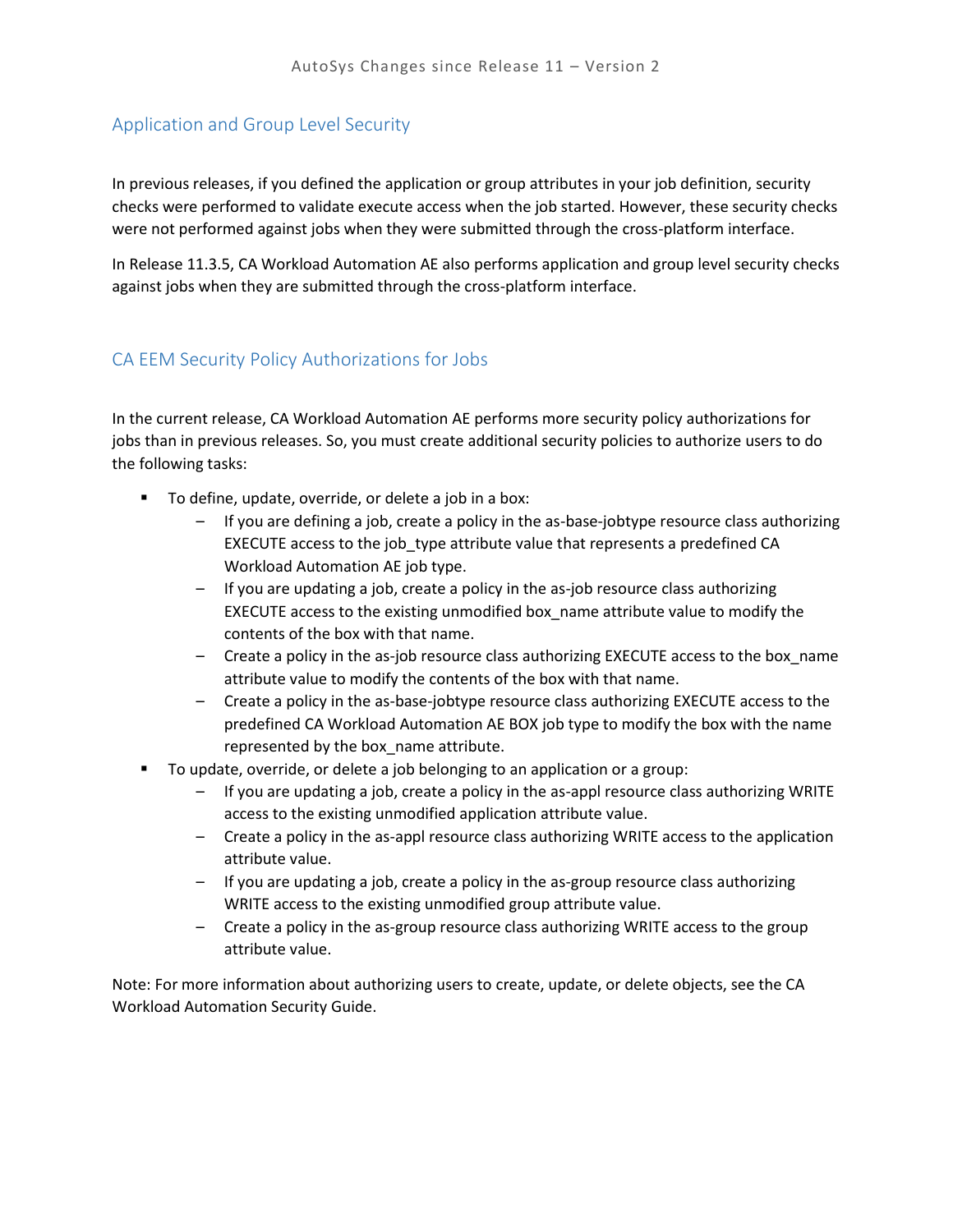## CA EEM Release 12 Policy Filter Attribute Changes

This topic describes policy filter attribute changes in CA EEM Release 12. Attributes were dropped, deprecated, and added.

Attributes are classified as follows:

- Dropped attributes—Not supported in CA EEM Release 12.
- **Deprecated attributes—Compatible with CA EEM r8.4 and Release 12.**
- New attributes—Added in CA EEM Release 12. These attributes cannot be used with CA EEM r8.4. Use of the new attributes is recommended only if compatibility with CA EEM r8.4 and Release 12 is not required.

The following attributes were dropped:

- GlobalUser:Parent
- GlobalUser:Path
- User:Parent
- User:Path
- GlobalUserGroup:Parent
- GlobalUserGroup:Path
- GlobalUserGroup:Description
- **UserGroup:Parent**
- UserGroup:Path
- **UserGroup:Description**

The following attributes were deprecated:

- DynamicUserGroup:Name
- GlobalUser:GroupMembership
- GlobalUserGroup:GroupMembership
- GlobalUserGroup:Name
- **User:GroupMembership**
- User:Name
- **■** UserGroup:GroupMembership
- UserGroup:Name

Note: DynamicUserGroup:Name, GlobalUserGroup:Name, and UserGroup:Name will be available in the CA EEM Release 12 CR08 user interface.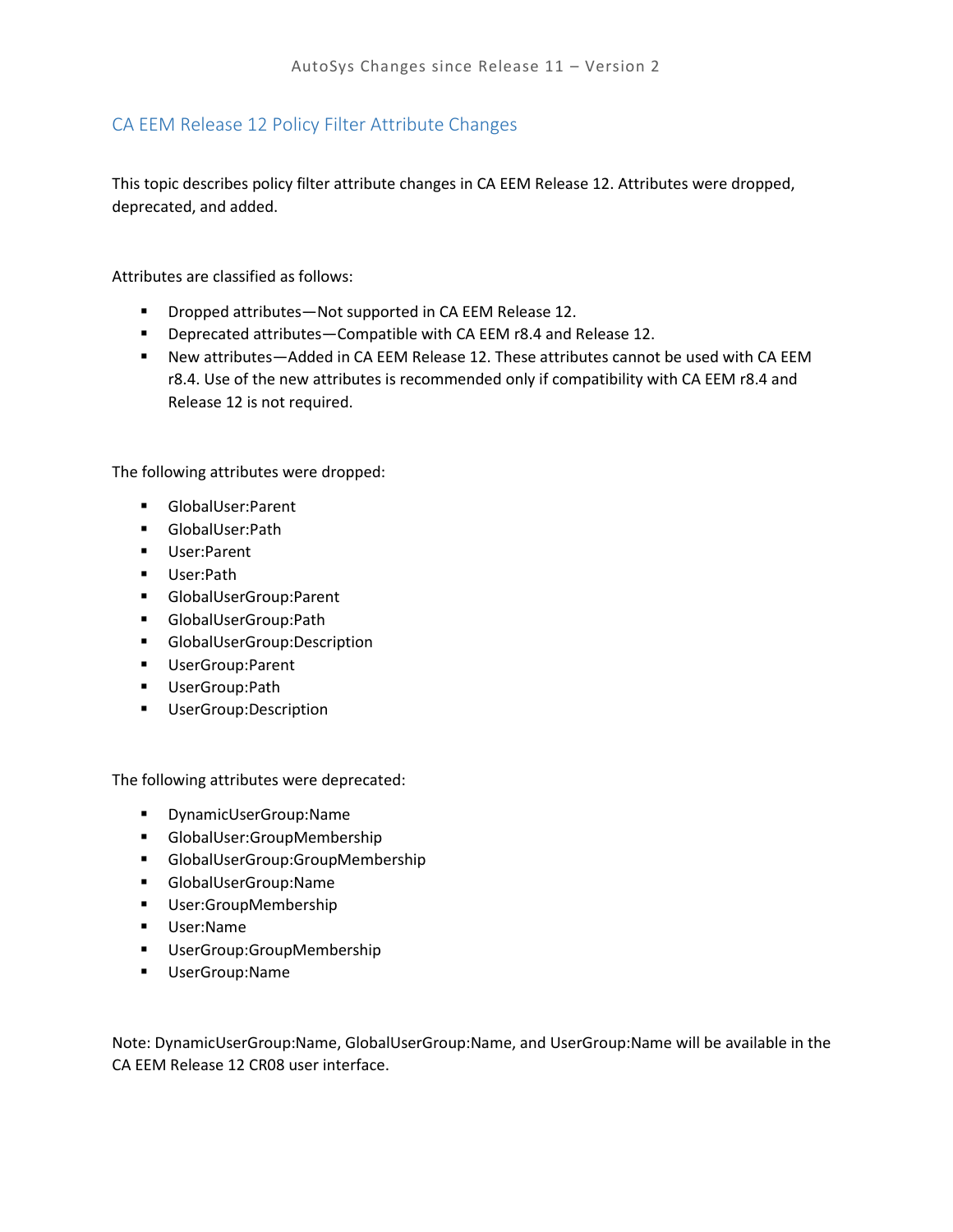The following attributes are new in CA EEM Release 12:

- DynamicUserGroup:GroupName
- GlobalUser:PrincipalName
- GlobalUserGroup:PrincipalName
- **UserGroup:GroupName**

### Deprecated Attribute Syntax

CA EEM 8.4 policies that you import into CA EEM Release 12 can have filter attributes that CA EEM Release 12 does not recognize. You can modify a policy so that its deprecated attributes are compatible with CA EEM r8.4 and Release 12. Alternatively, you can modify a policy so that its deprecated attributes are compatible with CA EEM Release 12 only.

Attributes that have been dropped and some deprecated attributes are not displayed (selectable) for defining or modifying policy filters in CA EEM Release 12. However, if a deprecated attribute is not displayed, you can select the ellipses (…) and type the r8.4 attribute name in the corresponding field.

The table that follows shows deprecated attribute type/value pairs as they are defined in CA EEM policies. The first column shows the CA EEM r8.4 attribute syntax. The second column shows the attribute syntax to use in a CA EEM Release 12 policy for compatibility with CA EEM 8.4, and CA Workload Automation AE r11.3 SP1 and Release 11.3.5. The third column shows the attribute syntax to use in a CA EEM Release 12 policy that is compatible with CA Workload Automation AE Release 11.3.5 and later.

<span id="page-48-0"></span>

| Syntax Used in the r8.4 Filter  | r8.4 Syntax to Use in the    | Release 12 Syntax to Use in the |
|---------------------------------|------------------------------|---------------------------------|
| Definition                      | Release 12 Filter Definition | Release 12 Filter Definition    |
| DynamicUserGroup:Name           | DynamicUserGroup:Name        | DynamicUserGroup:GroupName      |
| GlobalUser:GroupMembership      | GlobalUserGroup:Name         | GlobalUserGroup:PrincipleName   |
| GlobalUserGroup:GroupMembership | GlobalUserGroup:Name         | GlobalUserGroup:PrincipleName   |
| GlobalUserGroup:Name            | GlobalUserGroup:Name         | GlobalUserGroup:PrincipleName   |
| User:GroupMembership            | UserGroup:Name               | UserGroup:GroupName             |
| User:Name                       | GlobalUser:UserName          | GlobalUser:PrincipleName        |
| UserGroup:GroupMembership       | UserGroup:Name               | UserGroup:GroupName             |
| UserGroup:Name                  | UserGroup:Name               | UserGroup:GroupName             |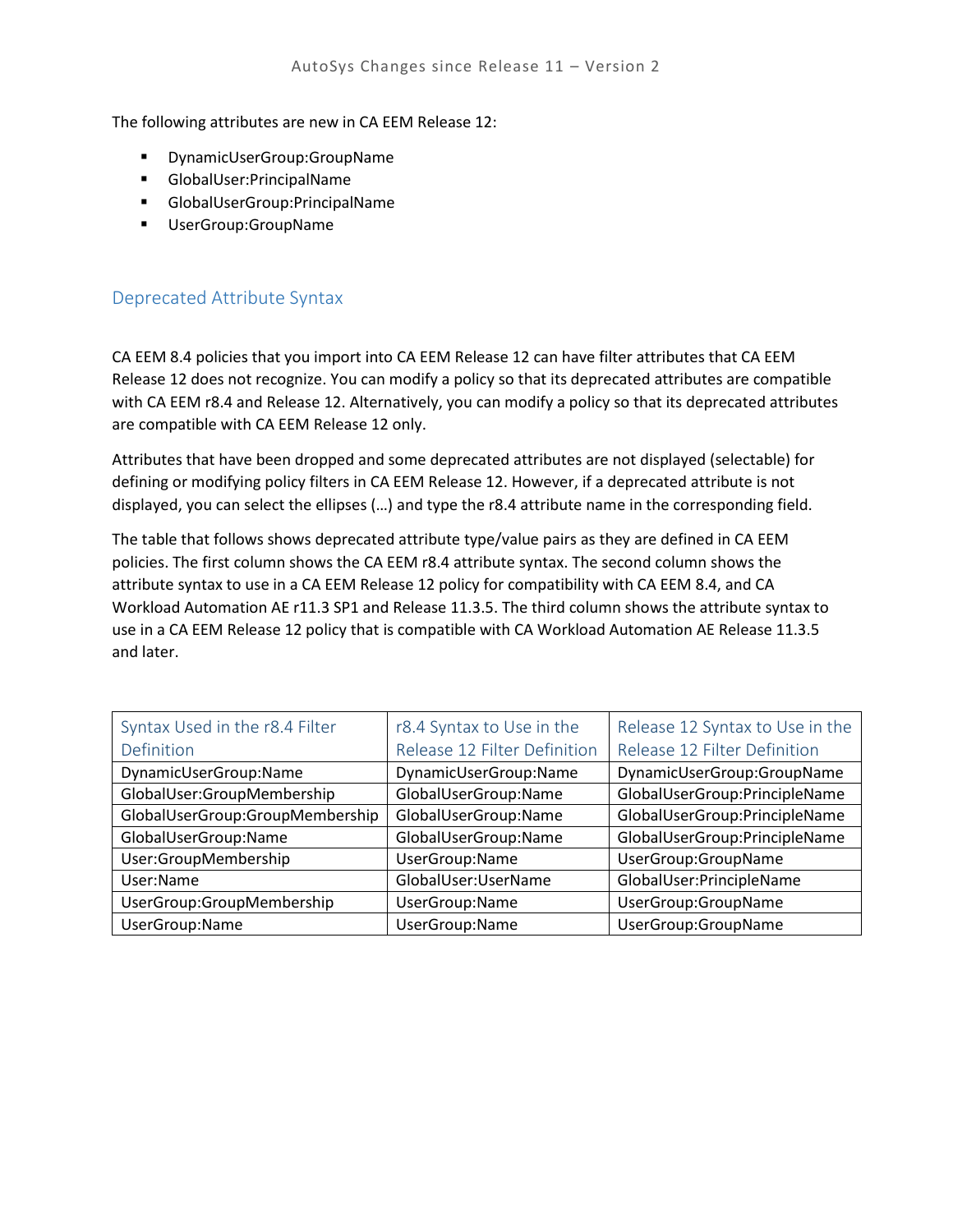## Status Changes for Jobs with Cross-Instance Dependencies

The cross-instance interface design now supports reporting status changes to the remote instance for jobs with cross-instance dependencies when those changes result from one of the following:

- **The scheduler changes the status of the job when unavailable machine load units, resources or** agents prevent a job from running.
- **The user changes the status of the job by issuing a sendevent command for one of the following** events: JOB\_ON\_HOLD, JOB\_OFF\_HOLD, JOB\_ON\_ICE, JOB\_OFF\_ICE, JOB\_ON\_NOEXEC, JOB\_OFF\_NOEXEC

If the local instance scheduler does not report these status changes to the remote instance scheduler, downstream jobs dependent on the remote jobs may not run when they should, or may run when they should not.

The scheduler internally generates an equivalent CHANGE\_STATUS event to report the status change to the remote instance. This helps ensure that the remote scheduler accurately evaluates downstream jobs dependent on the remote jobs, including the job status and exit code conditions of the dependent jobs.

Notes:

- **The equivalent CHANGE STATUS event represents the actual status change that occurs in the** local instance, and the event includes text specifying the actual status change. The remote scheduler log records this information.
- For more information about the translated status that the local scheduler sends to the remote instance, see the Administration Guide.
- **For more information about cross-instance dependencies, see the User Guide, UNIX** Implementation Guide, or the Windows Implementation Guide.

### <span id="page-49-0"></span>Increase the CA EEM Server List Input in autosys\_secure

When you enable external security using the autosys\_secure command, you are prompted to enter the CA EEM back end server host name. In Unicenter AutoSys JM r11, you could specify only one CA EEM back end server host name. In CA Workload Automation AE r11.3, you could specify a comma-separated list of CA EEM servers if you configured multiple CA EEM servers for failover. The entire list of CA EEM servers could consist of at most 64 characters.

In the current release, you can specify a comma-separated list of CA EEM servers. The entire list of CA EEM servers can consist of at most 255 characters.

Note: For more information about configuring multiple CA EEM servers for failover, see the CA EEM documentation.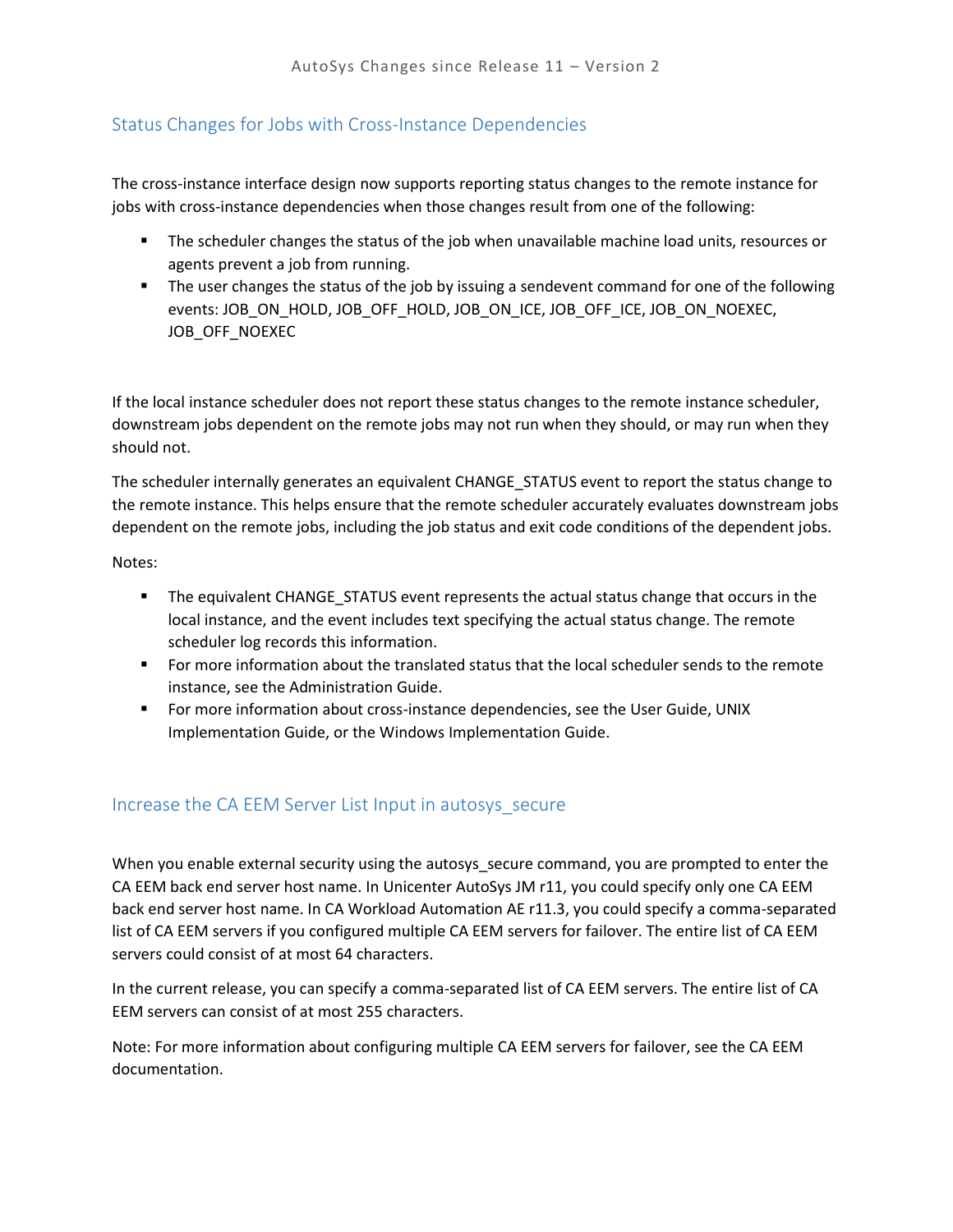#### <span id="page-50-0"></span>Removed EXECUTE\_CATALOG\_ROLE Privilege

In the previous release, the Oracle aedbadmin user was granted the EXECUTE\_CATALOG\_ROLE privilege. In the current release, the EXECUTE\_CATALOG\_ROLE privilege is not granted to the Oracle aedbadmin user because the aedbadmin user no longer requires it.

#### <span id="page-50-1"></span>Renamed Web Service (WBSVC) to Web Service RPC/Encoded (WBSVC)

The Web Service (WBSVC) job types has been renamed to Web Service RPC/Encoded (WBSVC) in the documentation.

#### <span id="page-50-2"></span>Creating a Forecast Report for Multiple Days

In the current release, you can specify any time frame when creating a forecast report.

You can specify the time frame for a forecast report using the -F and -T attributes of the forecast command. In the previous release, you could specify a time frame up to 24 hours. There are now no limits on the number of days you can specify; however, reports with longer time frames consume more memory and time.

Note: For more information about the forecast command, see the Reference Guide. For more information about how to create a forecast report, see the User Guide.

#### <span id="page-50-3"></span>Job Attribute Environment Variables

The legacy agent supports the setting of job definition JIL attributes as environment variables, which are sourced as part of running a job.

The agent supports the setting of only the following environment variables based on job definition JIL attribute values:

- \_\_job\_name
- **-** \_\_box\_name
- **-** \_machine
- **-** \_run\_machine
- \_\_max\_exit\_success

Notes: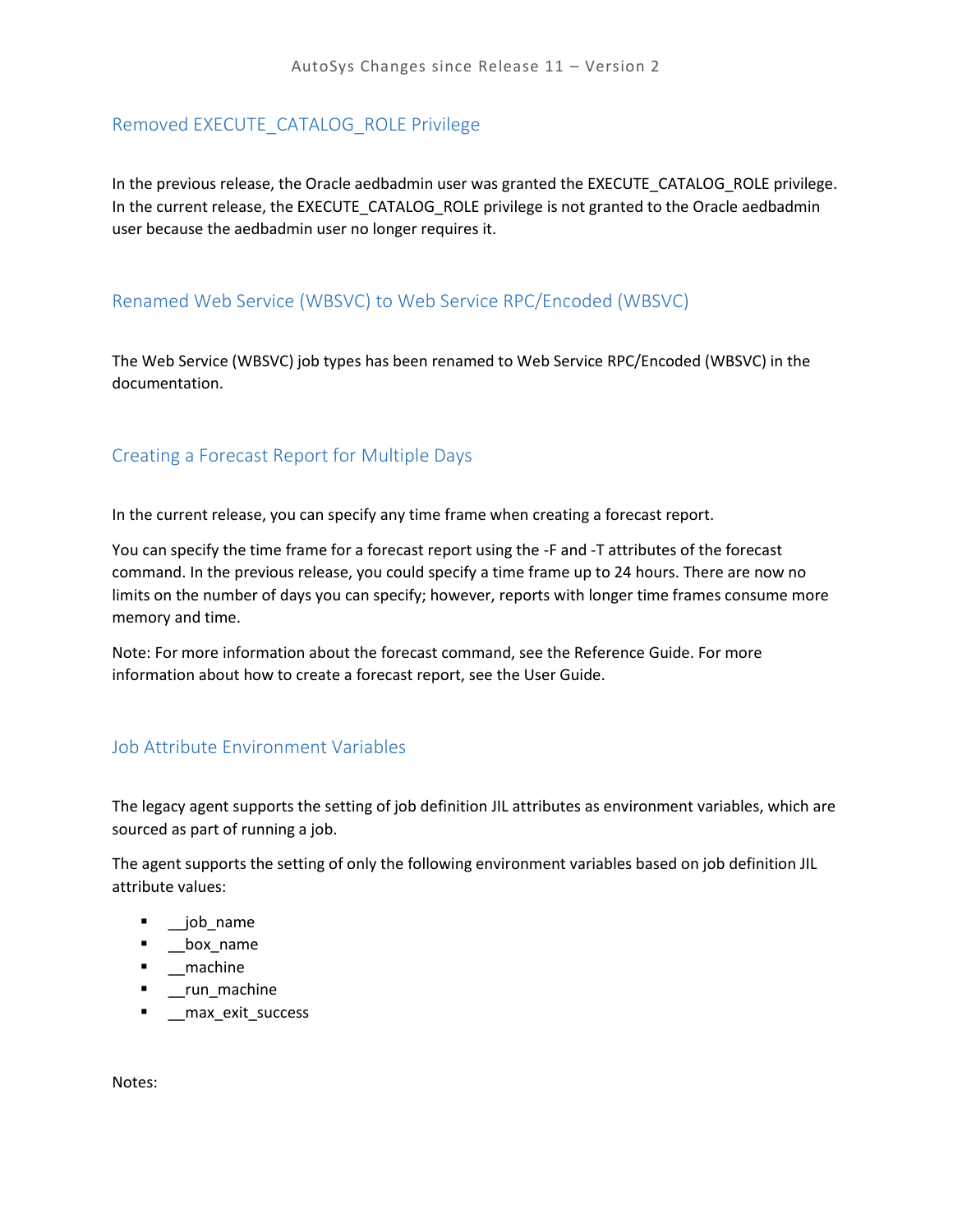You can set these job definitions JIL attributes as environment variables only for command and file watcher jobs.

- The box\_name environment variable is set only if the job is contained within a box.
- The max exit success environment variable is set only for command jobs.

In the current release, you can configure CA Workload Automation AE to automatically set the supported job definition JIL attributes as environment variables using the SetJobAttributeEnvironmentals parameter in the configuration file (on UNIX) or the Set

Job Attribute Environmentals check box on the Scheduler - CA Workload Automation AE Administrator window of CA Workload Automation AE Administrator (on Windows).

Note: For information about setting job definition JIL attributes as environment variables on UNIX, see the Administration Guide. For information about setting job definition JIL attributes as environment variables on Windows, see the Online Help.

Custom job applications that require knowledge of additional job attributes should be rewritten to invoke the GetJobsWithFilter class of the C++ or Java SDK

## <span id="page-51-0"></span>AUTOPID

The current release does not support setting AUTOPID as an environment variable during job execution.

Notes:

- **The AUTOPID environment variable is still valid for jobs that run on the legacy agent.**
- For more information about environment variables, see the User Guide, the Reference Guide, or the Online Help.

### <span id="page-51-1"></span>Exit Code is Returned When a jil Command is Issued

<span id="page-51-2"></span>When you issue a jil command, an exit code is returned to indicate the status of the command. A zero (0) exit code indicates success, while a non-zero exit code indicates an error.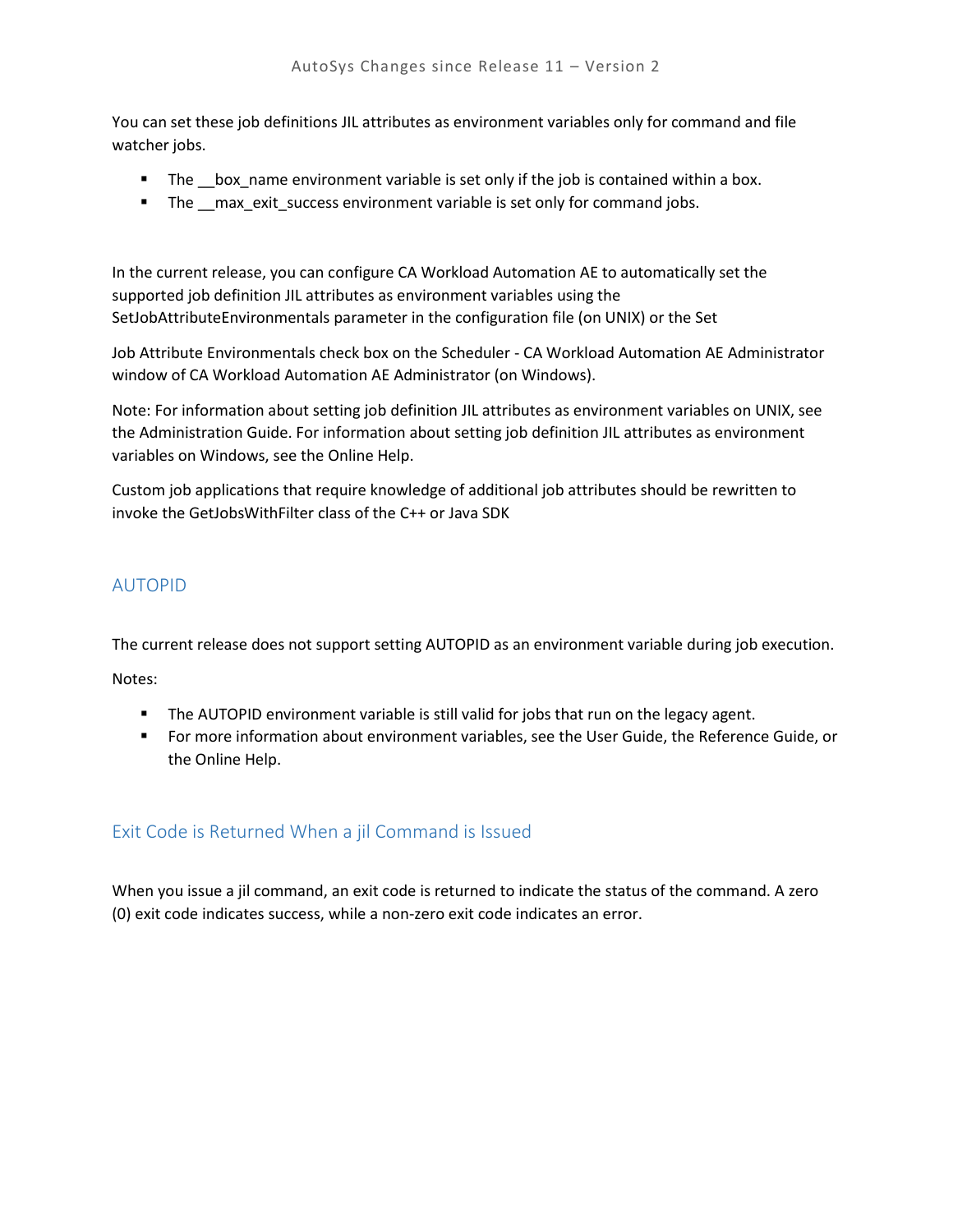### Eligibility of Machines with a Factor Value of Zero

In the current release, the scheduler does not disqualify machines with a factor value of zero (0). When all available machines have a factor value of zero (0), the agent selects one of these machines at random and runs the job on that machine.

Note: For more information about the factor attribute in machine definitions, see the Reference Guide and the User Guide.

#### <span id="page-52-0"></span>Configuring the Agent to Behave Like the Legacy Agent

In the current release, if you select the Configure Agent with Legacy Remote Agent Compatibility check box on the Agent Attributes (on UNIX) or Agent Properties (on Windows) panel during the installation, the installer automatically configures the agent to behave like the legacy agent. That is, the job processing behavior of the agent closely matches the job processing behavior of the legacy agent.

If you want to configure the agent to behave like the legacy agent, we recommend that you select the Configure Agent with Legacy Remote Agent Compatibility check box.

If you did not select the Configure Agent with Legacy Remote Agent Compatibility check box during the installation, but later decide to configure the agent to behave like the legacy, you must manually add or edit the compatibility parameters in the agent's agentparm.txt file.

Notes:

- **For more information about how the installer configures the agent to work with CA Workload** Automation AE, see the UNIX Implementation Guide or the Windows Implementation Guide.
- **Formore information about configuring the agent to behave like the legacy agent, see the CA** Workload Automation Agent for UNIX, Linux, or Windows Release Notes.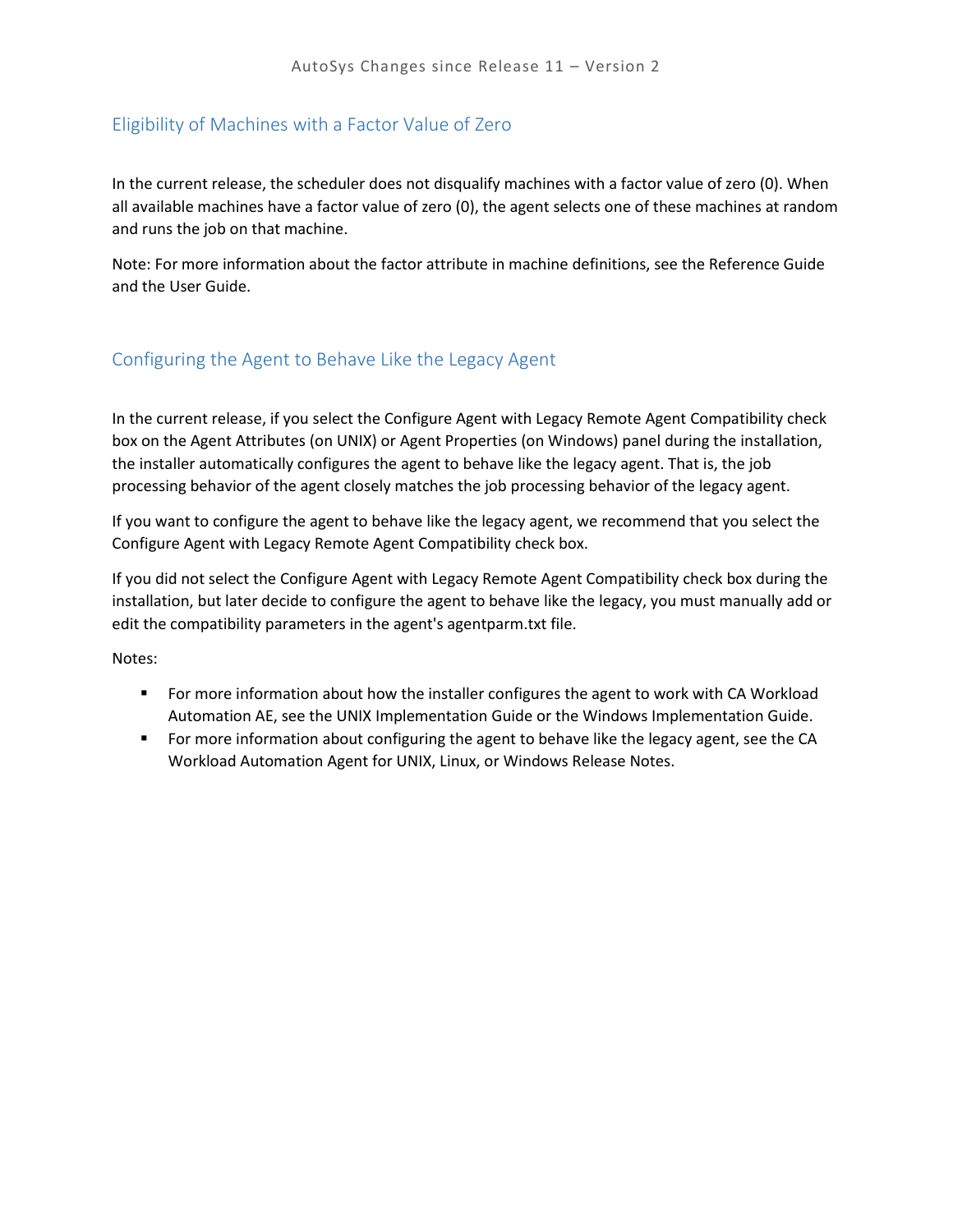## New Features in Release 11.3.6

#### This section contains the following topics:

[New Unauthenticated User Mode Setting](#page-53-0)

[Setting the Maximum Number of Lines to Retrieve from a Log File](#page-53-1)

#### <span id="page-53-0"></span>New Unauthenticated User Mode Setting

The EXTERNAL unauthenticated user mode setting enables you to authenticate client utilities using external authentication protocols when customized authentication libraries are installed on all client and server machines in the instance.

Note: For information about changing the unauthenticated user mode setting to EXTERNAL and about creating and installing customized authentication libraries, see the *Security Guide*.

#### <span id="page-53-1"></span>Setting the Maximum Number of Lines to Retrieve from a Log File

You can set the maximum number of lines to retrieve from a log file.

On UNIX, you can configure this setting using the LogMaxEndLines parameter in the configuration file. For information about setting the maximum number of lines to retrieve from a log file on UNIX, see the *Administration Guide*.

On Windows, you can configure this setting using the Log Max End Lines field on the Application Server window of CA Workload Automation AE Administrator (autosysadmin). For information about setting the maximum number of lines to retrieve from a log file on Windows, see the *Online Help*.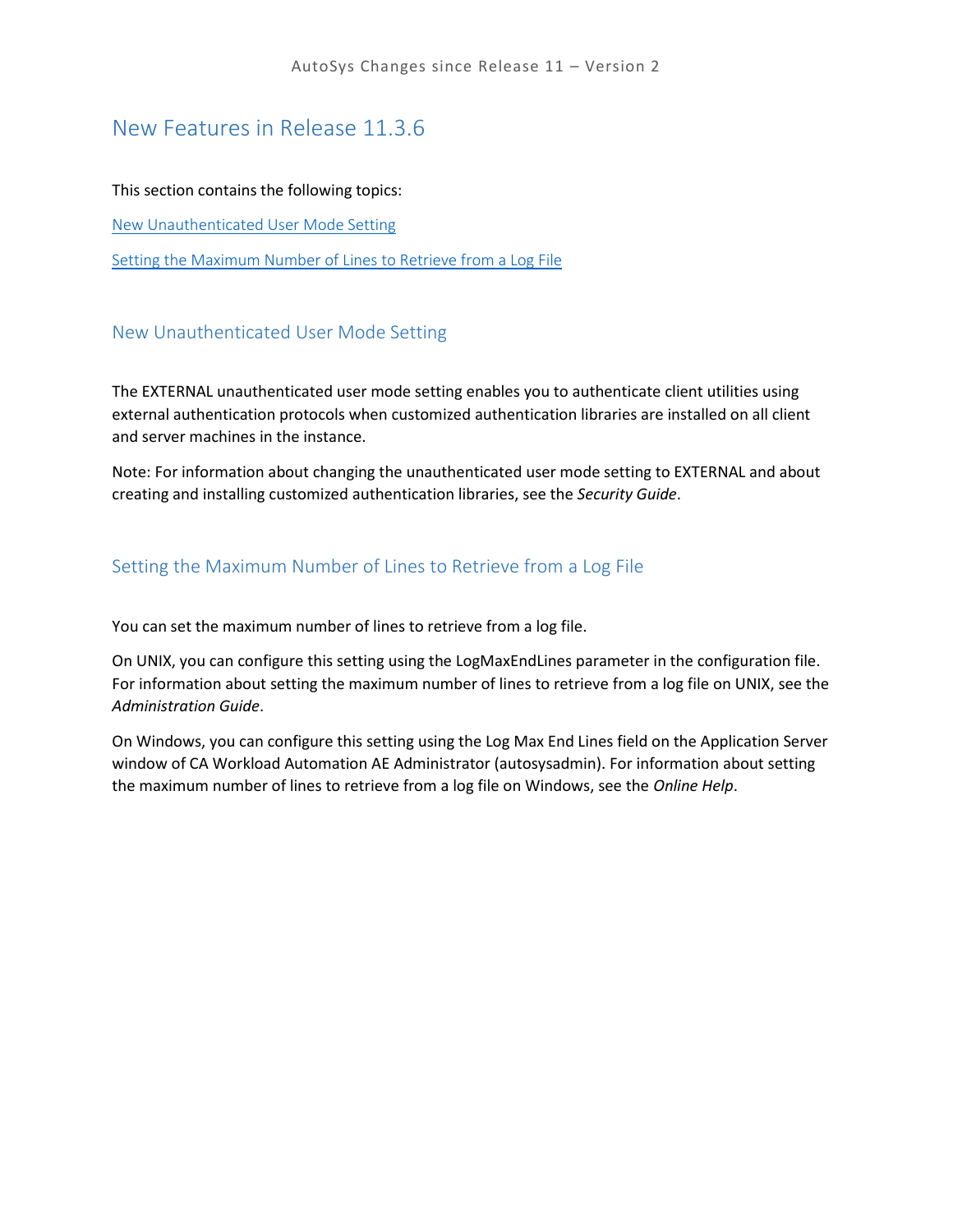# Changes in Release 11.3.6

This section contains the following topics:

[Authenticating Command Line Utilities with External Security](#page-54-0)

[FORCE\\_STARTJOB \(108\)](#page-54-1)

[STARTJOB \(107\)](#page-55-0)

[Updating the resources Attribute in an Existing Job Definition](#page-55-1)

#### <span id="page-54-0"></span>Authenticating Command Line Utilities with External Security

The addition of the -usr command line option enables you to authenticate certain command line utilities with external security. Using this option improves security by ensuring that the utility runs as an authenticated external security user.

The authentication of the external security user is successful only when the user's password is accurately specified using the -pw or -pwx parameter. When authentication fails, the utility does not run and exits with an error.

Following authentication, the external security system assigns a security policy identity to the utility. The security policy determines which protected CA Workload Automation AE objects are accessible based on the assigned identity and grants the utility access to those objects.

Notes:

- **This option is required when the CA Workload Automation AE instance is configured to run in** external security mode and the unauthenticated user mode is set to STRICT; otherwise, it is optional.
- **The utility ignores this option when the CA Workload Automation AE instance is operating in** native security mode.

<span id="page-54-1"></span>For more information about which utilities support this option and how to use it, see the Reference Guide.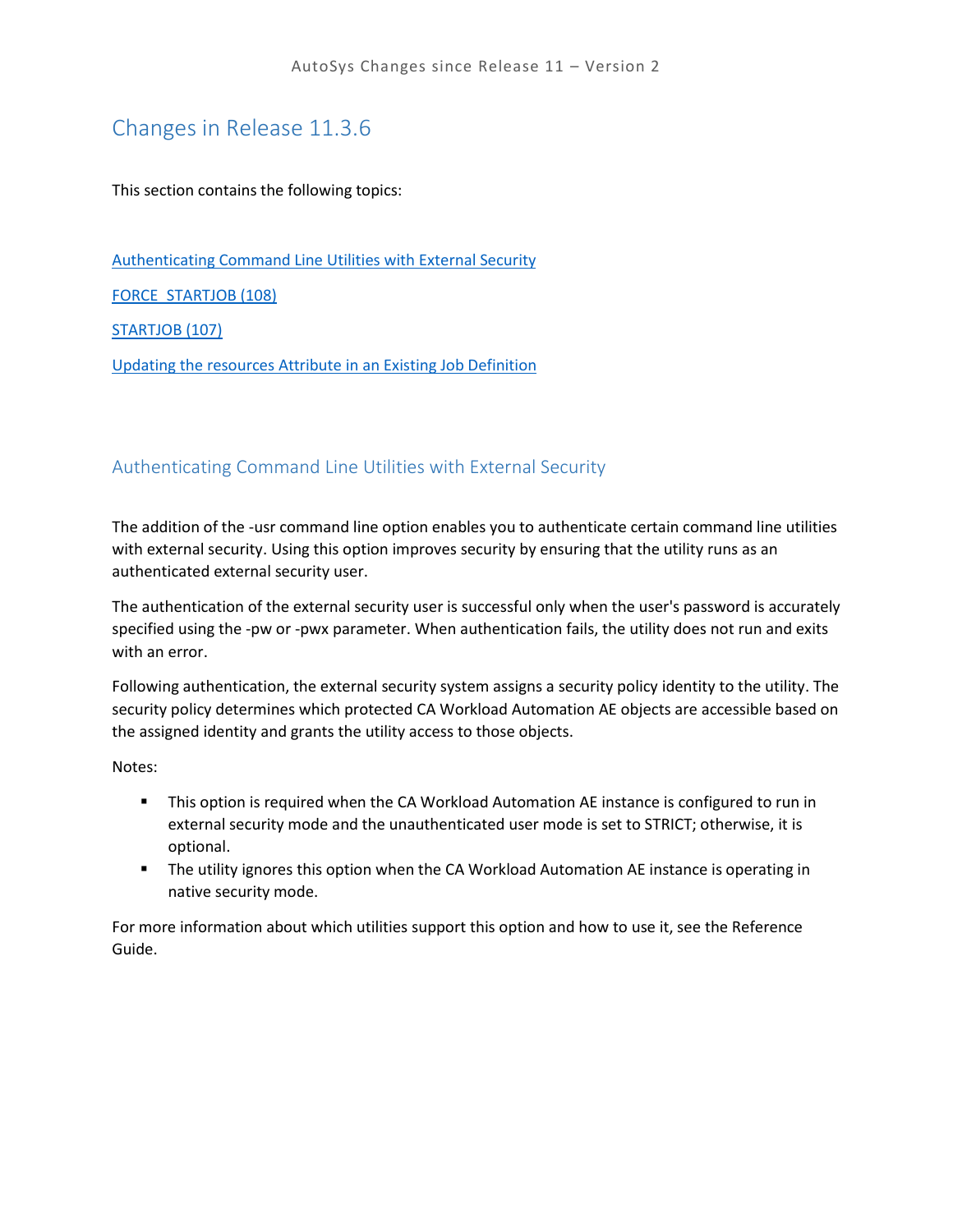## FORCE\_STARTJOB (108)

In the current release, you can force start a job in FAILURE or TERMINATED status that has a virtual resource dependency with free=Y or free=N and has not released the virtual resources. The FORCE\_STARTJOB event verifies if the job's current status is FAILURE or TERMINATED and schedules the job using the already held virtual resources.

Note: Before force starting the job, the scheduler does not re-evaluate other resource dependencies.

## <span id="page-55-0"></span>STARTJOB (107)

In the current release, you cannot issue the STARTJOB event to start a job that has a virtual resource dependency with free=Y or free=N and has already held the resource.

To start such a job, take one of the following actions:

- **Manually release the held resource by issuing the RELEASE\_RESOURCE event.**
- **FIOR 1** Force start the job in FAILURE or TERMINATED status by issuing the FORCE\_STARTJOB event. The virtual resource is released if the job has the virtual resource dependency with free=Y and completes successfully.

Note: For more information about the RELEASE\_RESOURCE or FORCE\_STARTJOB event, see the Reference Guide.

### <span id="page-55-1"></span>Updating the resources Attribute in an Existing Job Definition

You cannot update the resources attribute in the existing job definition if the job has a resource dependency and has held the resource.

To release the held resource, take one of the following actions:

- **Manually release the held resource by issuing the RELEASE\_RESOURCE event.**
- **FIOR 1** Force start the job in FAILURE or TERMINATED status by issuing the FORCE\_STARTJOB event. The virtual resource is released if the job has the virtual resource dependency with free=Y and completes successfully.

Note: For more information about the RELEASE\_RESOURCE or FORCE\_STARTJOB event, see the Reference Guide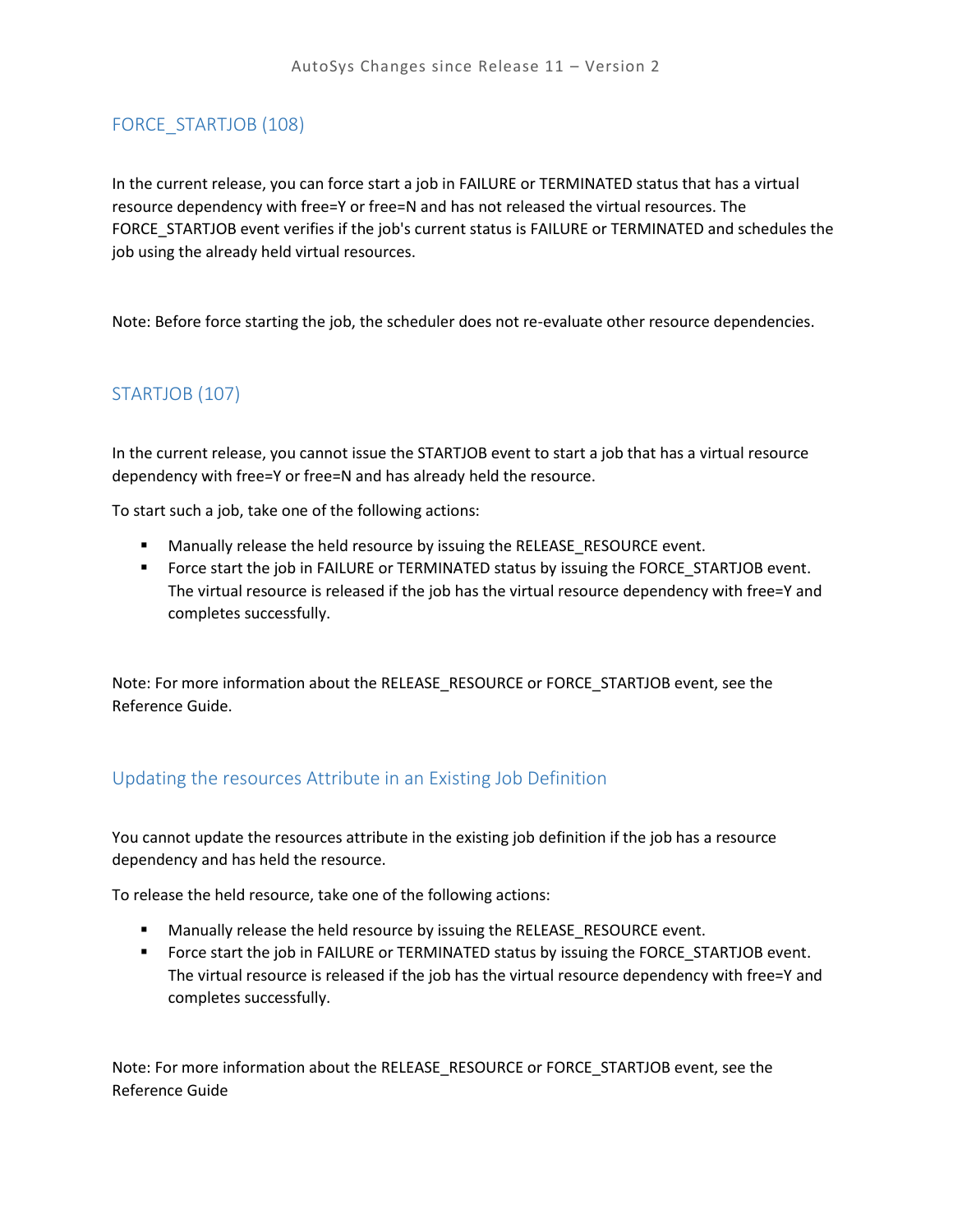# New Features in Release 11.3.6 SP1

This section contains the following topics:

[\(UNIX\) Enabling Core File Creation](#page-57-0) [Enabling SSL Communication between CA Workload Automation AE and CA Service](#page-57-1) [New DBMAINT\\_FAILURE \(548\) Alarm](#page-57-2) [New autobcpORAdp.pl Script](#page-57-3) [New status Attribute](#page-58-0) [Monitoring Available Disk Space](#page-58-1) [New MACHINE\\_DISKTHRESHOLD Alarm](#page-58-2) [New Machine Status](#page-58-3)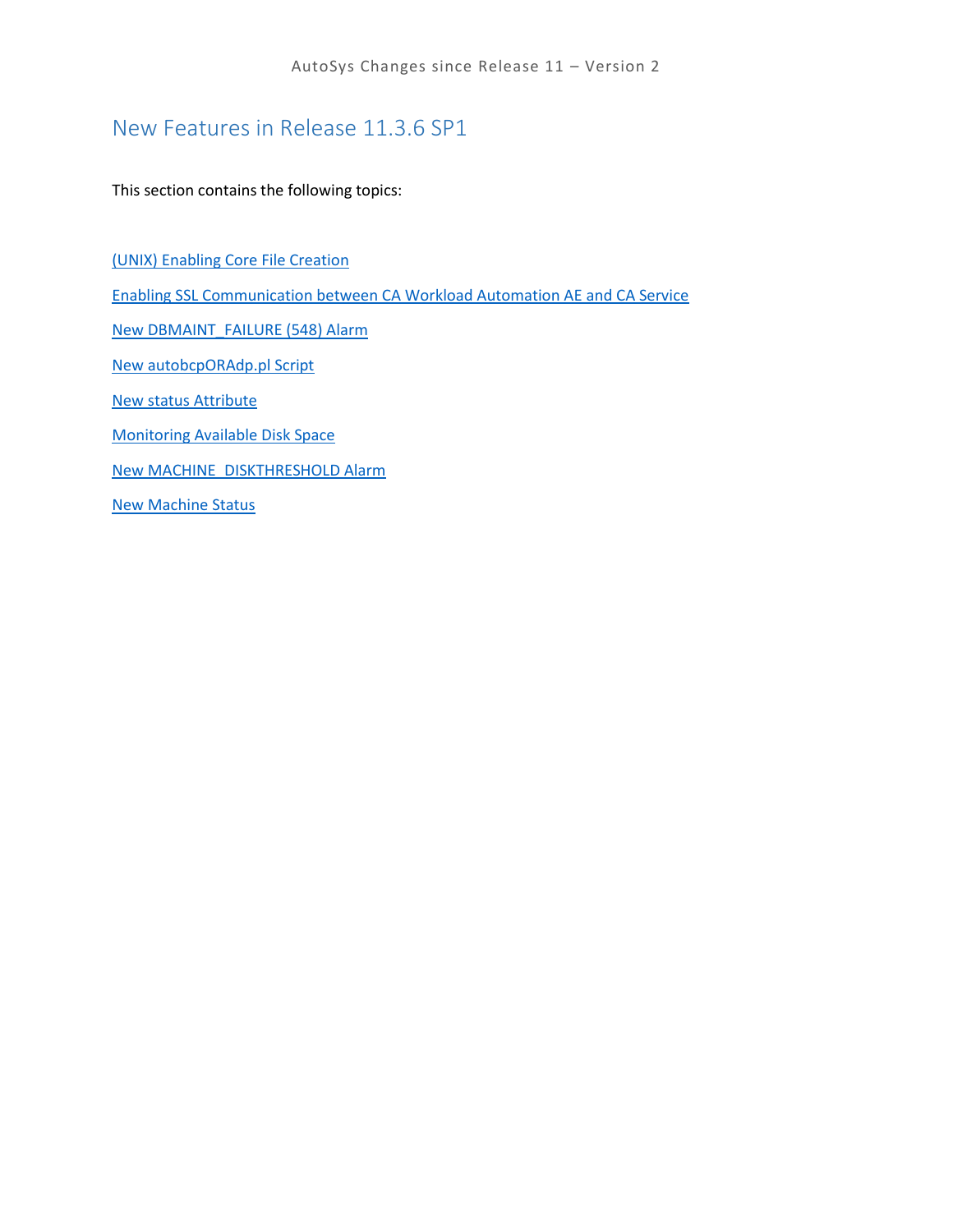#### <span id="page-57-0"></span>(UNIX) Enabling Core File Creation

On UNIX, core file creation is enabled for the server processes (scheduler and application server) to enhance supportability. Core file creation is enabled only when the server processes are started using the unisvrcntr command or by a root user.

#### <span id="page-57-1"></span>Enabling SSL Communication between CA Workload Automation AE and CA Service Desk

You can enable SSL communication between CA Workload Automation AE and CA Service Desk.

Note: On HP-UX, you cannot enable SSL communication between CA Workload Automation AE and CA Service Desk.

To configure CA Workload Automation AE to work with CA Service Desk using SSL communication, perform the following tasks:

1. Enable SSL communication between CA Workload Automation AE and CA Service Desk.

Note: For information about enabling SSL communication between CA Workload Automation AE and CA Service Desk, see the UNIX Implementation Guide or the Windows Implementation Guide.

2. Specify a HTTPS URL in the ServiceDeskURL parameter in the configuration file (UNIX) or the URL Location field in the Service Desk pane on the Integration - CA Workload Automation AE Administrator window of the Administrator utility (Windows).

#### <span id="page-57-2"></span>New DBMAINT\_FAILURE (548) Alarm

The DBMAINT\_FAILURE (548) alarm indicates that the DBMaint command failed during automated database maintenance.

#### <span id="page-57-3"></span>New autobcpORAdp.pl Script

On Oracle, you can now use the autobcpORAdp.pl script to synchronize the databases quickly; thereby improving performance.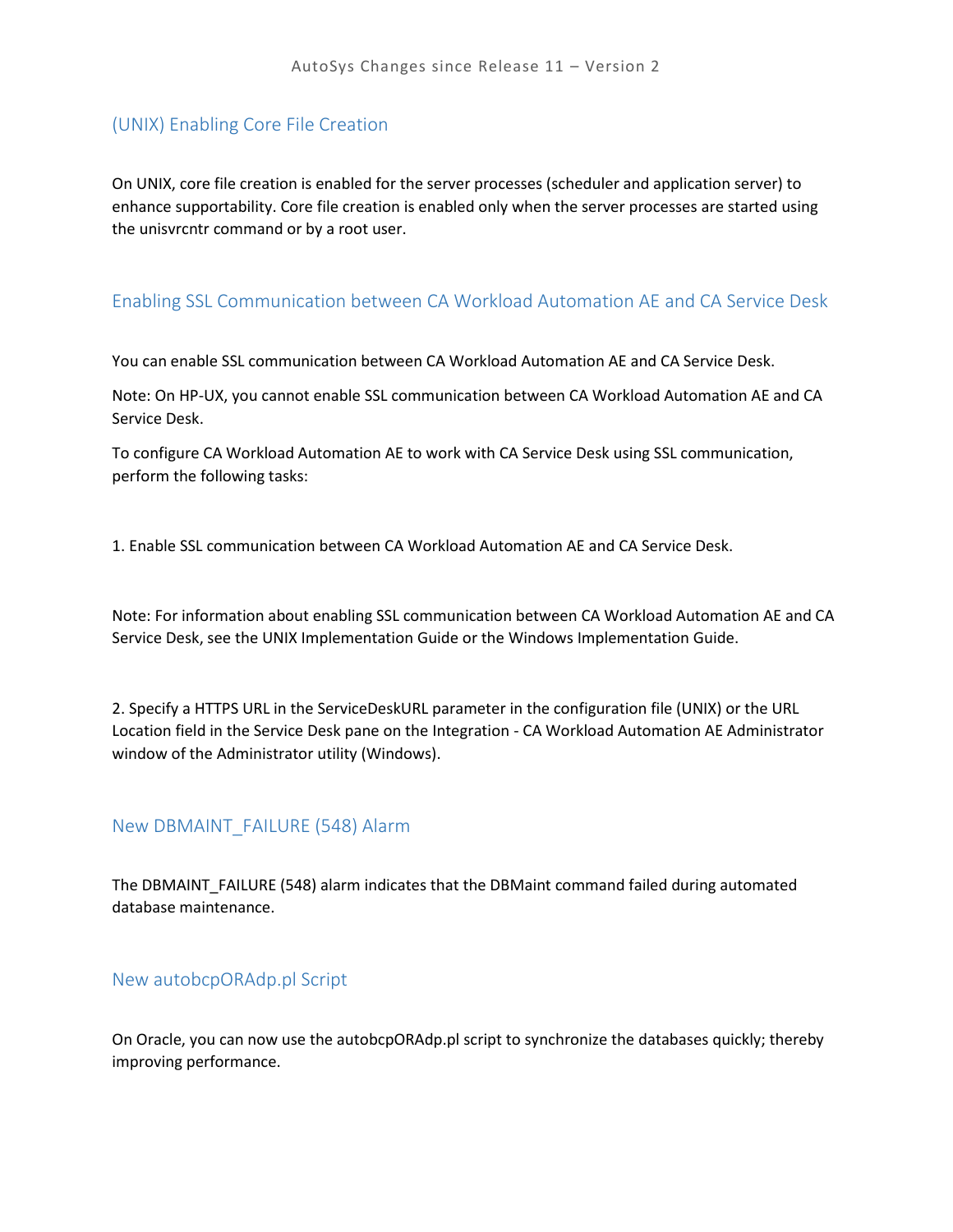#### <span id="page-58-0"></span>New status Attribute

The status attribute sets an initial status for a job during insertion. This can prevent jobs from running during the insertion process.

#### <span id="page-58-1"></span>Monitoring Available Disk Space

The agent is now configured to monitor the amount of available disk space and send notifications to warn you when the space is too low. The agent has three disk space warning thresholds:

- Notice—The agent logs a warning notice when the available disk space is less than the size specified in the agent.resourcemon.threshold.disk.warning.notice parameter in the agentparm.txt file. The agent continues to run; it accepts new and eligible pending jobs requests.
- Severe—The agent logs a severe warning when the available disk space is less than the size specified in the agent.resourcemon.threshold.disk.warning.severe parameter in the agentparm.txt file. The agent stops accepting new job requests. All jobs that are scheduled to start on this agent are put in a PEND\_MACH status.
- Critical—The agent logs a critical warning and shuts down when the available disk space is less than the size specified in the agent.resourcemon.threshold.disk.critical parameter in the agentparm.txt file.

Note: For information about configuring the agent to monitor the available disk space, see CA Workload Automation Agents - 11.3.4.

#### <span id="page-58-2"></span>New MACHINE\_DISKTHRESHOLD Alarm

The MACHINE\_DISKTHRESHOLD alarm indicates that a disk threshold has been breached on the agent. This alarm is raised when the notice, severe, or critical threshold is breached.

#### <span id="page-58-3"></span>New Machine Status

The Blocked machine status indicates that the agent blocks communication. All jobs that are scheduled to start on the agent are put in a PEND\_MACH status.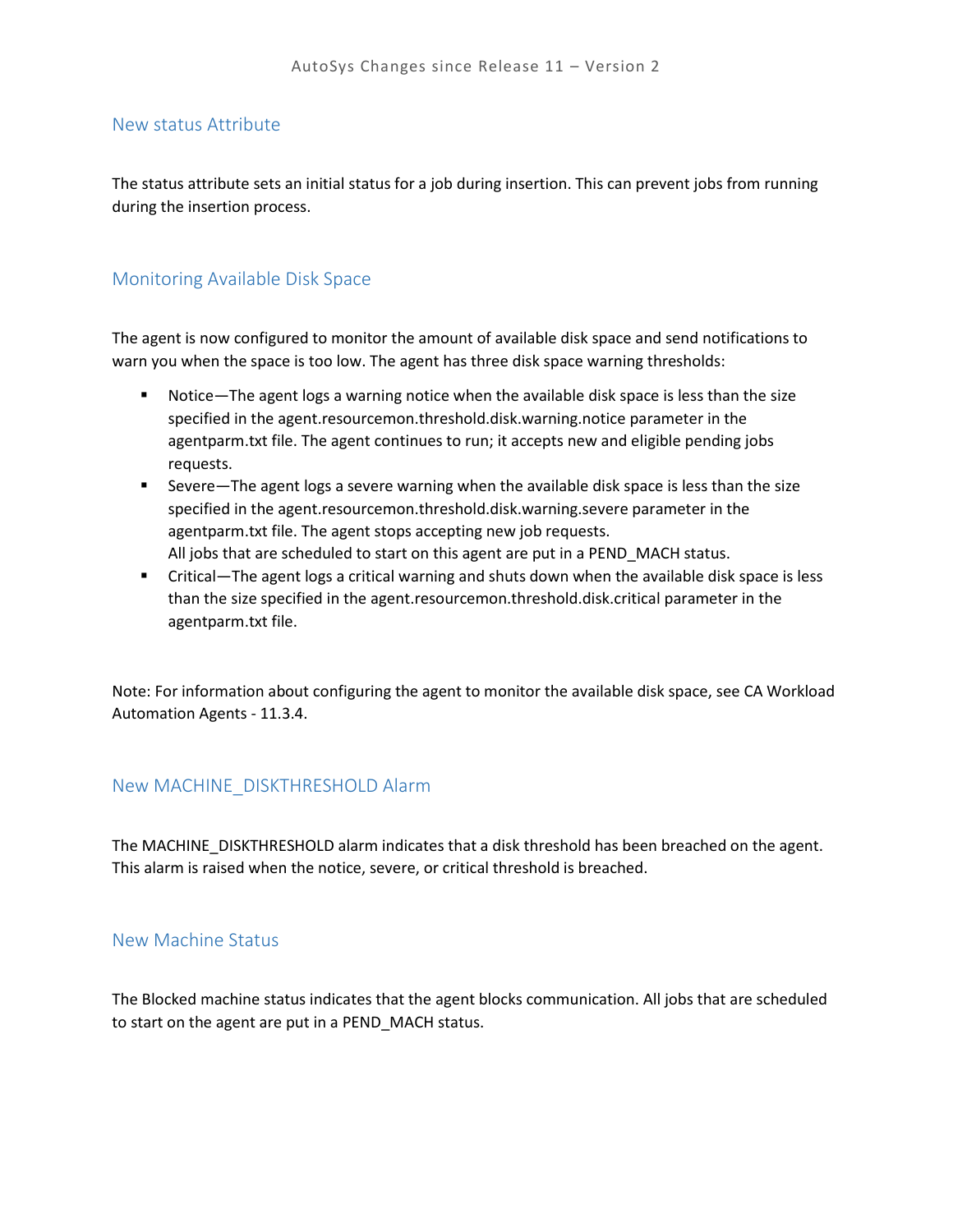# Changes in Release 11.3.6 SP1

This section contains the following topics:

[Aggregate Statistics](#page-60-0)

[Updated LOGROLLOVER Parameter](#page-60-1)

[Email Notifications](#page-60-2)

**[SNMP Traps](#page-61-0)** 

[Updated as-owner Resource Class](#page-61-1)

[Job Name Supports Colon](#page-61-2)

[Updated EvaluateQueuedJobStarts Parameter](#page-62-0)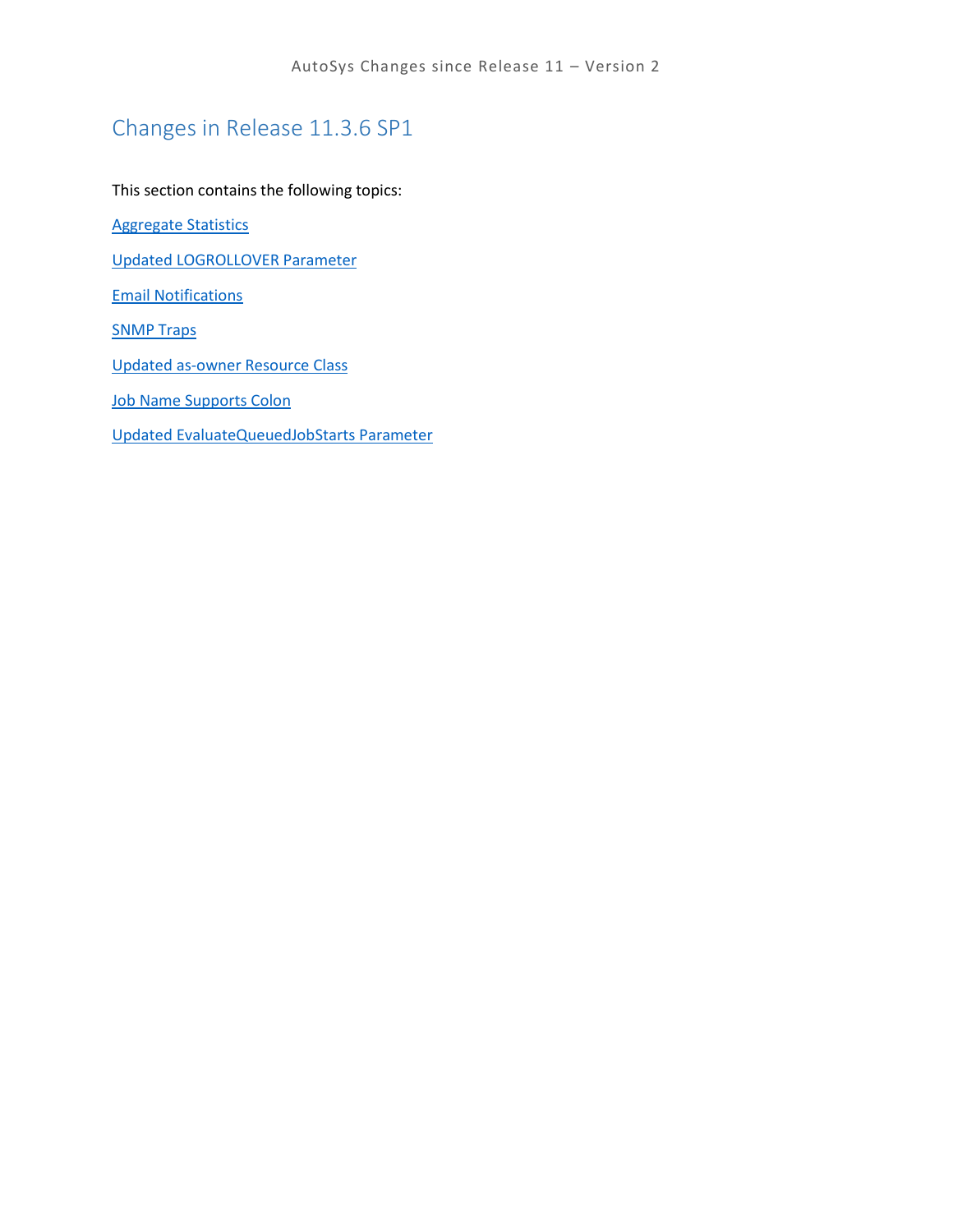#### <span id="page-60-0"></span>Aggregate Statistics

In the current release, CA Workload Automation AE aggregates the job, alarm, and scheduler statistics automatically by default. The default value of the AggregateStatistics parameter in the configuration file is now set to 1. Also, the Aggregate Statistics check box in the Scheduler – CA Workload Automation AE window of the Administrator utility is now selected by default.

Note: If you upgrade from Release 11.3.5 or Release 11.3.6 to the current release, the value of the AggregateStatistics parameter in the configuration file is reset to 1.

STATE\_CHANGE Event is Issued When a Job Enters the QUE\_WAIT, PEND\_MACH, or RESWAIT State

When a job is placed in the QUE\_WAIT, PEND\_MACH, or RESWAIT state, the scheduler now issues a STATE\_CHANGE event with an informative message. The event and the associated message are written to the scheduler log and are also displayed in the detailed autorep report that you can generate using the autorep -J jobname -d command.

#### <span id="page-60-1"></span>Updated LOGROLLOVER Parameter

You can now set the LOGROLLOVER parameter to PURGE(x) to purge all log files that are older than the specified number of days at midnight. The default value of the LOGROLLOVER parameter is now set to MIDNIGHT,PURGE(7). All log files that are older than 7 days are purged by default.

#### Notes:

If you upgrade to the current release, the log files are not purged by default. Use the LOGROLLOVER parameter to specify that all log files that are older than the specified number of days are purged at midnight. For example, to purge log files that are older than 10 days, set the LOGROLLOVER parameter as follows:

#### LOGROLLOVER=PURGE(10)

For more information about setting the LOGROLLOVER parameter to purge log files, see the Administration Guide.

#### <span id="page-60-2"></span>Email Notifications

If you specify an application or group attribute in your job definition, the application name or the group name is now included in the email notification.

Note: For better readability, view the email notification as plain text. This may require a change to the font used by your email editor.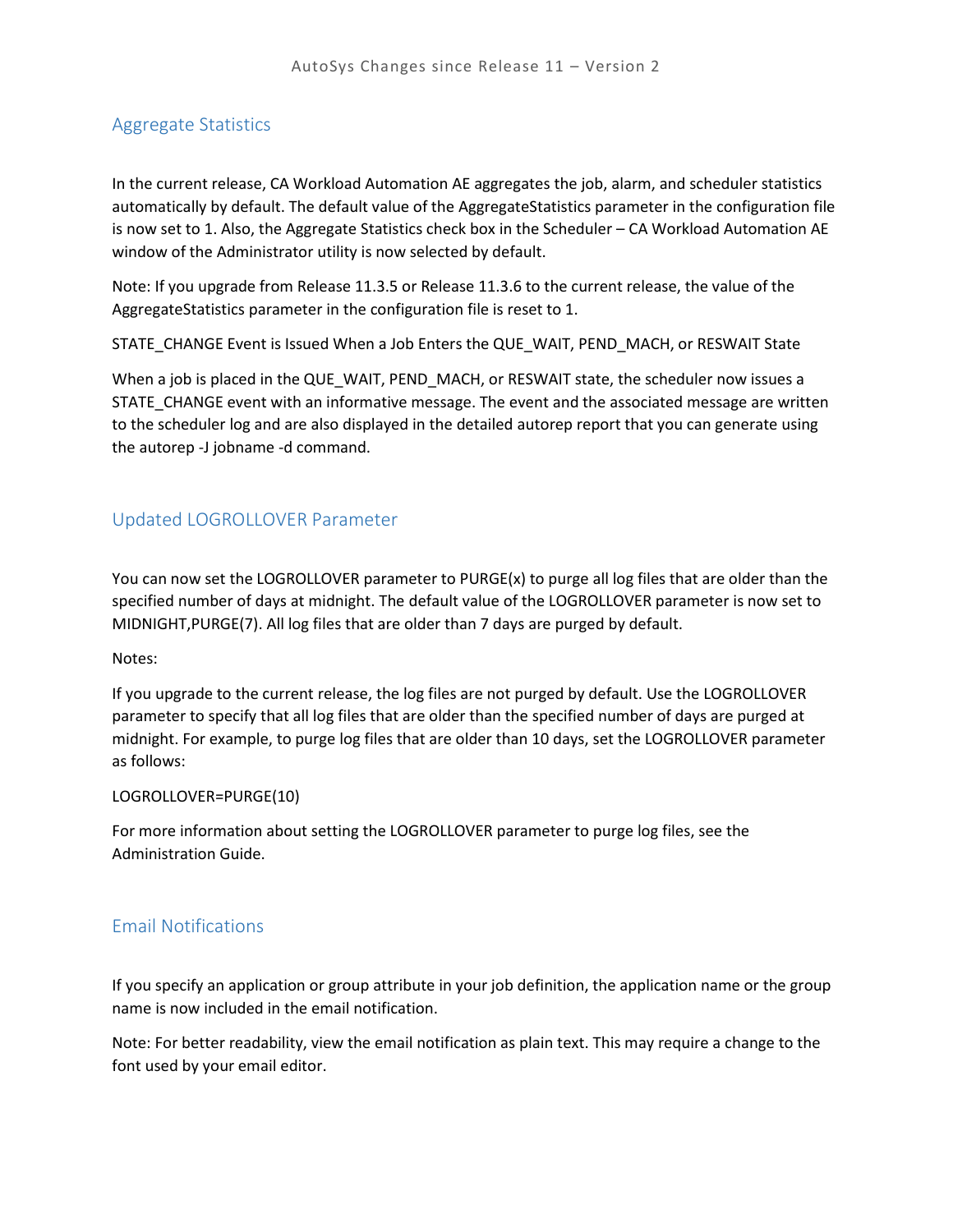#### <span id="page-61-0"></span>SNMP Traps

In addition to the alarmName, alarmJobName, alarmText, alarmCode, alarmExitCode, trapDate, and trapMessge values, the SNMP trap now passes the following values:

- alarmMachineName—The name of the machine where the job runs.
- alarmBoxName—The name of the box that includes the job.
- alarmApplicationName—The name of the application that is associated with the job.
- alarmGroupName—The name of the group that is associated with the job.
- alarmRunNum—The run number of the job.
- alarmNtry—The number of times the job was restarted.
- alarmInstanceName—The name of the instance.

#### <span id="page-61-1"></span>Updated as-owner Resource Class

The as-owner resource class controls whether a user has permissions to include the owner attribute in the job definition. In addition, it now also controls whether a user has permissions to the existing job owner value to update, override, or delete any attribute of a job.

#### <span id="page-61-2"></span>Job Name Supports Colon

When you insert, update, override, or delete a job, you can include colons in the job name or the box job name.

Note: Enclose the job name that includes a colon with quotation marks (" ") or precede it with a backslash (\).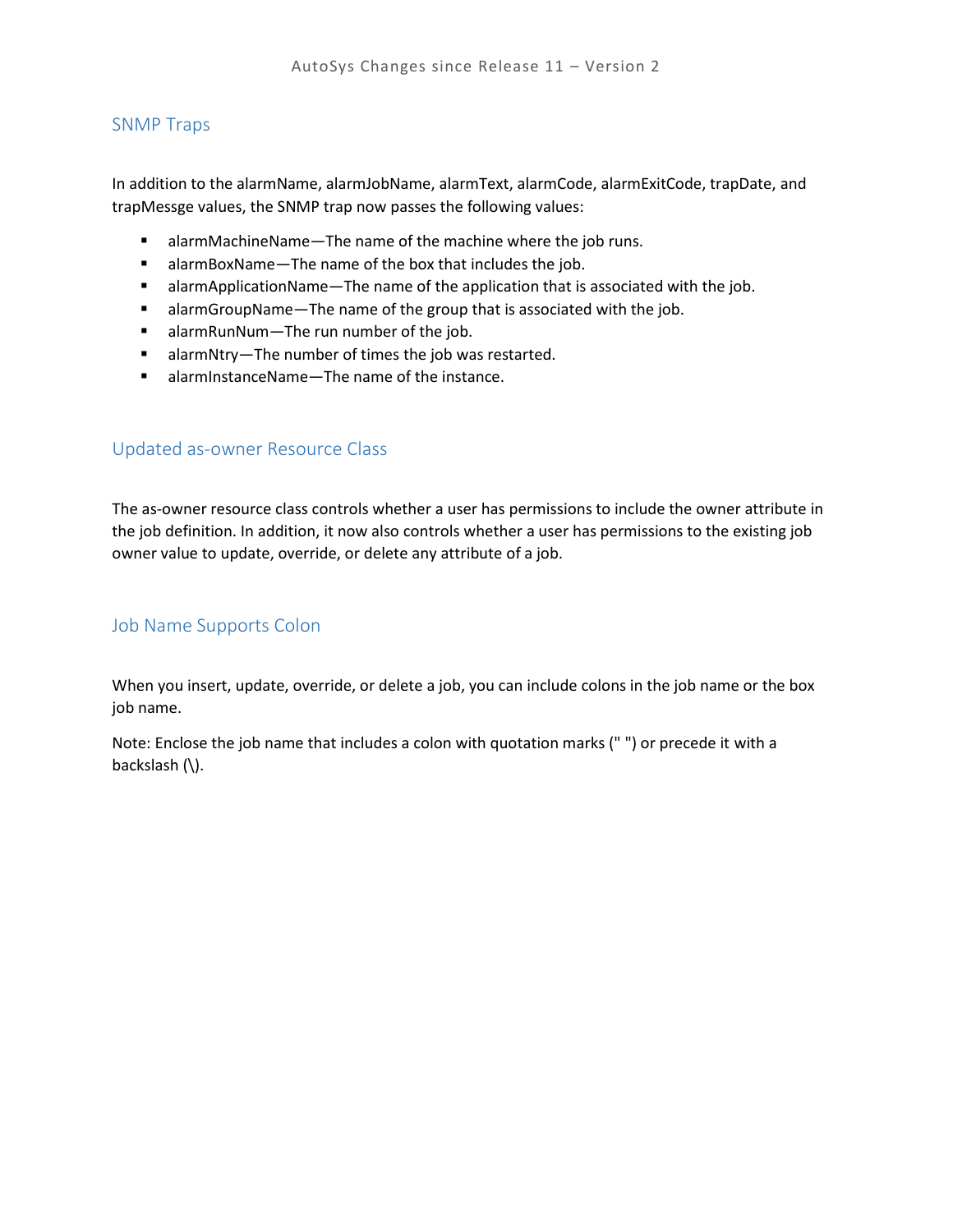### <span id="page-62-0"></span>Updated EvaluateQueuedJobStarts Parameter

The EvaluateQueuedJobStarts parameter is now updated to support three options for scheduling jobs leaving a queued state.

On UNIX, you can set the EvaluateQueuedJobStarts parameter in the configuration file to 0, 1, or 2.

On Windows, you can select any one of the following options in the Evaluate Queued Job Starts pane under the Options tab on the Scheduler – CA Workload Automation AE Administrator window of the Administrator utility:

- Off
- **Skip same day check**
- **Include same day check**

If you set the EvaluateQueuedJobStarts parameter to 0 (UNIX) or Off (Windows), the scheduler immediately starts jobs leaving a queued state.

If you set the EvaluateQueuedJobStarts parameter to 1 (UNIX) or Skip same day check (Windows), the scheduler does not re-evaluate date and time conditions. Jobs that meet their original date and time conditions before entering a queued state start immediately after they leave the queued state unless other starting conditions apply and are not satisfied. Jobs that leave the queued state on a day that is defined in an exclusion calendar or at a time outside their run window do not start and are re-scheduled to their next start time.

If you set the EvaluateQueuedJobStarts parameter to 2 (UNIX) or Include same day check (Windows), the scheduler re-evaluates date conditions but not time conditions.

Jobs that meet their date conditions after leaving a queued state start unless other starting conditions apply and are not satisfied. Jobs that leave the queued state on a day that is defined in an exclusion calendar or at a time outside their run window do not start and are re-scheduled to their next start time.

Note: For more information about configuring CA Workload Automation AE to schedule jobs leaving a queued state, see the Administration Guide or the Online Help.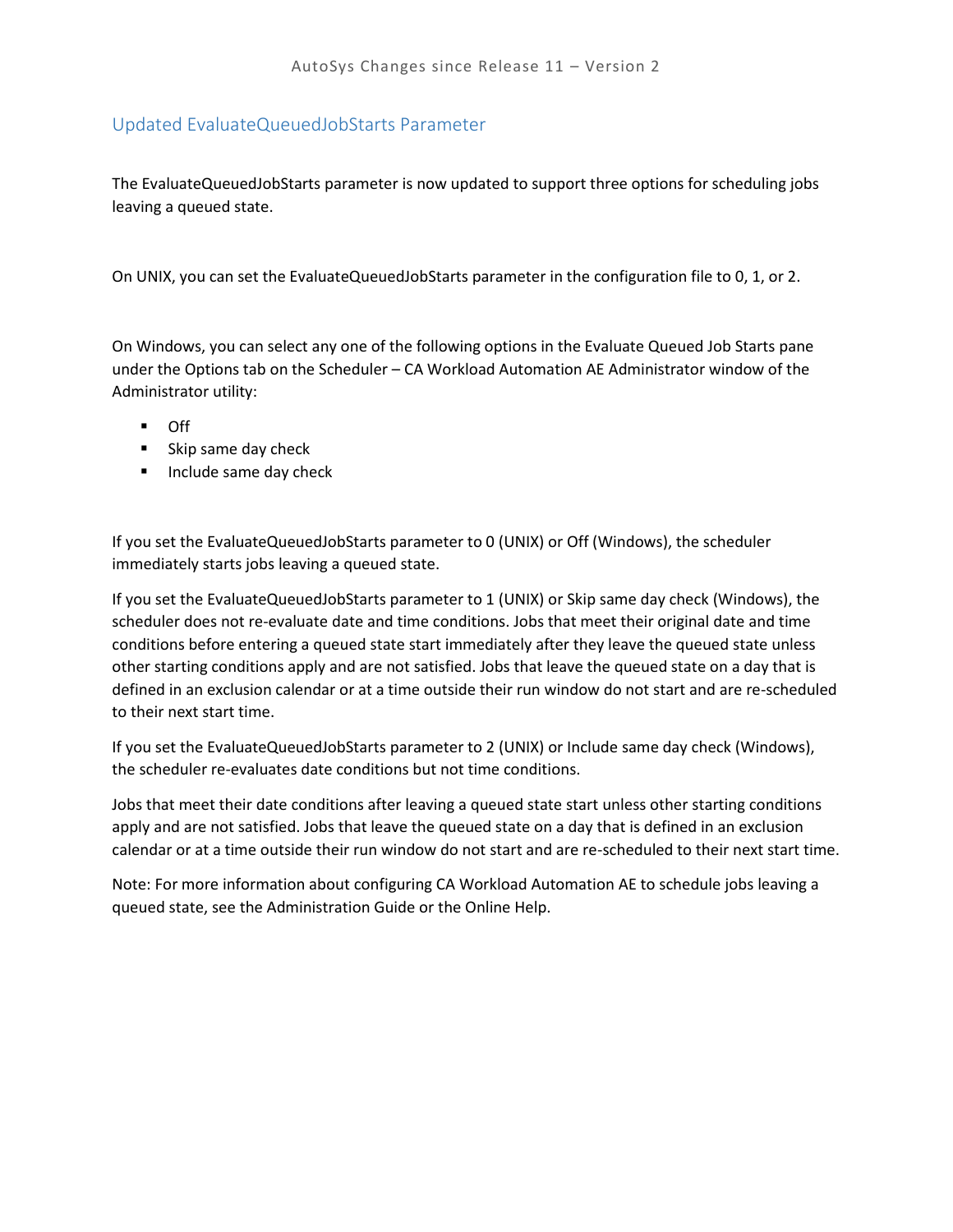# New Features in Release 11.3.6 SP2

No new features were added in CA Workload Automation AE Release 11.3.6 SP2.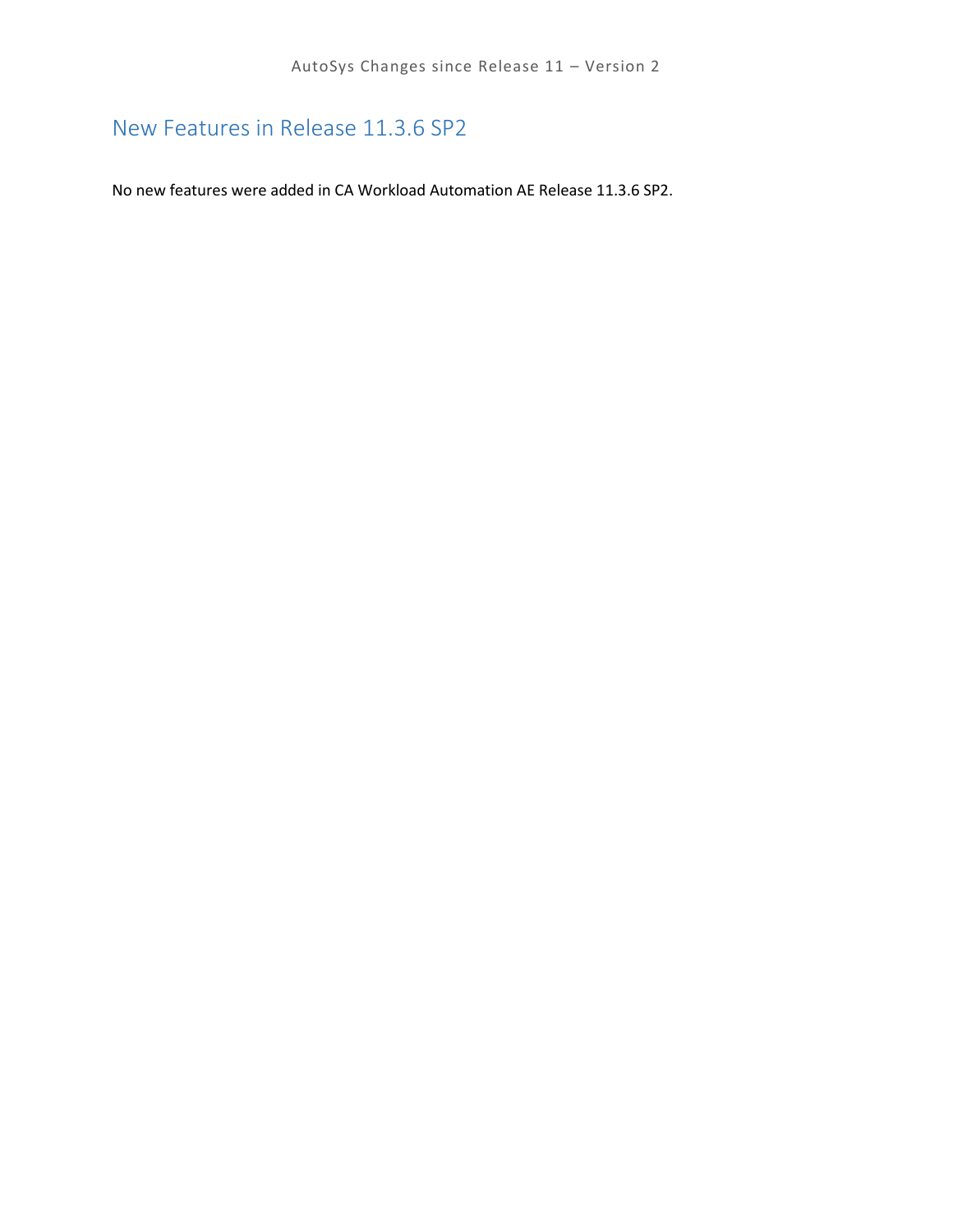# Changes in Release 11.3.6 SP2

This section contains the following topics:

[Documentation in the Product Image](#page-65-0)

[Retrieve Information of a Machine Using Web Services](#page-65-1)

[Calendar Name and Description](#page-65-2)

[Updates to the ON\\_NOEXEC Feature](#page-65-3)

[Sending More Detailed Events to External Instances](#page-66-0)

[Adding or Removing Jobs in](#page-66-1) Boxes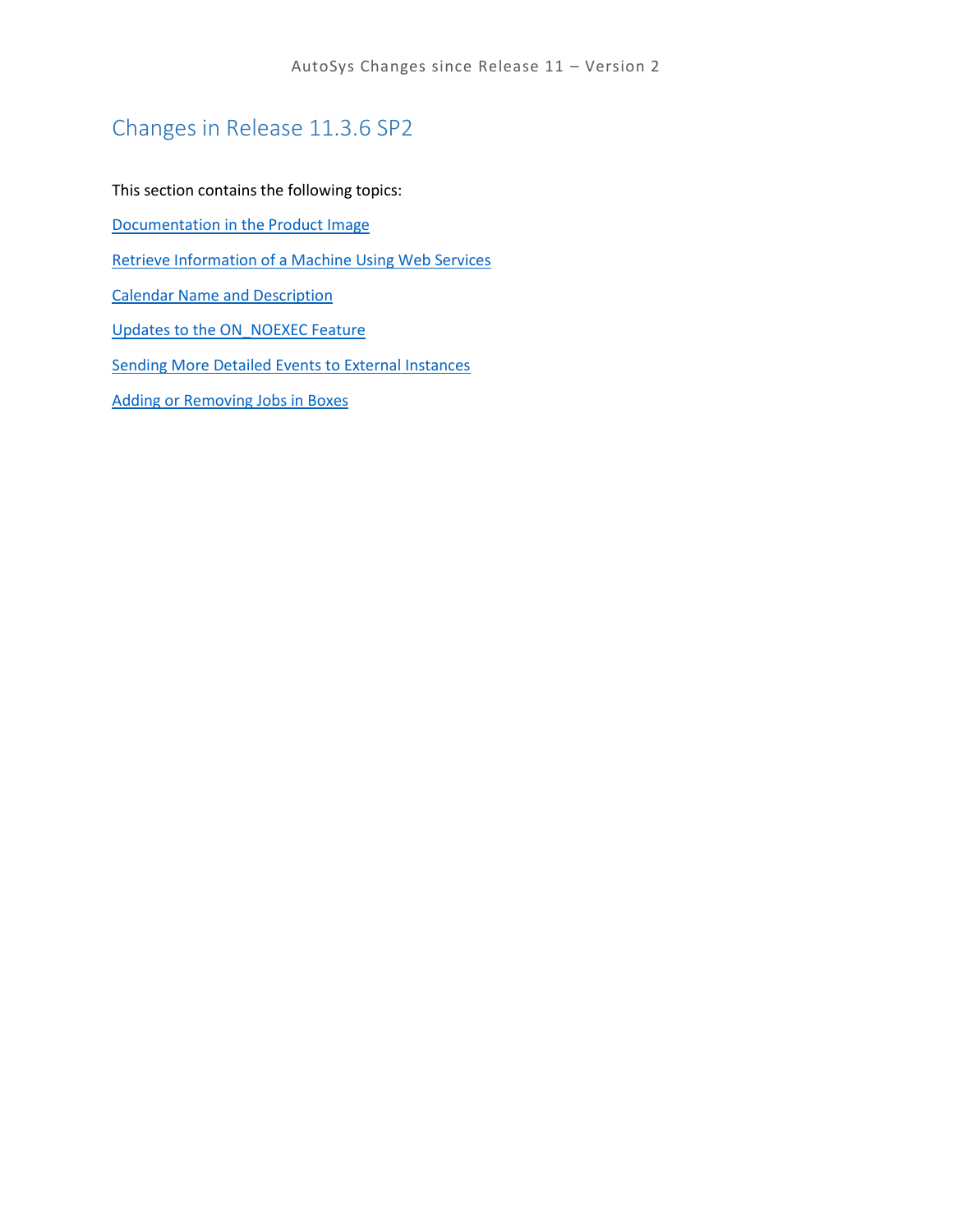#### <span id="page-65-0"></span>Documentation in the Product Image

The product documentation is no longer included in the product image. You can access the documentation online using this DocOps platform.

#### <span id="page-65-1"></span>Retrieve Information of a Machine Using Web Services

Using web services, you can now retrieve information of a specific machine or multiple machines. For more information, see [Managing Machines](https://wiki.ca.com/display/AE1136SP2p/Managing+Machines).

#### <span id="page-65-2"></span>Calendar Name and Description

You can now use the autocal\_asc utility to add or modify a description for a calendar. The description can be up to 1024 characters.

The calendar name can now contain up to 64 characters.

### <span id="page-65-3"></span>Updates to the ON\_NOEXEC Feature

In the current release, the following changes are made for the ON\_NOEXEC feature:

**JOB\_ON\_NOEXEC event** 

The scheduler processes the JOB\_ON\_NOEXEC event similar to that of the CHANGE\_STATUS event to INACTIVE.

For example, if you send the JOB\_ON\_NOEXEC event to a job in a box, the effect is the same as sending the CHANGE\_STATUS event to INACTIVE for a job in a box. The job enters the ON\_NOEXEC status and the scheduler evaluates the overall box status as if the job entered the INACTIVE status.

To take the job off the ON\_NOEXEC status, you must send the JOB\_OFF\_NOEXEC event. Sending manual CHANGE\_STATUS event does not change the status of the job. To complete the NOEXEC job immediately so that the scheduler evaluates the job as if the job entered the SUCCESS status, send the FORCE\_STARTJOB event.

 JOB\_OFF\_NOEXEC event When the scheduler processes the JOB\_OFF\_NOEXEC event for a job, it places the job in the INACTIVE status. If the job is in a box, the scheduler evaluates the overall box status as the job is entering the INACTIVE status. If you send the JOB\_OFF\_NOEXEC event to a box, all jobs in the box (including all jobs contained in lower level boxes within the box) are reset to the INACTIVE status.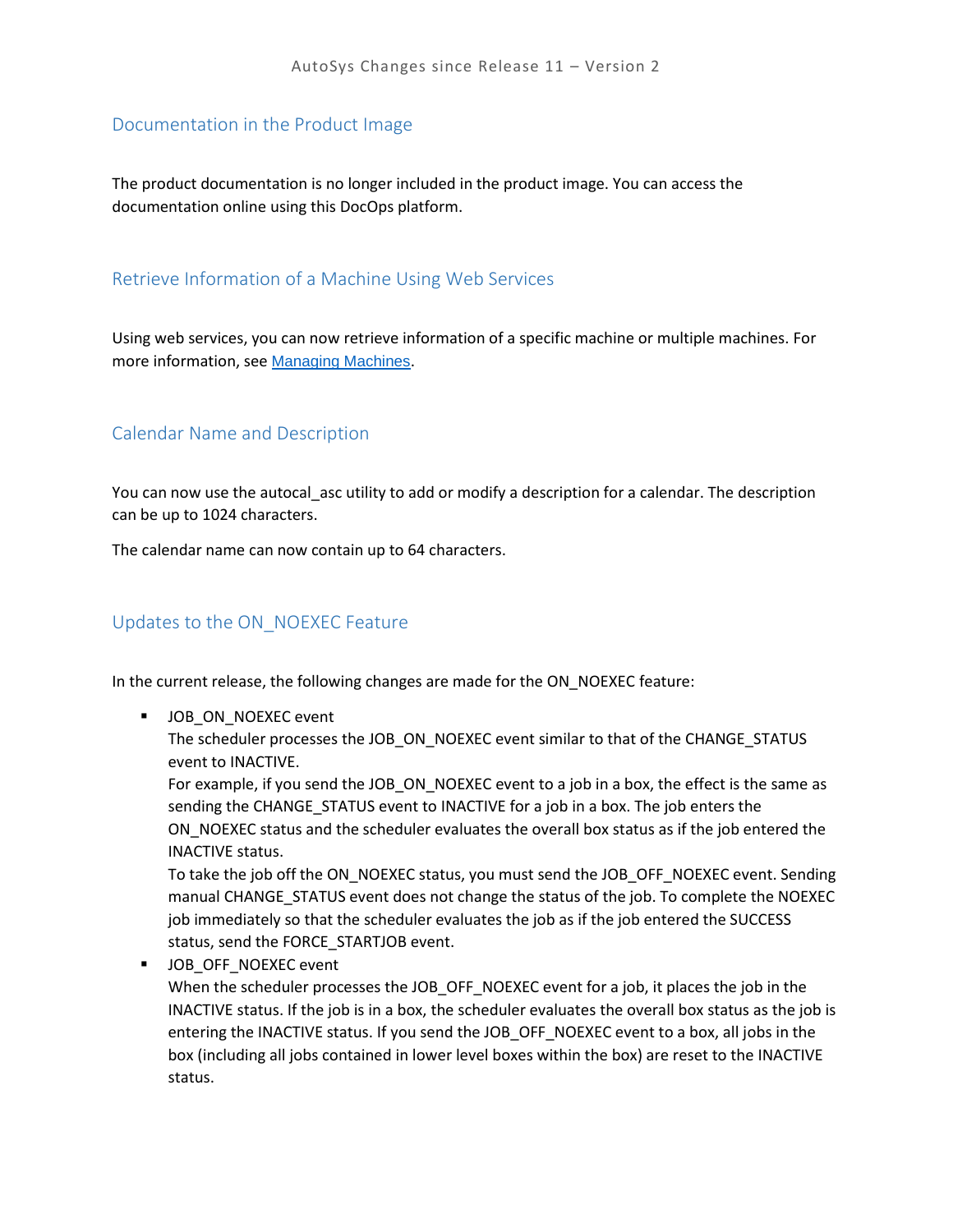**Evaluation of downstream dependent jobs** 

When you send the JOB\_ON\_NOEXEC event to a job, the effect is the same as if the job enters the INACTIVE status. The scheduler does not immediately schedule jobs that have a dependency on the NOEXEC job nor does it evaluate their success conditions to success. When the job's starting conditions are met and the scheduler sends the BYPASS event, the effect is the same as if the job enters the SUCCESS status with an exit code of 0. The scheduler schedules jobs that have a dependency on the NOEXEC job and evaluates their success conditions to success.

## <span id="page-66-0"></span>Sending More Detailed Events to External Instances

When a local scheduler sends events to external instances, it populates the Event text field to indicate the action in the local instance that resulted in the external event. The event text can be as follows:

- Job *job name* entered *status*
- **Job** *job name* was placed ON\_HOLD|ON\_ICE
- **Job** *job name* was bypassed and placed ON\_NOEXEC
- Job *job name* was not scheduled and was reset to ON\_NOEXEC
- Job *job name* was taken off ON\_HOLD|ON\_ICE|ON\_NOEXEC
- Job *job name* was placed in RESTART due to application failure

### <span id="page-66-1"></span>Adding or Removing Jobs in Boxes

You can add a job into a box by inserting a new job and specifying the box name in the box name attribute value of the inserted job. You can also add a job into a box by modifying the box name in the box name attribute value of an existing job. Similarly, you can remove a job out of a box by deleting the job or by removing the box name in the box name attribute value of the job. When you add or remove jobs in a box, CA Workload Automation AE performs the following actions:

- **Modify the job status based on the status of the box**
- Send a STARTJOB event to immediately schedule a job that is added to a box in the RUNNING state.
- **Send an ALERT event to notify you that the content of the box job is changed.**

**Note:** CA Workload Automation AE sends the ALERT event only when the jobs are removed or added in the box that is in the RUNNING status.

**Note:** For more information about the actions that CA Workload Automation AE performs on jobs that are added into or removed out of a box, see **[Box Jobs Overview](https://wiki.ca.com/display/AE1136SP2p/Box+Jobs+Overview)**.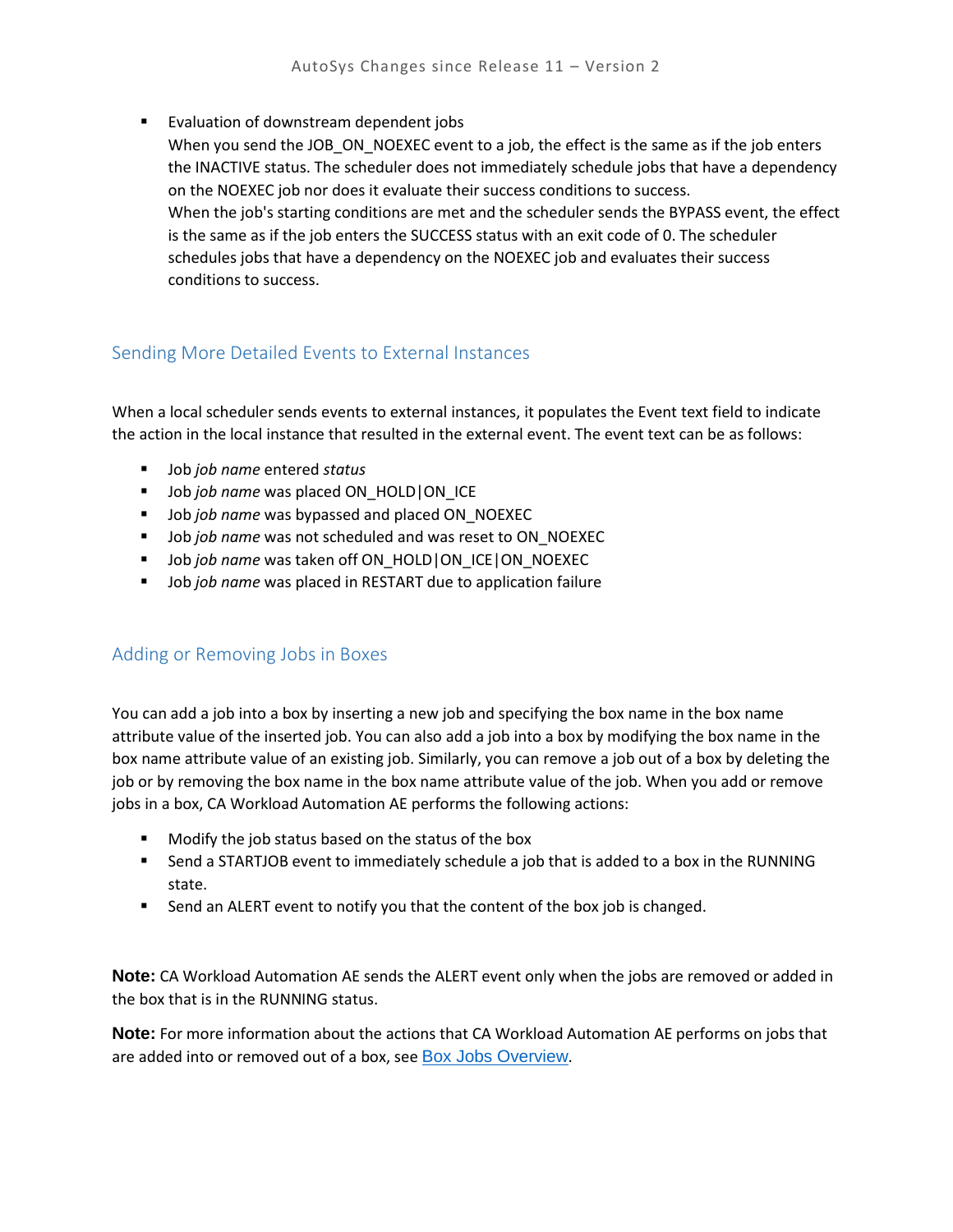# New Features in Release 11.3.6 SP3

This section contains the following topics:

[New Job Types](#page-67-0)

[Connection Profiles](#page-67-1)

[New as-connectionprofile Resource Class](#page-68-0)

[Authenticate a User Using Key Credentials](#page-68-1)

[New Job State](#page-68-2)

[New Events](#page-69-0)

[New Alarms](#page-69-1)

### <span id="page-67-0"></span>New Job Types

CA WA Advanced Integration for Hadoop lets you integrate with various distributions of Hadoop including Cloudera, Hortonworks, and Apache. You can define the following new job types using CA WA Advanced Integration for Hadoop:

- HDFS (Hadoop Distributed file System)
- Oozie
- Hive
- Sqoop
- Pig

## <span id="page-67-1"></span>Connection Profiles

A connection profile is a set of attributes that are required for connecting to environments where the job runs. For example, to run a job in the Hadoop environment, you can create a connection profile with the appropriate parameters to connect to the Hadoop cluster, Oozie server, Hive database, or the Sqoop database.

A connection profile lets you save the connection information and you can use the connection profile in the job definition. For example, when you define a Hadoop HDFS job, you can assign a connection profile to it.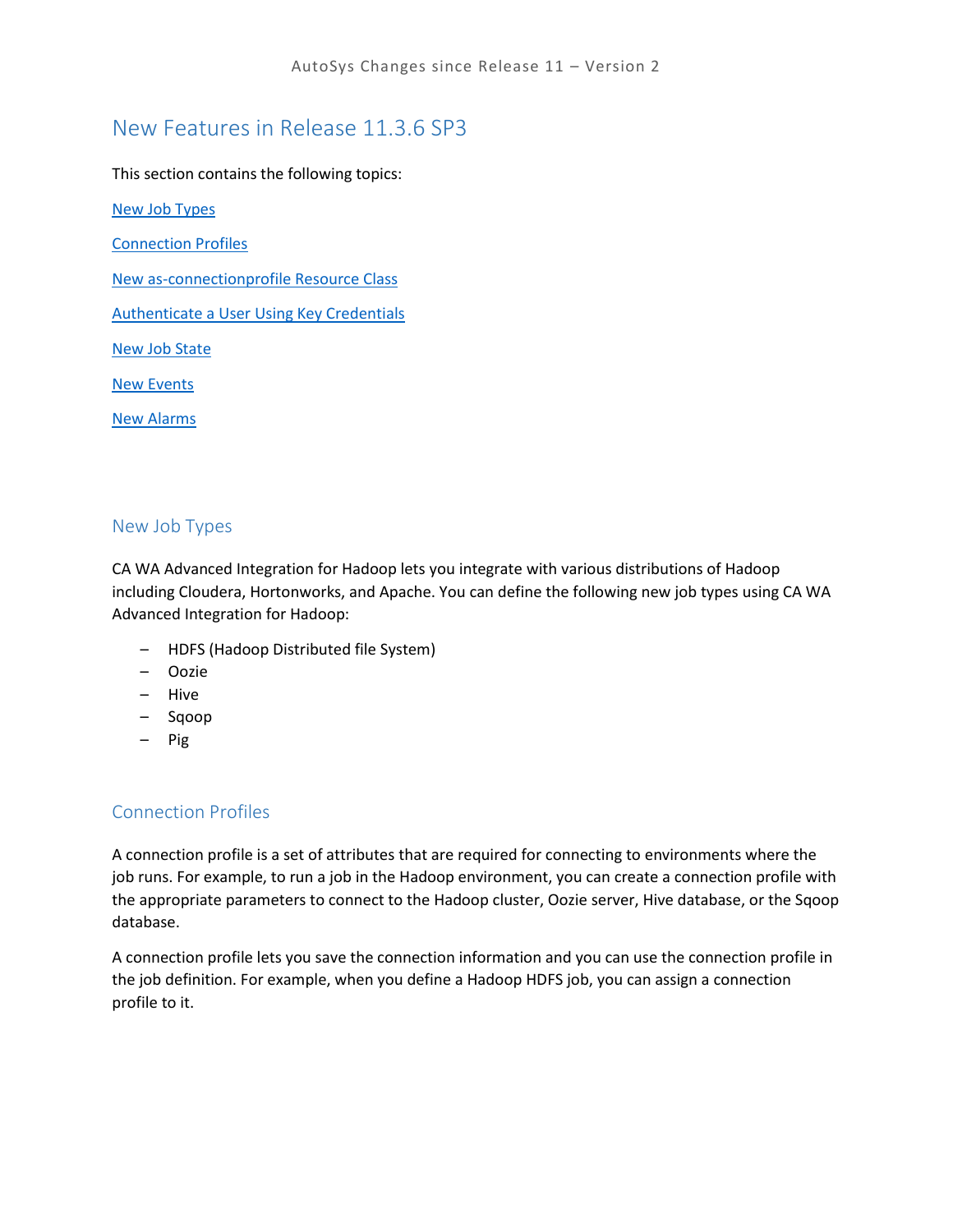Note: For information about the JIL subcommands and attributes that you can use to define, update, and delete connection profiles, see JIL Connection Profile Definitions.

A connection profile applies to the following job types:

- HDFS
- Hive
- Oozie
- Sqoop
- Pig

You can use web services to retrieve information of a specific connection profile or multiple connection profiles. For more information, see Managing Connection Profiles.

#### <span id="page-68-0"></span>New as-connectionprofile Resource Class

The as-connectionprofile resource class and its default CA EEM policy with READ, CREATE, DELETE, EXECUTE, and WRITE access modes is added to control access to a connection profile.

#### <span id="page-68-1"></span>Authenticate a User Using Key Credentials

For robust security, you can authenticate users that run Hadoop (HDFS, Hive, Oozie, Sqoop, or Pig) jobs using key credentials instead of a password.

You can use the autosys\_secure command to specify a password or key credentials for a user.

IMPORTANT! You can authenticate only those users that run Hadoop jobs using key credentials.

#### <span id="page-68-2"></span>New Job State

The SUSPENDED (17) job state is added in this release. This job state indicates that the Hadoop Oozie job is suspended.

You can use the suspended monitor or report attribute to specify whether to track the job status event generated when a job changes to the SUSPENDED status. For more information about the suspended attribute, see suspended Attribute -- Specify Whether to Track Job Events When a Jobs Status Changes to SUSPENDED .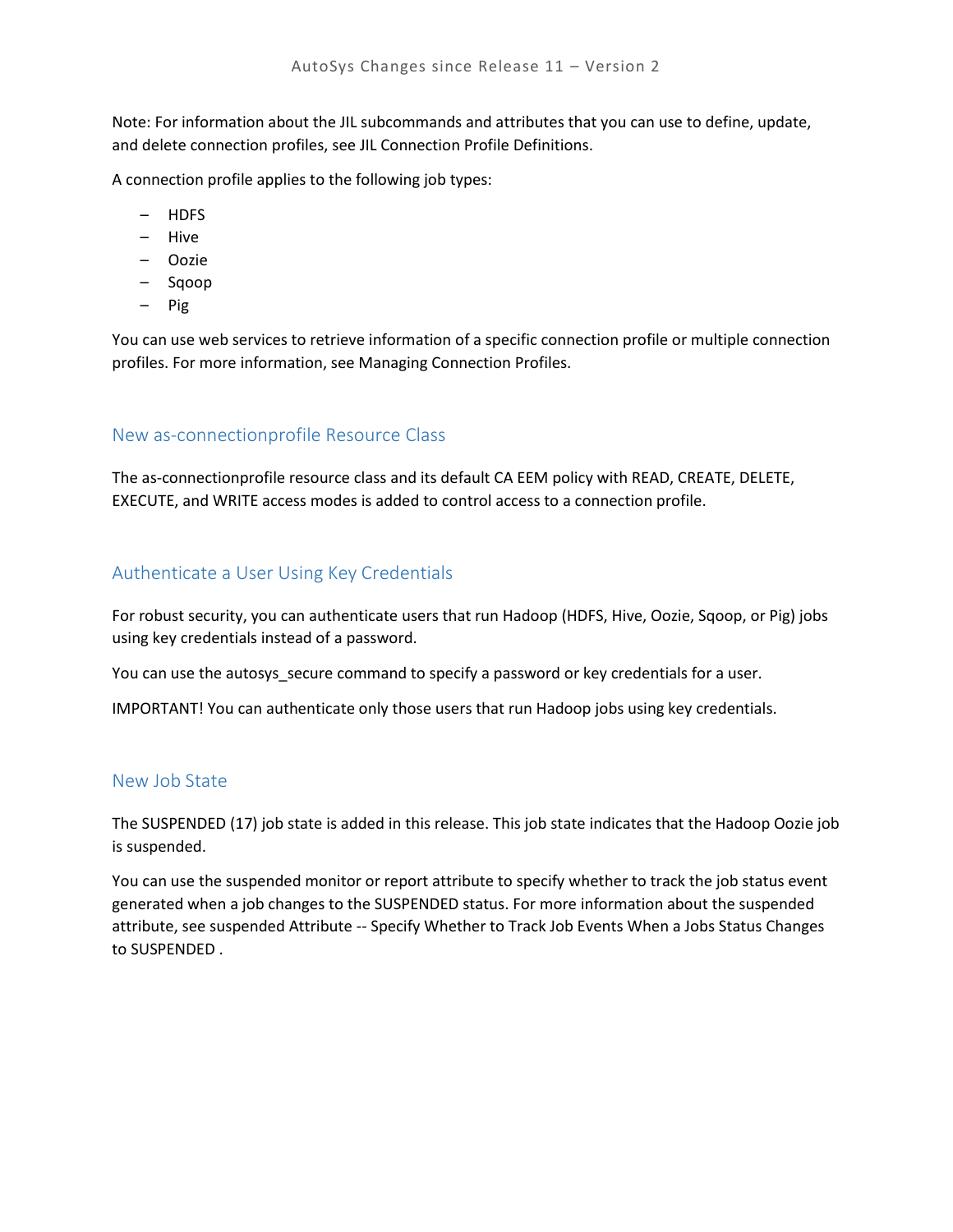#### <span id="page-69-0"></span>New Events

The following events are added in this release:

- RESUMEJOB (I49)–Resumes a Hadoop Oozie job and places it in the RUNNING state. This event is manually generated.
- SUSPENDJOB (148)–Suspends the Hadoop Oozie job and places it in the SUSPENDED state. This event is manually generated.

Use the sendevent command to suspend a Hadoop Oozie job that is in the RUNNING state or to resume a Hadoop Oozie job that is in the SUSPENDED state.

Using web services, you can now issue RESUMEJOB and SUSPENDJOB events. For more information, see Managing Jobs.

#### <span id="page-69-1"></span>New Alarms

The following alarms are added in this release:

- RESUMEJOBFAIL(551)–Indicates that the RESUMEJOB event failed; typically when you send the event with the Hadoop Oozie job not in the SUSPENDED state.
- SUSPENDJOBFAIL (550)–Indicates that the SUSPENDJOB event failed; typically when you send the event with the Hadoop Oozie job not in the RUNNING state.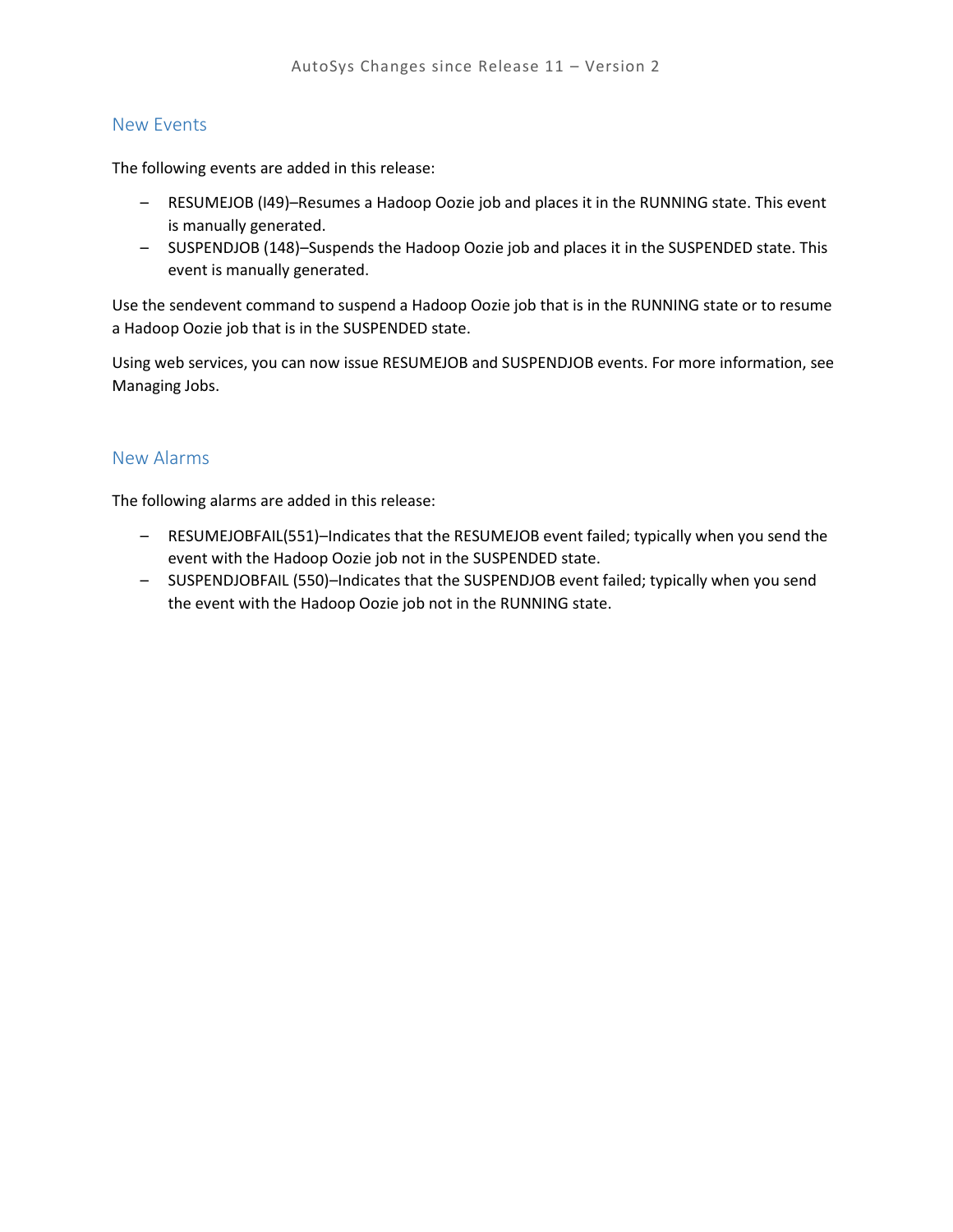# Changes in Release 11.3.6 SP3

This section contains the following topics:

[Updated autosys\\_secure Command](#page-70-0)

#### <span id="page-70-0"></span>Updated autosys\_secure Command

You can now use autosys\_secure (from the command line or using the CA WAAE Security Utility interactive menu) to perform the following tasks:

- Add a regular user with key credentials.
- Change the key credentials of the specified user.
- Display only the list of users with key credentials.
- Display only the list of users with password.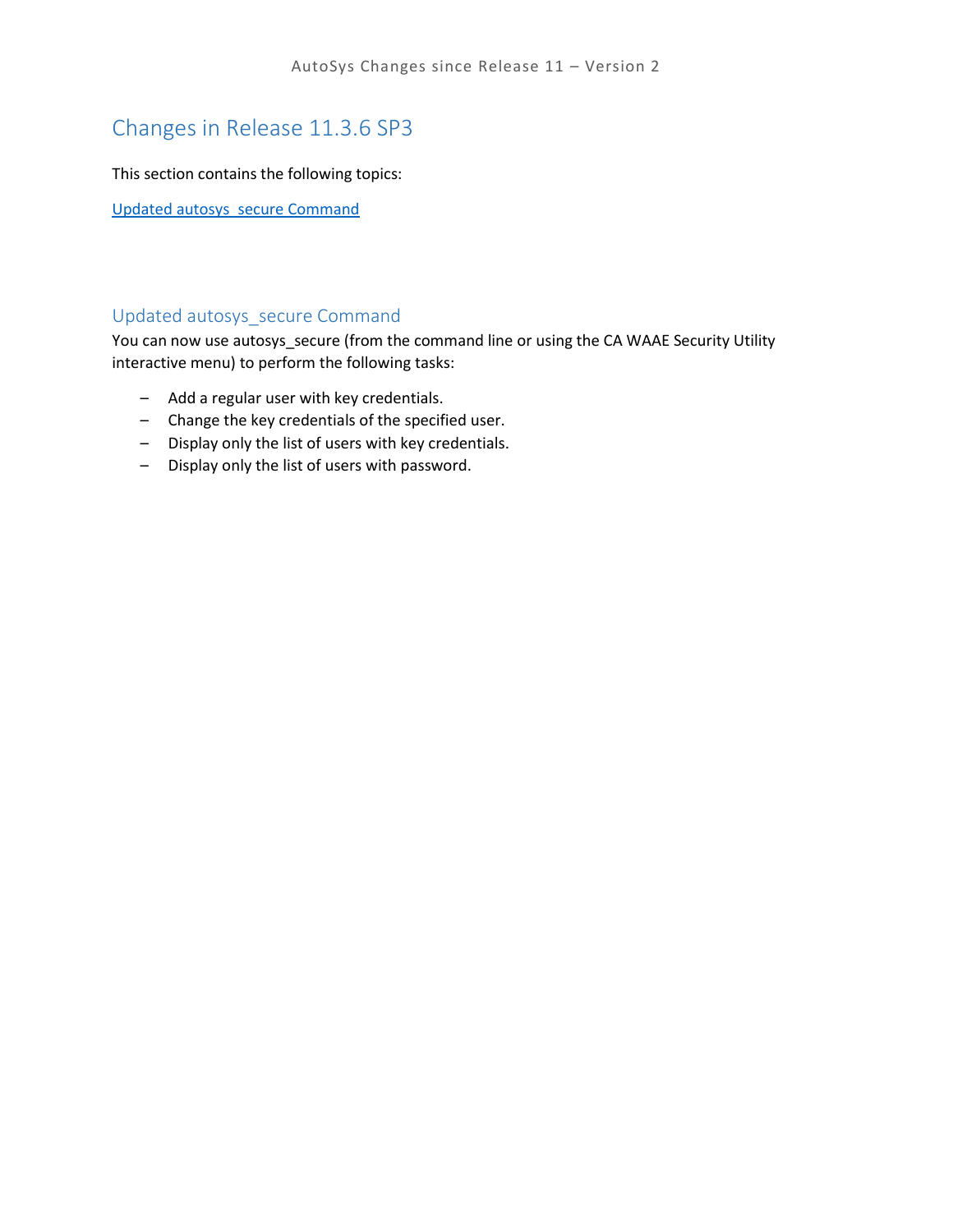## New Features in Release 11.3.6 SP4

This section contains the following topics:

[\(Oracle only\) Support Single Sign-On Wallets with Certificates for Database Access](#page-71-0)

### <span id="page-71-0"></span>(Oracle only) Support Single Sign-On Wallets with Certificates for Database Access

You can now configure CA Workload Automation AE to use single sign-on wallets with certificates that are present on the file system to access the database. During installation, you can set the database access mode to either password or SSL certificate mode.

The DBAccessMode parameter in the configuration file or the Access Mode field on the Event Server - CA Workload Automation AE Administrator window of the Administrator utility (Windows) displays the access mode that CA Workload Automation AE is using to establish connections to the database.

After you installed CA Workload Automation AE, you can use the switchDBAccessMode.pl script to switch the database access mode from password to SSL certificate mode or vice versa.